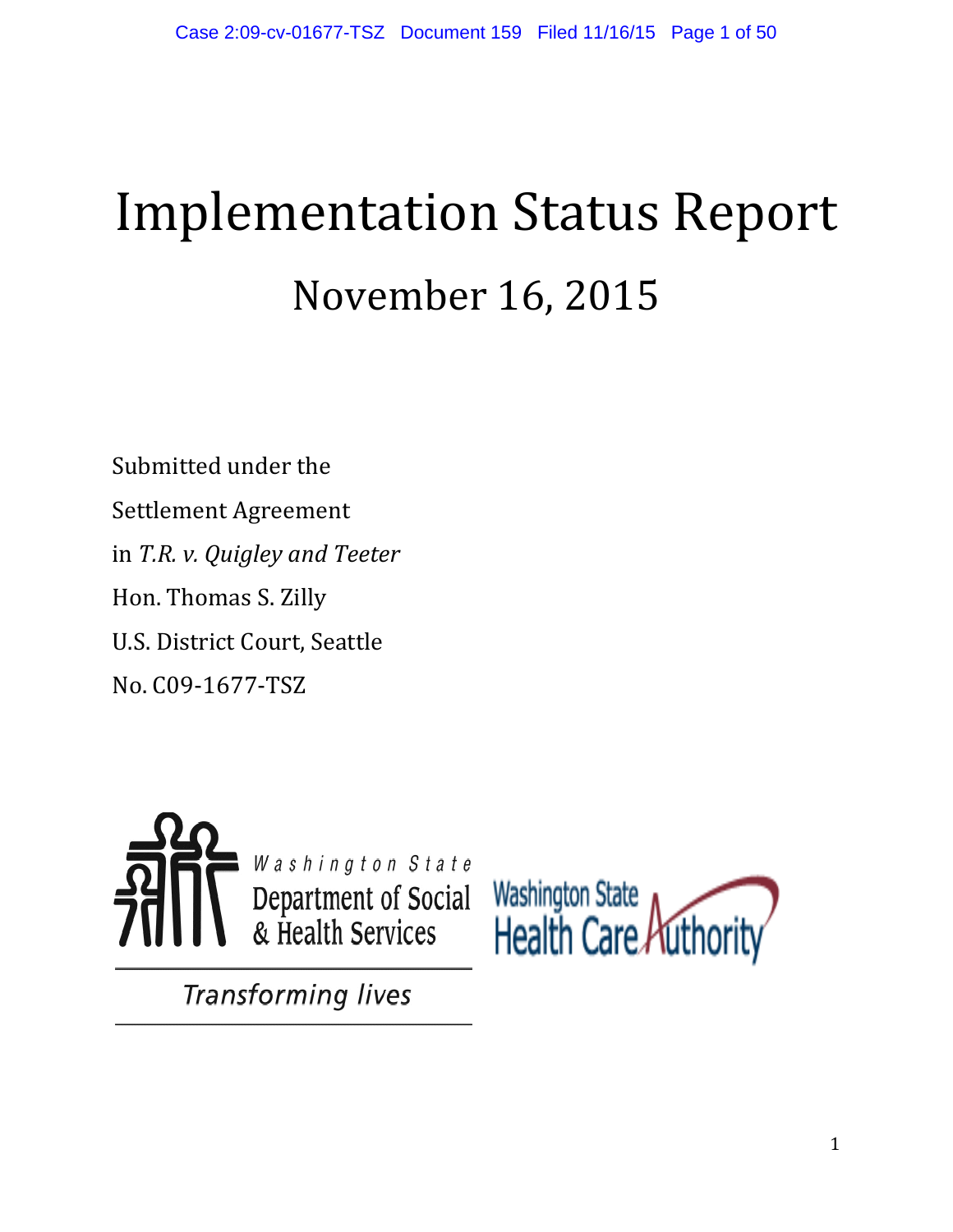# **Table of Contents**

| Introduction                                                                | 3  |
|-----------------------------------------------------------------------------|----|
| 1: Progress in Meeting Obligations                                          |    |
| Objective 1: Communication Regarding WISe                                   | 4  |
| Objective 2: Identification, Referral, and Screening for WISe               | 6  |
| Objective 3: Provision of WISe                                              | 13 |
| Objective 4: Coordinating Delivery of WISe Across Child-Serving<br>Agencies | 25 |
| Objective 5: Workforce Development and Infrastructure                       | 30 |
| Objective 6: Maintaining Collaborative Governance Structure                 | 36 |
| Objective 7: Affording Due Process to Class Members                         | 39 |
| 2: Implementation Challenges                                                | 42 |
| 3: Glossary of Key Terms                                                    | 48 |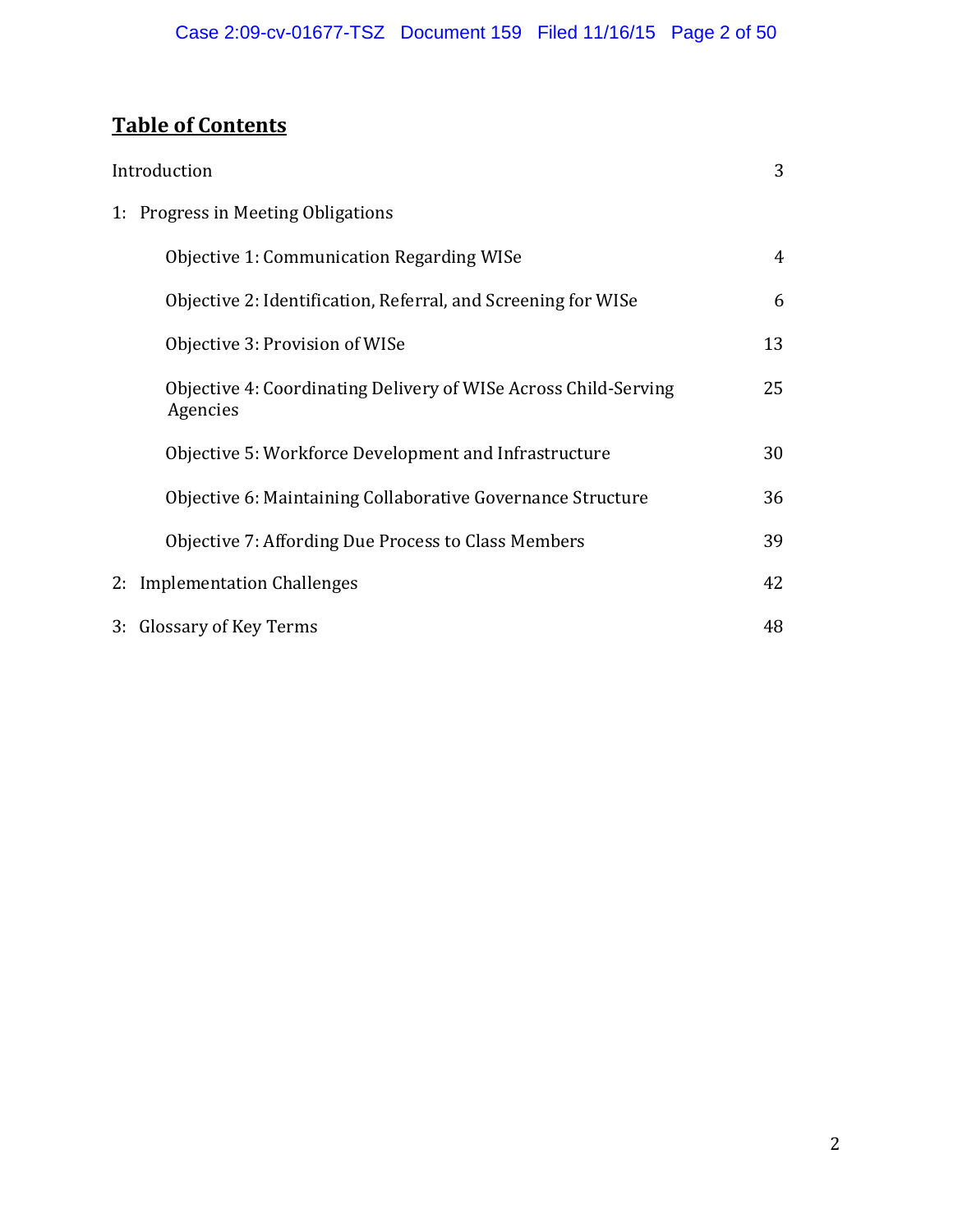# **Wraparound with Intensive Services (WISe) Implementation Status Report**

#### **Introduction**

The State of Washington settled *T.R. v. Quigley and Teeter* in December 2013*.* The case had been filed four years earlier, asking the State to provide children and youth on Medicaid with intensive mental health services in their homes and community settings. In the settlement, Washington State committed to developing intensive mental health services, based on a "wraparound" model, so that eligible youth can live and thrive in their homes and communities, and avoid or reduce costly and disruptive out-of-home placements. As part of the settlement, Washington State developed Wraparound with Intensive Services (WISe). WISe is designed to provide comprehensive behavioral health services and supports to Medicaid-eligible individuals, up to 21 years of age, with complex behavioral needs and to assist their families on the road to recovery. WISe will be available in every county across the state by June 2018.

Until the exit of the Settlement Agreement, the State will provide the Court, the Plaintiffs, and the public an annual Implementation Status Report to describe progress in meeting the obligations under the agreement. The report is to include accomplishments, remaining tasks and identification of potential or actual problems, as well as remedial efforts to address them. This Implementation Status Report represents the second annual report, detailing the State's accomplishments in developing and implementing the WISe program.

The State submitted a WISe Implementation Plan to the Court on August 1, 2014, which was subsequently approved. The Implementation Plan was organized around seven objectives necessary to accomplish the commitments and exit criteria of the Settlement Agreement. The layout of this report follows these same seven objectives so that progress and concerns can be tracked in a logical and consistent manner, as the WISe program evolves over time. This report is further organized into two sections. Section 1 has a description of accomplishments made in year two of the Implementation Plan, and then sets forth remaining tasks. Section 2 identifies overarching implementation challenges and proposals for addressing those areas of concern.

This report briefly addresses the requirement for an annual quality management plan (QMP) report. The annual QMP report is in process and on time to meet the December 19, 2015 deadline for completion.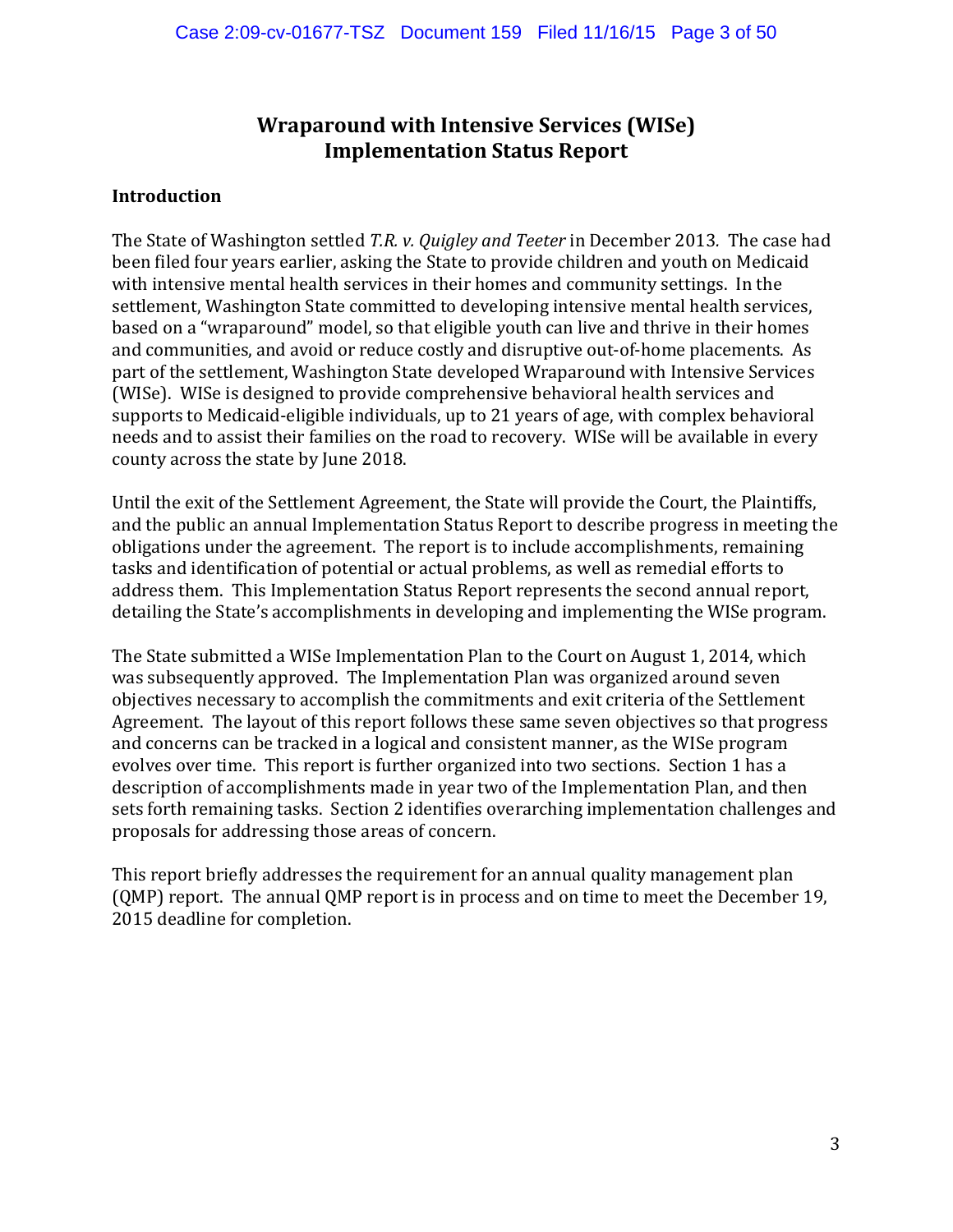#### **1. Progress in Meeting Obligations under the Settlement Agreement and Status of Remaining Tasks**

#### **Objective 1: Communication Regarding WISe**

*Communicate with families, youth, and stakeholders about the nature and purpose of Wraparound with Intensive Services (WISe), who is eligible, and how to gain access to WISe.*

#### Progress and Accomplishments:

An overarching goal of this objective is to deliver information through a variety of online, print, and in-person methods and deliver information in a way that conveys consistent messaging and content to audiences across the state.

A key strategy for communicating with families, youth, and child-serving partners and stakeholders about the nature and purpose of WISe was to develop and disseminate informational materials in a manner that recognizes cultural and linguist differences of class members. The U.S. Department of Health and Human Services set national standards for Cultural and Linguistically Appropriate Services (CLAS standards) that guided efforts for appropriate outreach and engagement.

Between July 2014 and July 2015, the communications developed were tailored to meet the needs of these groups, herein referred to as "affinity groups." Fourteen affinity groups were identified (see list below). The Division of Behavioral Health and Recovery (DBHR) engaged representatives from identified affinity groups, such as Children's Administration, Rehabilitation Administration (RA), Developmental Disabilities Administration (DDA), Family/Youth Organizations, and Regional Support Networks (RSNs), in the development of draft materials to inform youth, families, and child-serving system partners about WISe.

The draft materials went through multiple rounds of vetting through the statewide Family, Youth and System Partner Roundtable (FYSPRT), a DSHS Diversity Affairs Workgroup representative, and Plaintiffs' Counsel. In compliance with current DSHS policies, the family and youth information sheets were translated into eight different languages [\(English,](https://www.dshs.wa.gov/sites/default/files/SESA/publications/documents/22-1594.pdf) [Cambodian,](https://www.dshs.wa.gov/sites/default/files/SESA/publications/documents/22-1594CA.pdf) [Chinese,](https://www.dshs.wa.gov/sites/default/files/SESA/publications/documents/22-1594CH.pdf) [Korean,](https://www.dshs.wa.gov/sites/default/files/SESA/publications/documents/22-1594KO.pdf) [Laotian,](https://www.dshs.wa.gov/sites/default/files/SESA/publications/documents/22-1594LA.pdf) [Russian,](https://www.dshs.wa.gov/sites/default/files/SESA/publications/documents/22-1594RU.pdf) [Spanish,](https://www.dshs.wa.gov/sites/default/files/SESA/publications/documents/22-1594SP.pdf) and [Vietnamese\)](https://www.dshs.wa.gov/sites/default/files/SESA/publications/documents/22-1594VI.pdf).

All information sheets, including translations, were published in late July 2015. The DBHR website link for accessing the WISe Information Sheets is: [http://www.dshs.wa.gov/dbhr/cbh-wise.shtml.](http://www.dshs.wa.gov/dbhr/cbh-wise.shtml)

Materials were developed for each of the following affinity groups:

- [Child Psychiatrists and ARNPs](https://www.dshs.wa.gov/sites/default/files/BHSIA/dbh/Mental%20Health/WISe22-1596-%20Child%20Pyschiatrists%20and%20ARNPs.pdf)
- [Children's Administration Social Service Specialists](https://www.dshs.wa.gov/sites/default/files/BHSIA/dbh/Mental%20Health/WISe22-1606%20-%20CA.pdf)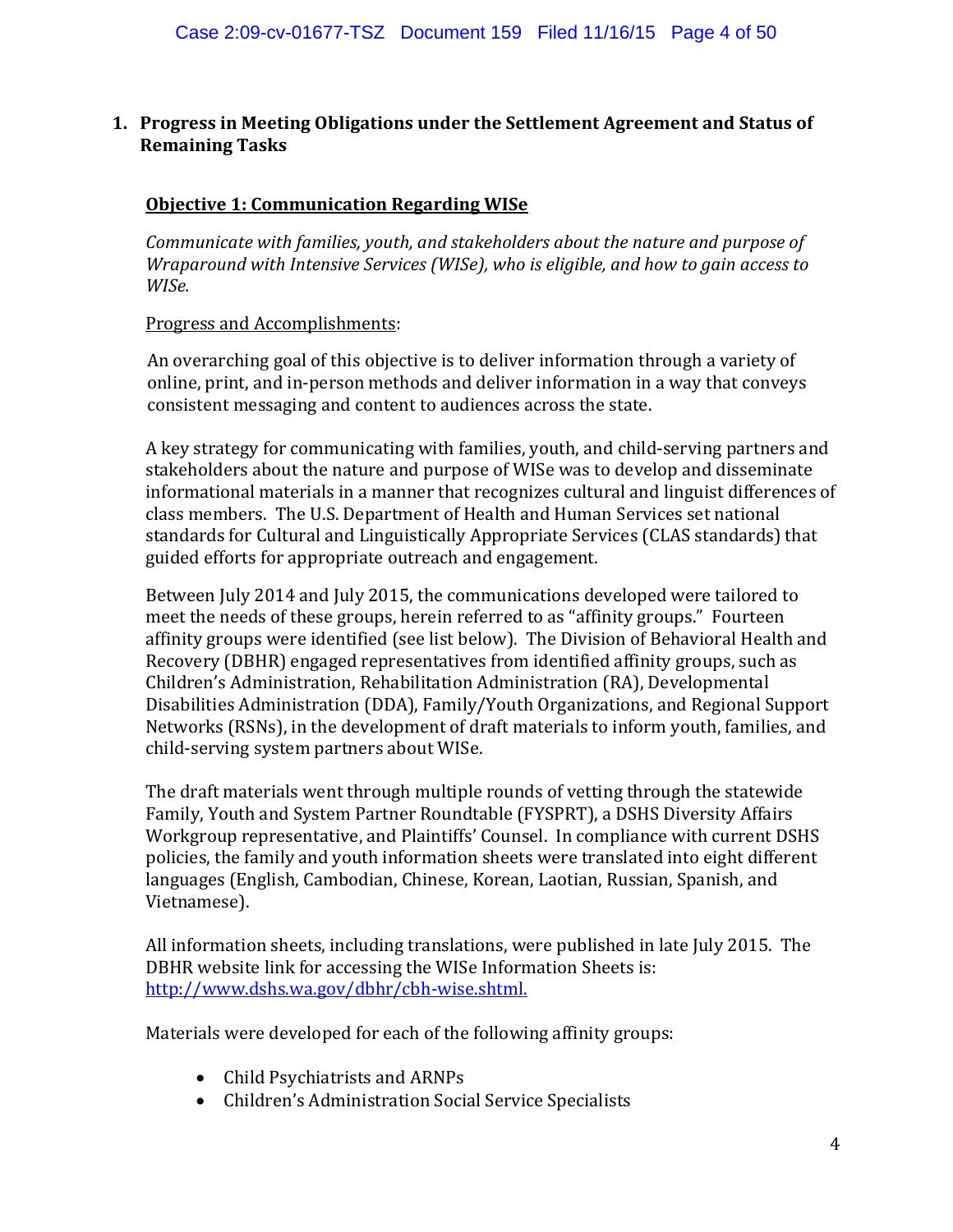- [Children's Long Term Inpatient Program Staff](https://www.dshs.wa.gov/sites/default/files/BHSIA/dbh/Mental%20Health/WISe22-1604%20-%20CLIP.pdf)
- [Developmental Disabilities Administration](https://www.dshs.wa.gov/sites/default/files/BHSIA/dbh/Mental%20Health/WISe22-1598%20-%20DDA.pdf)
- [DMHPs and Crisis Teams](https://www.dshs.wa.gov/sites/default/files/BHSIA/dbh/Mental%20Health/WISe22-1597-%20DMHPs%20and%20Crisis%20Teams.pdf)
- Families/Family Organizations
- [Heath Care Authority and Contracted Providers](https://www.dshs.wa.gov/sites/default/files/BHSIA/dbh/Mental%20Health/WISe22-1599-%20HCA%20Contracted%20Providers.pdf)<br>• Individuals Providing Mental Health Services
- Individuals Providing [Mental Health Services](https://www.dshs.wa.gov/sites/default/files/BHSIA/dbh/Mental%20Health/WISe22-1595-%20Mental%20Health%20Service%20Providers.pdf)
- [Juvenile Court, Detention, and Probation Personnel](https://www.dshs.wa.gov/sites/default/files/BHSIA/dbh/Mental%20Health/WISe22-1605-%20Juvenile%20Court%2C%20Detention%2C%20and%20probation.pdf)
- [Juvenile Rehabilitation Personnel](https://www.dshs.wa.gov/sites/default/files/BHSIA/dbh/Mental%20Health/WISe22-1600-%20JR.pdf)
- [K-12 Educators and Professionals](https://www.dshs.wa.gov/sites/default/files/BHSIA/dbh/Mental%20Health/WISe22-1602-%20K-12.pdf)
- [Pediatricians, Family Practitioners, Physicians Assistants and ARNPs](https://www.dshs.wa.gov/sites/default/files/BHSIA/dbh/Mental%20Health/WISe22-1601-%20Pediatricians%20and%20Family%20Practice.pdf)
- [Substance Use Disorders \(SUD\) Providers](https://www.dshs.wa.gov/sites/default/files/BHSIA/dbh/Mental%20Health/WISe22-1603-%20SUD%20Providers.pdf)
- Youth/Youth Organizations

On September 15, 2015, WISe communication sheets were disseminated to the following distribution lists:

- Statewide Family, Youth and System Partner Roundtable
- Children's Mental Health Committee
- Children's Long Term Inpatient Improvement Committee
- Diversity Affairs/Cultural Competency Workgroup<br>• Office of Consumer Partnershin
- Office of Consumer Partnership
- Behavioral Health Advisory Committee
- Community Connectors
- WISe Advisory Manual Group
- TR Implementation Advisory Group
- Children's Behavioral Health ListServ

From these lists, approximately 900 youth, family, and system partner stakeholders from across the state received copies of the WISe Information Sheets. Furthermore, each affinity group representative assisted DBHR in identifying and implementing strategies for sharing the WISe information specific to their network (e.g., Educational Service Districts, Substance Use Disorder Residential Providers, Informing Families Organization and ListServ). This initial dissemination through affinity group representatives also occurred in September 2015. Affinity group stakeholders were also encouraged to include these materials in their own system and community trainings.

On November 10, 2015, a link to a 10 minute YouTube video describing WISe was also sent out to the distribution lists above. This video can be accessed through the following link:<https://youtu.be/NScjTSwT6U4> .

Another key strategy for communicating with interested stakeholders is to maintain a WISe implementation website [\(www.dshs.wa.gov/dbhr/cbh-wise.shtml\)](http://www.dshs.wa.gov/dbhr/cbh-wise.shtml). This site has a variety of information including a WISe referral contact list by county, a map of where WISe is currently being implemented, the current version of the WISe Manual,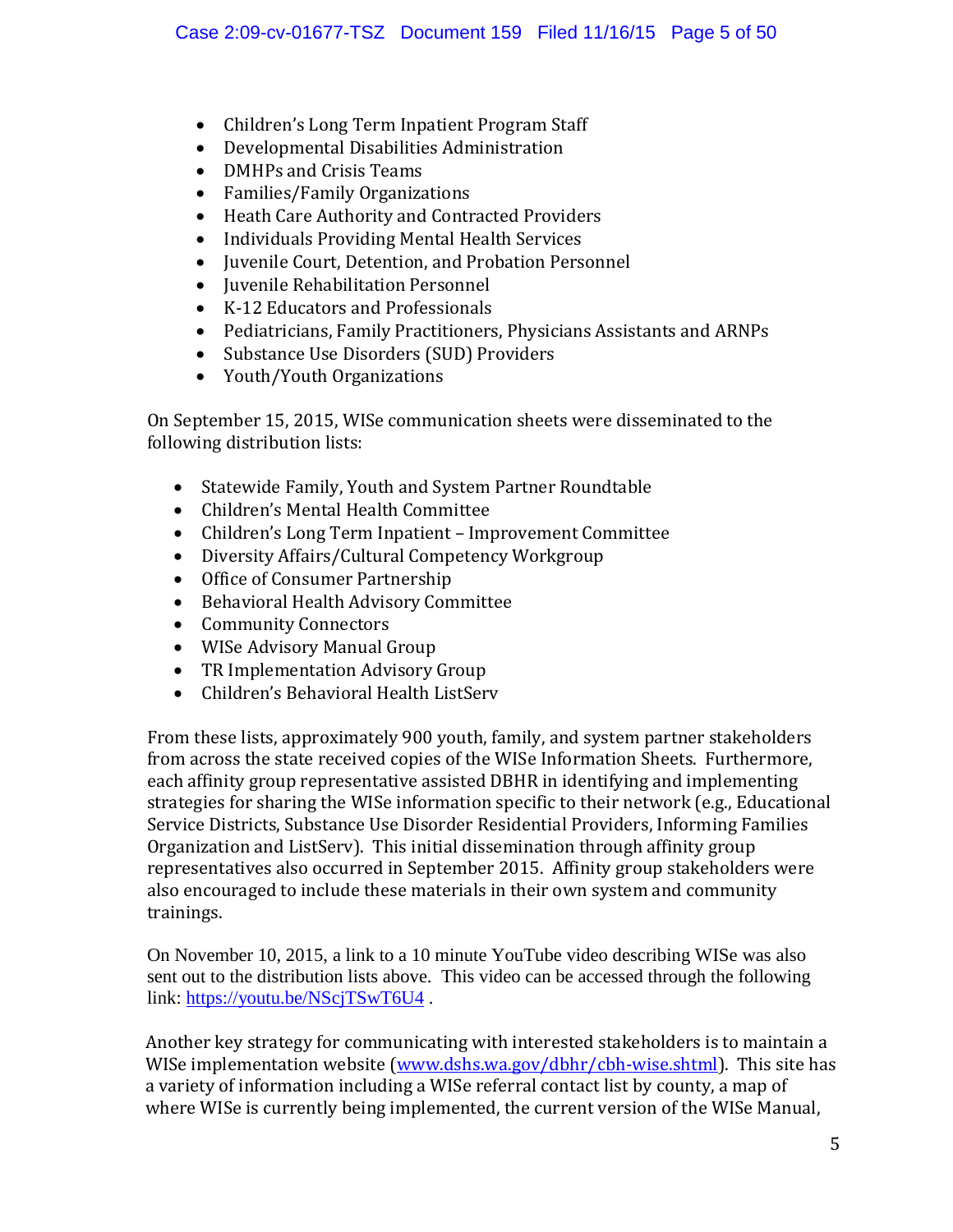as well as the information sheets discussed above. The website also offers an email address for feedback and questions. The address is [WISeSupport@dshs.wa.gov.](mailto:WISeSupport@dshs.wa.gov) Additionally, the website provides an opportunity to sign up for the Children's Behavioral Health ListServ, for those interested in receiving announcements and updates.

The expected results of this work are that youth and families in need of WISe services will receive sufficient information to be informed about and access WISe services, and system partners will understand how to best support them in understanding and accessing these services.

Objective 1 -Remaining Tasks:

- Continue to disseminate the developed information to the affinity groups, system partners, and to youth and families about WISe, as described above.
- Continue to share information drafted and incorporated into the WISe Manual with FYSPRTs, system partners, affinity groups, and Plaintiffs' Counsel.
- Continue to deliver information developed through a variety of online, print, and in-person methods, including targeted and in-person outreach to school personnel and medical providers. (Also, see Objective 5 for general WISe training information and specifically, conference presentations provided to school personnel in FY 2015).
- Continue to deliver information in a way that conveys consistent messages and content to audiences across the state.
- Continue to have FYSPRTs distribute WISe communication materials.<br>• Annually review and update the informational materials using the san
- Annually review and update the informational materials using the same groups involved in development. The first review needs to start in December 2015 and be completed by July 2016.
- Include in the Quality Management Plan (QMP), a process for improvement of effectiveness of communications.

## **Objective 2: Identification, Referral, and Screening for WISe**

*Effectively identify, refer, and screen class members for WISe services.*

#### Progress and Accomplishments:

Prior to implementation, a WISe Access Protocol was established to identify and refer class members for WISe services. The WISe Access Protocol includes the identification, referral, screening, and intake/engagement process for WISe services. The WISe Access Protocol is included in the WISe Manual and provides uniform standards on the administrative practices and procedures for providing access to WISe and its services. WISe providers and Regional Support Networks (RSNs) use the protocols to meet requirements related to:

• Identification of youth who might qualify/benefit from WISe.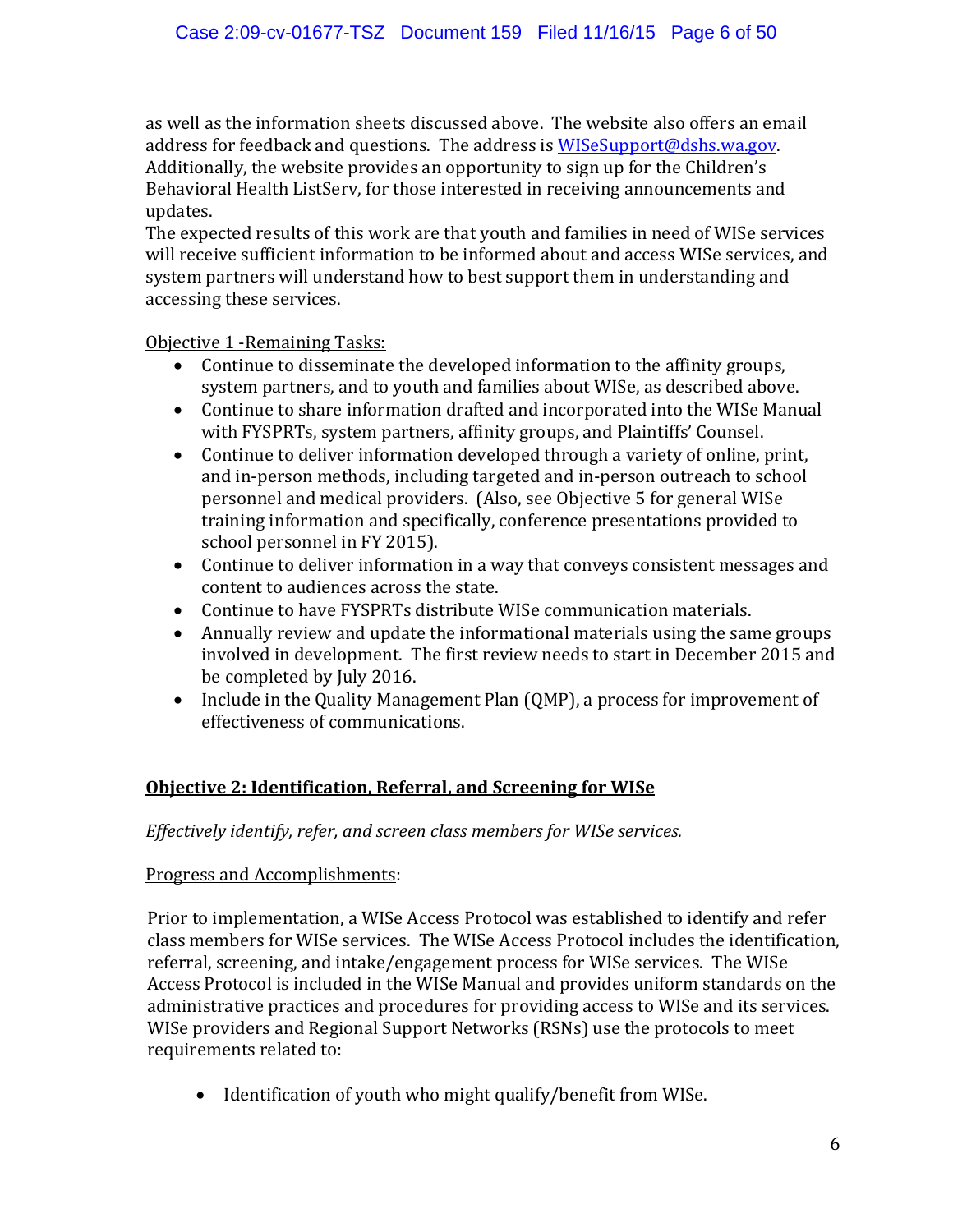- Elements of the WISe screening.
- Conducting a WISe screen.

Starting in July 2015, the WISe Access Protocol is to be reviewed annually. The next review is in April 2016, after RSNs transition to Behavioral Health Organizations. The timing of this review assists with updating the protocol with any regional operational changes.

In July 2014, system partners started using system-specific indicators, informed by the data used to identify class members in the Proxy, to identify potential referrals. This work included coordination of WISe screens for youth referred to, participating in, or discharging from Children's Administration's Behavior Rehabilitation Services (BRS), as well as Children's Long Term Inpatient Programs (CLIP). Rehabilitation Administration, Juvenile Rehabilitation, is working to include an identifier-checklist in their Automated Client Tracking (ACT) to assist with coordination of WISe referrals. System partner representatives from the identified affinity groups worked with DBHR to develop identifiers to be included on the WISe information sheets. Identification of system identifiers to improve access and referrals is on-going work. DBHR and our system partners will continue to monitor for additional improvements over time.

*Child and Adolescent Needs and Strengths*: Per the Settlement Agreement, a Washington version of the Child and Adolescent Needs and Strengths (CANS) screen and assessment tool was developed and an initial CANS screening algorithm was put in place in July 2014. CANS is a multi-purpose tool developed for children's services to support decision-making, including level of care and service planning, to facilitate quality improvement initiatives and to allow for the monitoring of service outcomes through the mental health system. CANS trainings have been offered in-person and online.

DBHR and its contractor, RCR Technologies, have developed an online data system to store and report on CANS related data. The Behavioral Health Assessment System (BHAS) data system was launched in July 2014. BHAS captures and communicates youth and family needs and strengths for treatment planning purposes. CANS data reports are available in real time at local (clinician, supervisor, agency), regional (RSN, county), and state levels for quality improvement purposes.

In May 2015, one-day trainings on how to use the BHAS data as part of Transformational Collaborative Outcomes Management (TCOM) were offered in various locales for RSNs currently implementing WISe. BHAS Quarterly Reports are being generated and reviewed through the quality infrastructure as outlined in the WISe Quality Management Plan. An e-learning module is also in production to assist with understanding data protocol reviews. The first complete review cycle was completed with 2nd quarter data and a "best practice" report identified and disseminated to all RSNs.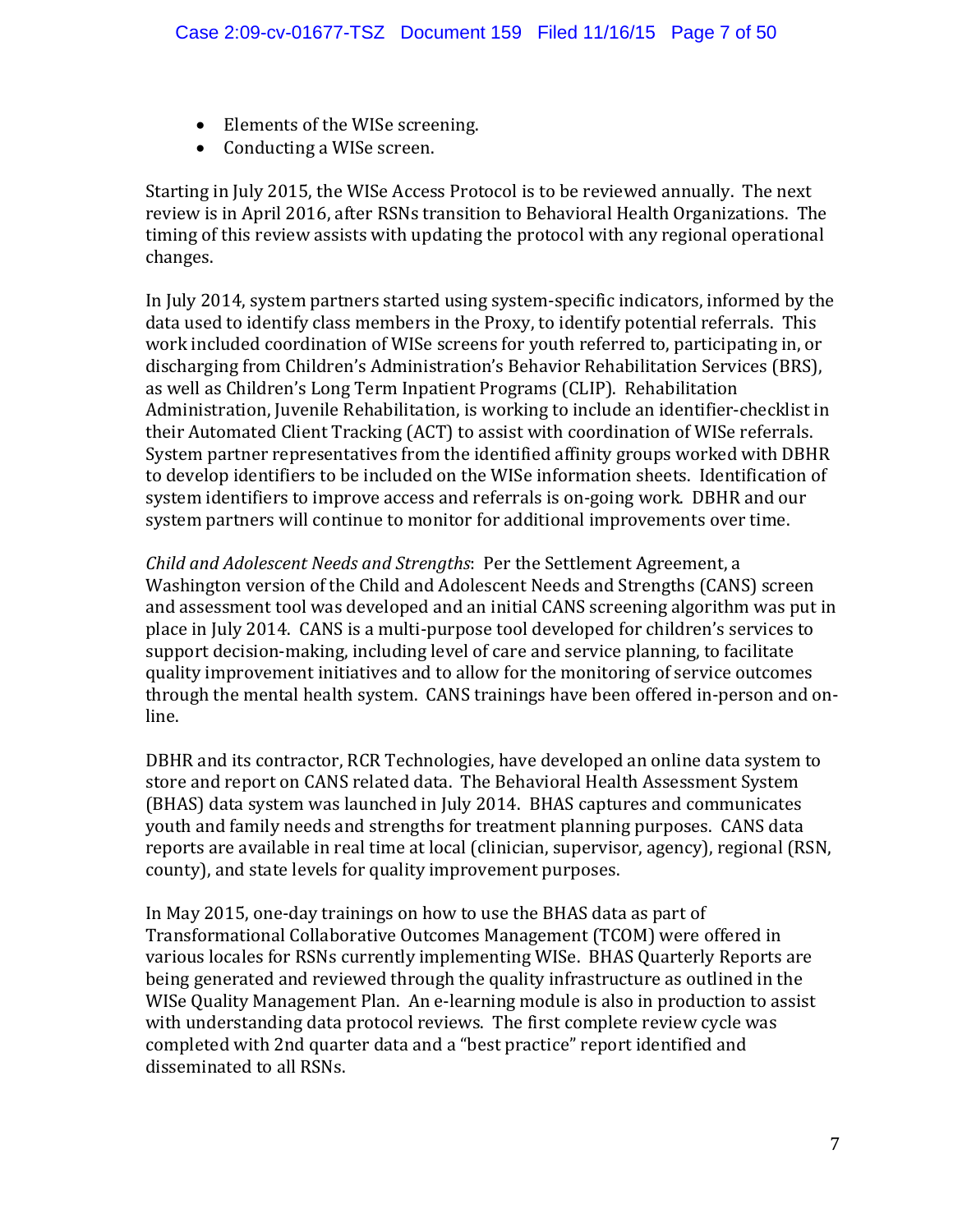*WISe Screens*: Anyone can make a referral for a WISe screen. Family, youth, and childserving systems, such as Children's Administration, Rehabilitation Administration, Development Disabilities Administration, Health Care Authority Regional Support Networks (RSNs), school personnel, county and community providers, and medical providers can assist in the identification and referral of youth who might benefit from WISe. Consideration for referral begins with youth who are Medicaid eligible, under age 21, and have complex behavioral health needs.

The WISe referral contacts list by county can be found in the following link: [http://www.dshs.wa.gov/dbhr/cbh-wise.shtml.](http://www.dshs.wa.gov/dbhr/cbh-wise.shtml) In addition, referrals for a WISe screen may be made directly to an RSN or any RSN provider.

From July 1, 2014, through June 30, 2015, (FY 2015) **1,417 WISe screens** were conducted for youth age 5 up to 21 years old. (Note that this number may be slightly higher than previous estimates for the same time period due to additional data maturity.)

The table below provides referral sources. The largest referral sources for the WISe program are the RSNs (36%), self and family (19%), and Children's Administration (18%). A smaller number of referrals are coming from other mental health services and programs (e.g., crisis services, Health Care Authority-paid mental health) and other settings (e.g., Rehabilitation Administration, community organizations, schools, and medical providers).

In FY 2015, only a small number of WISe referrals came from school personnel (3%). Nevertheless, additional analyses show that a significant number of youth screened into WISe in FY 2015 had received school-based behavioral health services in the 30 days prior to screening (20%) and that nearly half of youth screened into WISe (47%) had received special education services in the 30 days prior to screening. On the one hand, there exists an opportunity to continue to expand outreach efforts to school personnel, including better informing school administrators as well as school social workers and counselors, about the WISe program. At the same time, a good number of youth with identified functional impairments and behavioral health issues in the school setting are already making their way into the WISe program through other channels.

In FY 2015 WISe presentations were provided to the Student Support Conference in Wenatchee and the Washington Association of School Social Workers in Federal Way as well as the distribution of WISe information sheets, as described in Objective 1 and this outreach will continue. Opportunities for additional outreach also exist with medical providers and the Rehabilitation Administration.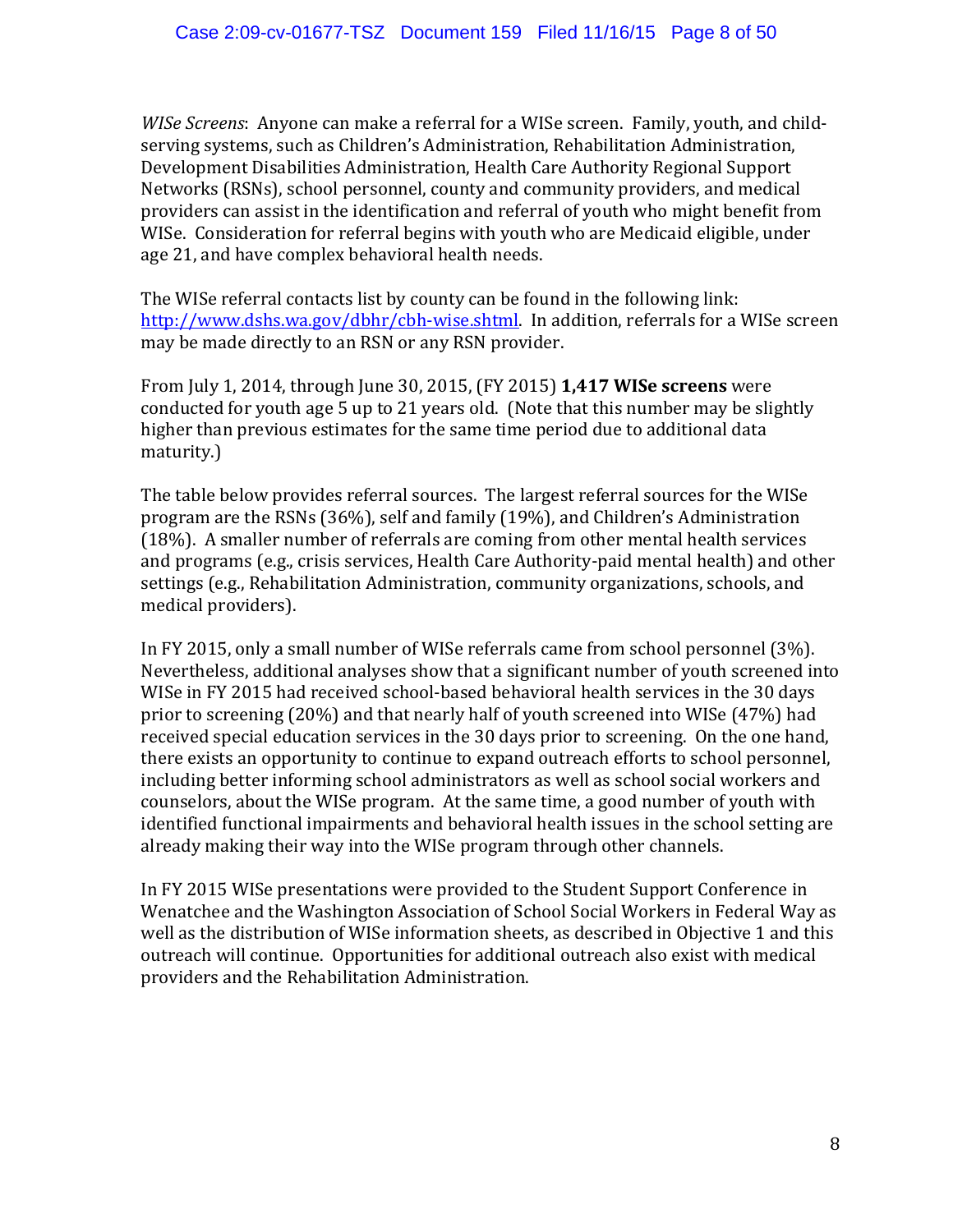#### Case 2:09-cv-01677-TSZ Document 159 Filed 11/16/15 Page 9 of 50

|                                            | <b>Referral Source Types</b> |                          |
|--------------------------------------------|------------------------------|--------------------------|
| <b>Mental Health Referral Source Types</b> | N                            | $%$ of<br><b>Screens</b> |
| MH-Outpatient/RSN                          | 508                          | 36%                      |
| <b>MH-Crisis Services</b>                  | 75                           | 5%                       |
| MH-Other                                   | 24                           | 2%                       |
| MH-Outpatient/Non-RSN                      | 24                           | 2%                       |
| MH-Inpatient/Non-CLIP                      | 21                           | 1%                       |
| MH-Inpatient/CLIP                          | $\star$                      | $\star$                  |
| MH-Tribal                                  | $\star$                      | $\star$                  |
| <b>Other Referral Source Types</b>         | N                            | $\frac{9}{6}$            |
| Self & Family                              | 272                          | 19%                      |
| Children's Administration                  | 255                          | 18%                      |
| Other                                      | 84                           | 6%                       |
| Community Organization                     | 51                           | 4%                       |
| School                                     | 38                           | 3%                       |
| Juvenile Justice/non-JJRA                  | 24                           | 2%                       |
| Juvenile Justice/JJRA                      | 13                           | 1%                       |
| <b>Medical Provider</b>                    | 12                           | 1%                       |
| Developmental Disabilities Administration  | $\star$                      | $\star$                  |
| <b>Chemical Dependency Provider</b>        | $\star$                      | $\star$                  |
| <b>TOTAL DUPLICATED SCREENS</b>            | 1,417                        | 100%                     |

**NOTES**: A total of 1,417 WISe screens (CANS screens) were conducted for youth age 5 or older in FY 2015. Screens for youth below age 5 are excluded due to low numbers (11 total conducted in FY 2015). Some youth have multiple WISe screens (CANS screens) in the fiscal year, and are represented multiple times in the above counts. Continued work on refining the BHAS data system may yield changes to these numbers. \*Cells representing fewer than 10 individuals have been suppressed to protect confidentiality.

**SOURCE**: Washington Behavioral Health Assessment System (BHAS).

*WISe Manual*: DBHR, in collaboration with Portland State University (PSU), University of Washington (UW) and the WISe Manual Advisory Workgroup, developed the initial WISe Manual that was completed in June 2014. The purpose of the WISe Manual is to direct the development of a sustainable service delivery system for providing intensive mental health in home and community settings to Medicaid eligible children and youth. The manual is to assist the community mental health system and allied agencies, as well as other formal, informal, and natural supports with the identification of eligible youth and the implementation and provision of WISe. The manual is a living document that will continue to be informed by those working on implementation and monitoring the progress. The WISe Manual Advisory Workgroup, a diligent and essential work group, reviewed the manual quarterly between September 2014 and June 2015. As of July 2015, the manual will be updated annually. The manual is disseminated to WISe provider sites, the statewide FYSPRT, Plaintiffs' Counsel, and is available on line at: [www.dshs.wa.gov/dbhr/cbh-wise.shtml.](http://www.dshs.wa.gov/dbhr/cbh-wise.shtml)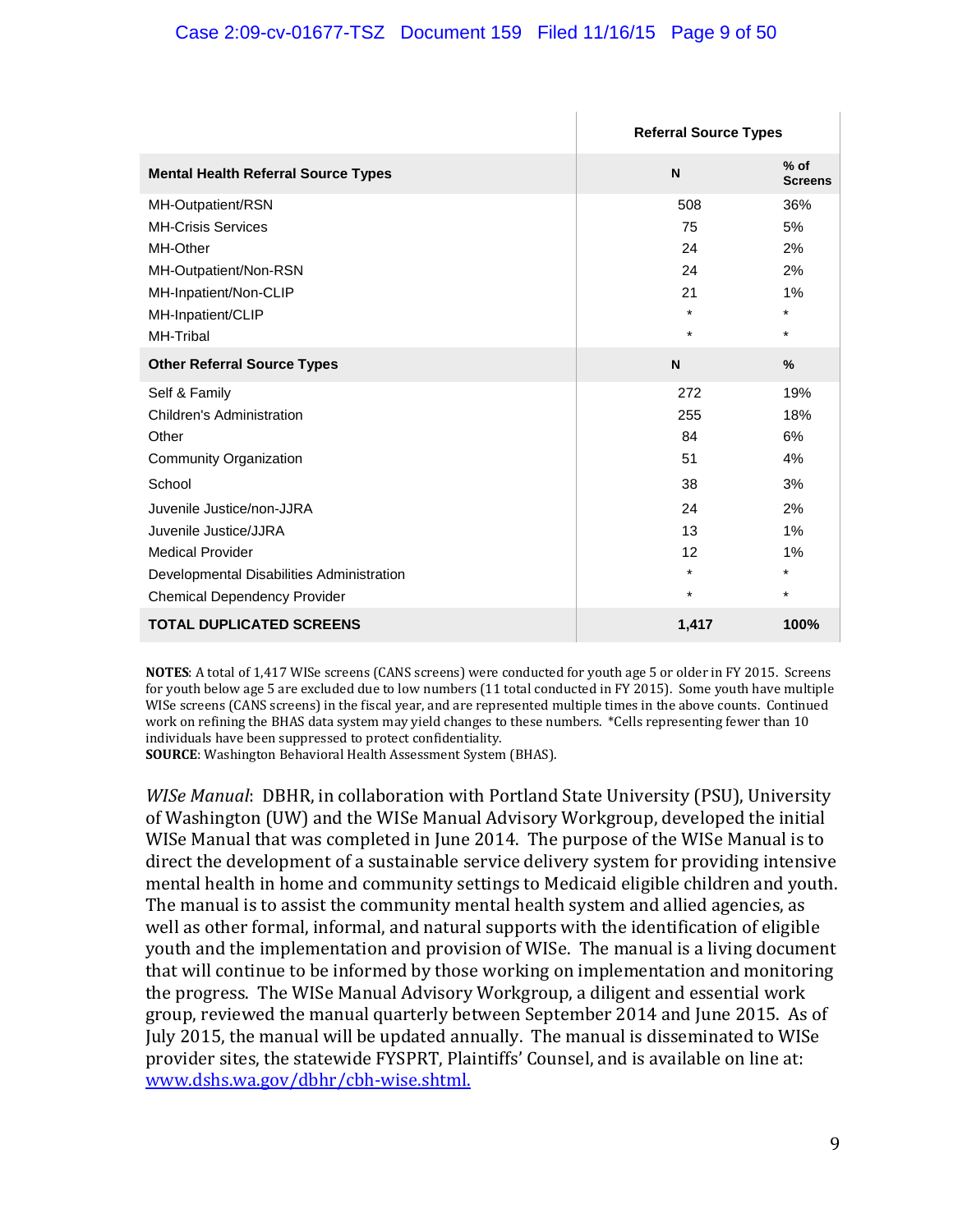*Quality Improvement*: The initial Quality Management Plan (QMP) was completed in December 2014. This document will continue to be adapted and updated to best support continuous quality improvement. The QMP provides the foundation for measuring the implementation and success of the goals and commitments of the TR Settlement Agreement. An overview of the work included in the QMP can be found in Appendix B, the Action Information Matrix.

A copy of the Quality Management Plan can be found online at[: https://www.dshs.wa.gov/sites](https://www.dshs.wa.gov/sites/default/files/BHSIA/dbh/Mental%20Health/QMP%20FINAL-updated5.2015.pdf) [/default/files/BHSIA/dbh/Mental%20Health/QMP%20FINAL-updated5.2015.pdf](https://www.dshs.wa.gov/sites/default/files/BHSIA/dbh/Mental%20Health/QMP%20FINAL-updated5.2015.pdf)

The QMP (pages 4-7) identifies the process for improving outcomes related to the effectiveness of identification, referral, and screening. Quarterly reports are a vital component to reviewing system and service outcomes and will become increasingly useful as the data from Behavioral Health Assessment System (BHAS) becomes more accurate. Work with RCR Technology Corporation toward this goal is progressing. In the meantime, we are using the quarterly reports to have the RSNs become familiar with the expectations for the quarterly review set forth in the Quarterly Data Review Protocol (Appendix D of the QMP) for assessing performance on access, engagement, service appropriateness, service effectiveness, and linkages. Each RSN submitted their review on time. Two RSNs were not meeting screening timeliness expectations; one identified a plan to address the gap. Changes based on data will not be expected in the quarter immediately following the planned improvement because the changes will not be in effect. There will always be at least a one quarter lag. Additional information on timeliness is included on the following page.

Quarterly Reports include information relevant to stakeholders at each level of the system. These reports are designed to help decision-makers review areas of variation in performance which, among other things, is intended to identify exceptionally effective performance, or performance needing improvement. These reports are part of the BHAS online information system. Statewide and RSN level reports will posted on the DBHR website once BHAS data and reporting challenges have been addressed. See Section 2 for additional information on BHAS updates.

Examples of multi-level BHAS outcomes reports, some of which are still being tested by the contracted BHAS developer (RCR Technology Corporation) and the State's DBHR and Research and Data Analysis staff, include:

- Screening Timeliness
- Clinician Screening Results
- Initial Full Assessment Screening Results
- Key Intervention Needs Over Time
- Strengths Development Over Time

The reports produced via the BHAS system reflect up-to-the-moment assessments of clinical performance at each level of the system, and may be configured to provide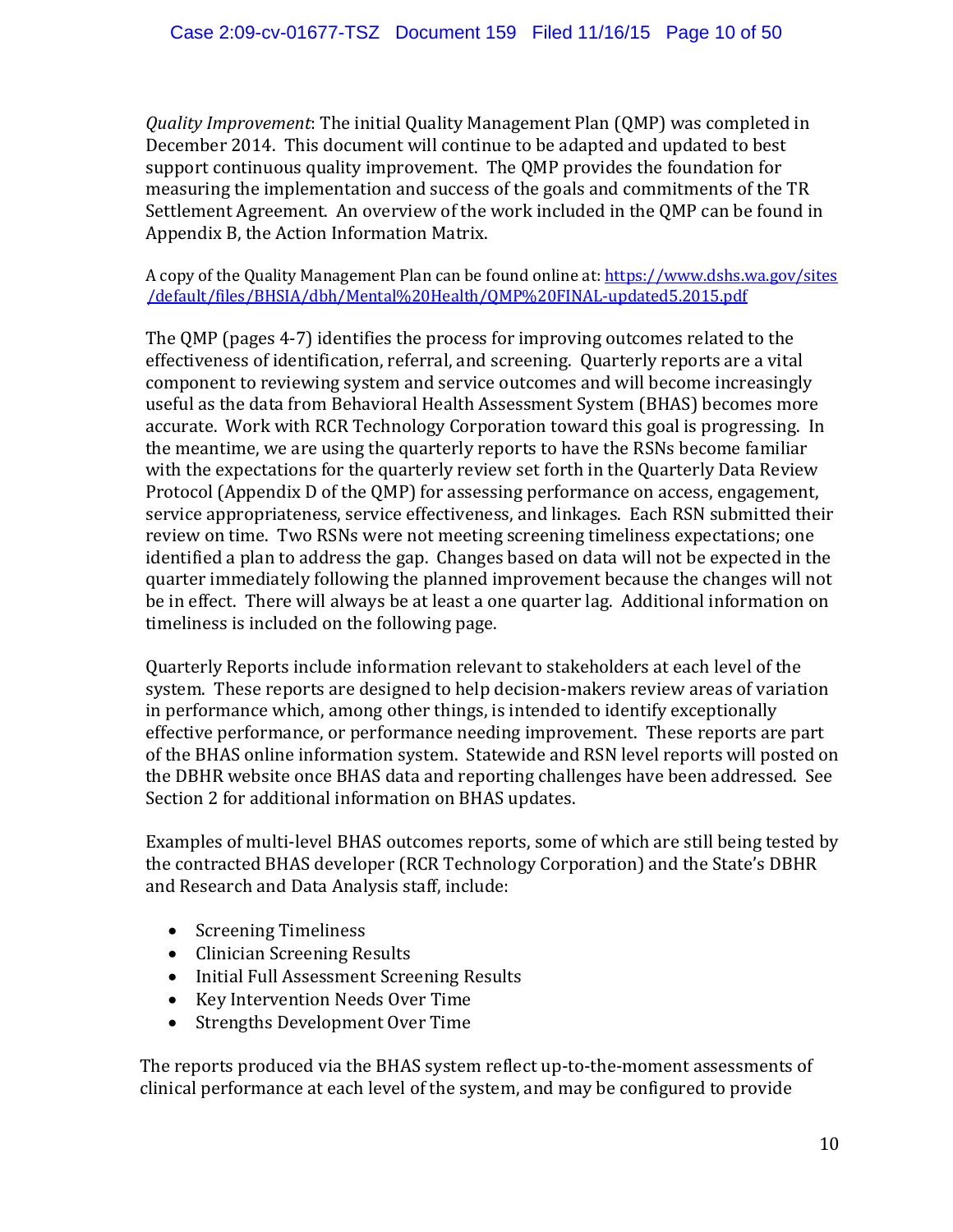assessments of previous performance. In the next six to nine months, once report validation is completed, quarterly reports by RSN and statewide will be posted on the DBHR website to inform stakeholders and ensure transparency. Quarterly reports will be aggregated so that they contain no personally identifiable protected health information and to comply with the Health Insurance Portability and Accountability Act (HIPAA).

For RSNs and agencies providing WISe, quarterly reports were available on the BHAS site April 1, 2015 for the WISe first quarter data. These reports included: first Quarter Reports (January 1, 2015 – March 31, 2015); Implementation Reports (July 1, 2014 – December 31, 2014); and Longevity Reports (July 1, 2014 – March 31, 2015). Quarterly Reports were disseminated to all groups identified in the Quality Structure of the QMP. Individual RSN BHAS reports were emailed to each RSN currently implementing WISe. Second quarter reports were sent out in August 2015.

An example of one of the BHAS reports included in the quarterly report is the Screening Timeliness Report. Outcomes for FY 2015 indicate that of the 1,417 WISe screens conducted, **76% were conducted within 10 business days of referral**, the standard for screening timeliness. The timeliness of screens improved over the course of the fiscal year. For four regions, the screening timeliness was near or above 90% across the fiscal year. For one region, the screening timeliness was at 49% at the start of implementation and in the last quarter of SFY 2015 increased to 62%. For the remaining region, there is an expectation, as identified in the Quarterly Data Review Protocol (Appendix D of the QMP), to review timeliness reports and identified to how to better ensure that referred youth are being screened for WISe in a more timely manner. The Quarterly Data Review process began for RSNs in August 2015. Additional information and data will be provided in the annual QMP report due in late December 2015.

| FY 2015 Quarter     | <b>Screens</b> | % Timely |
|---------------------|----------------|----------|
| <b>JUL-SEP 2014</b> | 305            | 63%      |
| OCT-DEC 2014        | 379            | 74%      |
| <b>JAN-MAR 2015</b> | 339            | 86%      |
| <b>APR-JUN 2015</b> | 394            | 78%      |
| FY 2015 Total       | 1,417          | 76%      |

**NOTES:** A screen is considered timely if it is conducted within 10 business days of referral. A total of 1,417 WISe screens (CANS screens) were conducted for youth age 5 or older in FY 2015. Screens for youth below age 5 are excluded due to low numbers (11 total conducted in FY 2015). Some youth have multiple WISe screens (CANS screens) in the fiscal year, and are represented multiple times in the above numbers. Continued work on refining the BHAS data system may yield changes to these numbers.

**SOURCE:** Washington Behavioral Health Assessment System (BHAS).

*Statewide Measures of Performance:* Work on the WISe Statewide Measures of Performance "dashboard" is underway and expected to be completed in January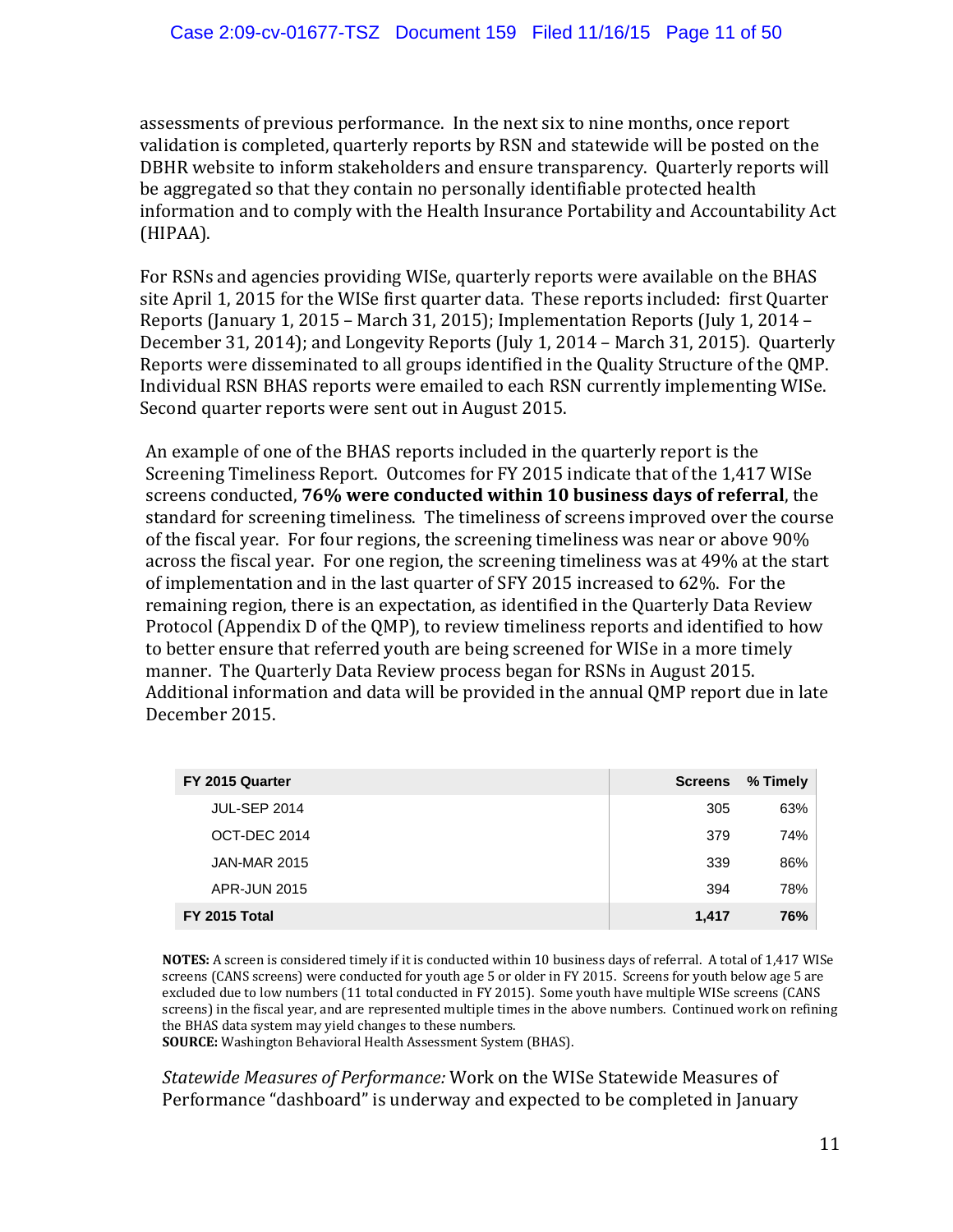2016. A significant amount of work in the past several months has gone into refining data systems to ensure adequate data quality, and accuracy. As this work continues, additional work has begun mapping out preliminary plans for what will be included in the first year version of the WISe dashboard. The analytical datasets to execute these plans are being built, at the same time as plans are being refined and better specified. At the current time, the following elements are planned to be in the first annual WISe dashboard:

- An updated Functional Proxy Profile identifying children and youth to be screened for need for intensive home and community-based mental health services.
- The number and characteristics of youth screened for WISe and youth receiving WISe services in FY 2015. Characteristics will include demographics, behavioral health history, cross-system involvement, and functional proxy indicators.
- WISe service characteristics for youth served in WISe in FY 2015, including caseload counts and service hours, service locations, provider types, and treatment modalities. WISe caseload counts by county and region, and a map showing progress to full implementation service targets.
- Change in outcomes for WISe participants over the first six months in the WISe program, as measured by changes in BHAS scores, such as Behavioral and Emotional Needs and Risk Factors (examples of such outcomes included under Objective 3). (Note that the program has not been running a sufficient amount of time to examine long-term outcomes or to examine outcomes measured in administrative data for youth screened into and/or out of the WISe program.)

#### Objective 2 - Remaining Tasks:

- Annually review the WISe Access Protocol. Next review to be completed by June 30, 2016.
- Completion of the Statewide Measures of Performance for WISe by January 2016.
- Annually refine the identification over time to account for learning from actual use and performance and include education system information as it becomes available. Next review to be completed by December 31, 2016.
- Continue to incorporate the WISe Manual in the RSN/BHO contracts.
- Continue to provide training and technical assistance on compliance with the WISe Manual.
- Continue to address issues related to BHAS (see Section 2, Implementation Challenges, BHAS).
- Continue to review and report timeliness standards.
- Continue to review and report on BHAS data as identified in the QMP.
- Continue to require that youth referred to, participating in, or discharging from BRS or CLIP receive a WISe screen.
- Post RSN and state level Quarterly Reports to DBHR website once all BHAS reports complete validation for accuracy. (See Section 2, Implementation Challenges, BHAS).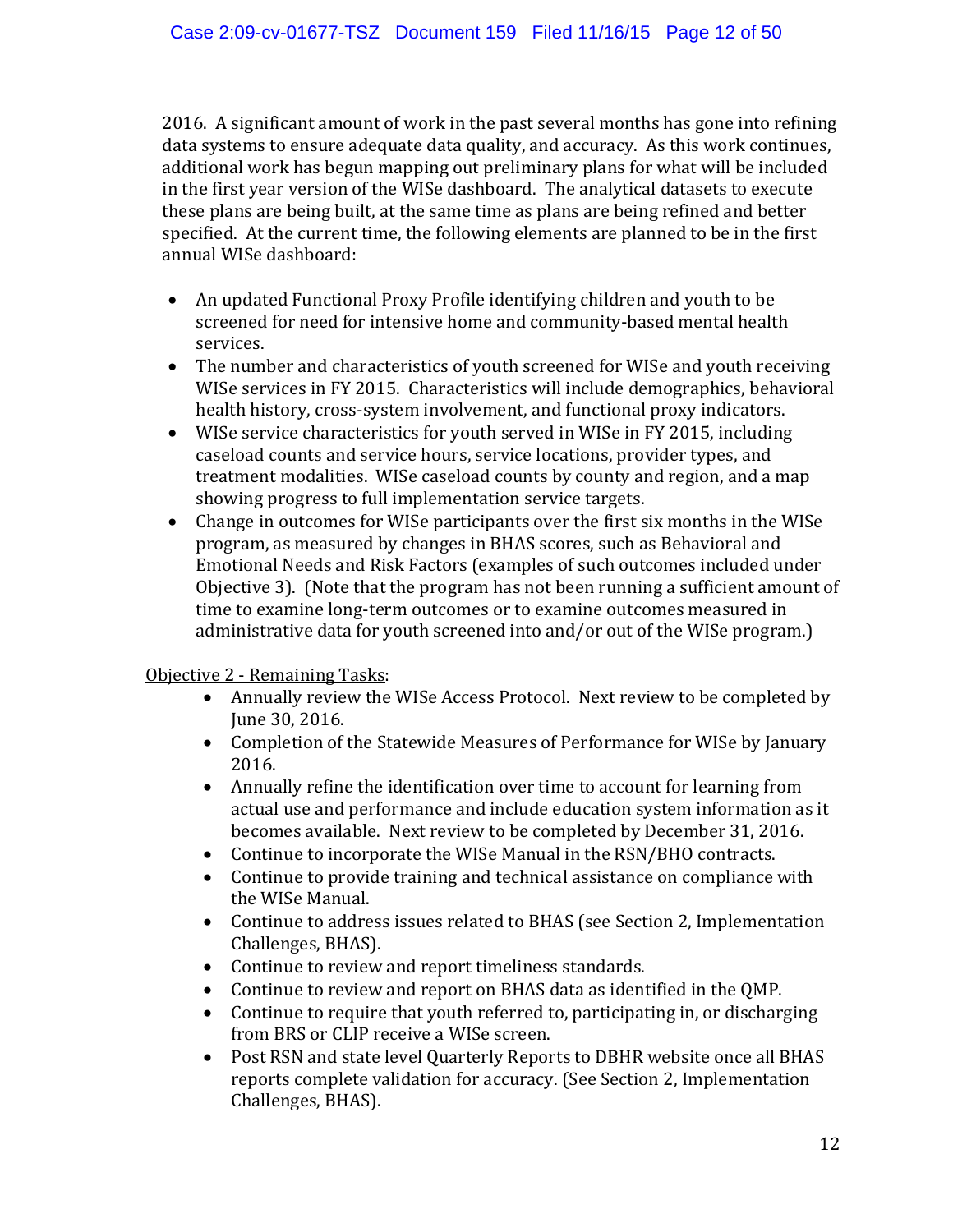#### **Objective 3: Provision of WISe**

*Provide timely and effective mental health services and supports that are sufficient in intensity and scope, are individualized to youth and family strengths and needs, and delivered consistently with the WISe Program Model as well as Medicaid law and regulations*

#### Progress and Accomplishments:

*Youth Strengths and Needs*: The following story is about "Mary", the pseudonym for a youth participating in WISe and developing her own personal strengths.

Mary started WISe in January 2015 at 17 years old. Mary self-referred to the program with prompting from her social worker. She was living in a crisis residential center. Mary was battling addiction, severe anxiety, PTSD, and depression. Before arriving at the crisis residential center, she had moved alone from the East Coast at age 14 to escape abuse and neglect from her biological family and moved in with her biological aunt. She lost placement with her aunt after an altercation that landed her in detention. After detention Mary was placed in local foster care at the crisis residential center and placed in a psychiatric hospital. After being released from the hospital, Mary ran away from the crisis residential center a few times. Amidst all her crisis, Mary was able to maintain a job, get herself to and from work, continue school, and was involved in a local church group. A few days after starting WISe, Mary enrolled in a local stabilization bed, returned back to the crisis residential center, and then was placed with a foster family.

Mary's WISe team met with her school and supports to create a safety plan for her to remain safe in her community. WISe advocated for Mary to get treatment in her community when other services wanted impatient treatment outside of the community. Mary enrolled in intensive outpatient drug and alcohol treatment and began meeting her WISe therapist twice a week. Mary used WISe on-call services several times when first enrolled in the program. WISe staff would respond to Mary at her school when she was having panic attacks. The WISe team connected Mary to a local psychiatrist, and assisted her in obtaining medical and dental appointments to address health concerns. The team worked together to create the WISe Cross System Care Plan that addressed Mary's need to know that she is stable in our community. As Mary and her WISe team continued to meet the intensity of her needs, the interventions decreased. Mary's team went from meeting daily, to every two weeks, to monthly, and now every six weeks.

Today, Mary is 237 days clean and sober. Mary is working, caught up on her school credits, and looking forward to graduating this upcoming school year. Mary turned 18 and signed herself into extended foster care. The judge and everyone in the court room cheered and applauded Mary for her hard work and continued dedication. Mary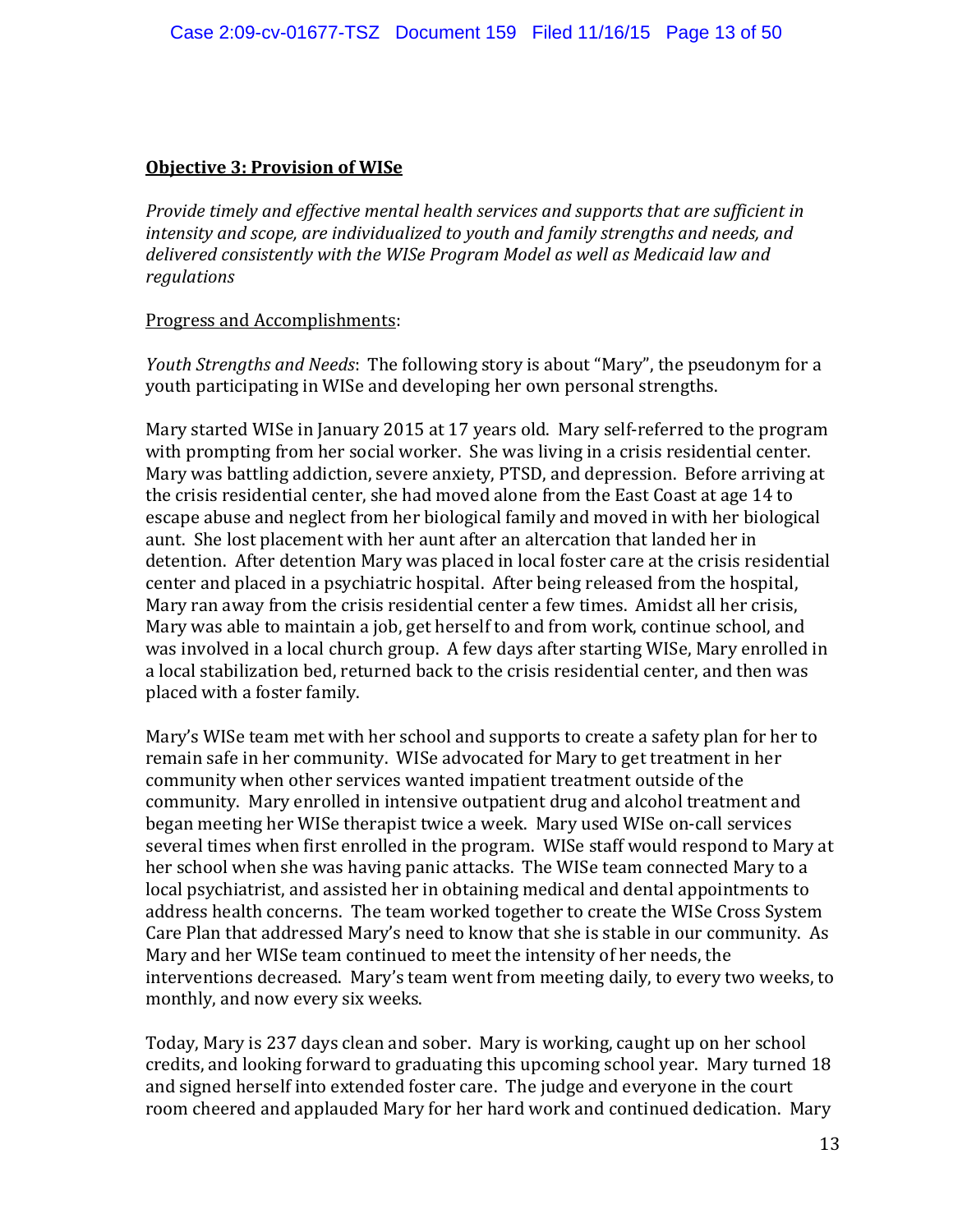has reconnected with her aunt and other natural supports. Mary is in the transition phase of WISe and will graduate the program within three to six months. Mary plans to reach out to apply for a youth partner position in the WISe program after high school graduation.

*Named Plaintiffs' are*: As of November 2015, three of the ten named plaintiffs in services, either receiving WISe, "WISe-like" services, or in other outpatient mental health services, including intensive services, to meet their current level of care need. The other seven named plaintiffs have aged-out, opted-out, or moved out of state. Plaintiff Workgroups were identified in August 2014, with the first meetings held in September 2014, and on-going meetings are held to monitor progress. These workgroups will continue to meet on a quarterly basis and with more frequent communication, when indicated.

*WISe Participants*: From July 1, 2014, through June 30, 2015, (FY2015) **a total of 925 youth** received WISe services. (Note that this number may be slightly higher than previous estimates for the same time period due to additional data maturity.)

In terms of demographics, WISe clients were approximately 37% female, 61% male, and 3% had unknown gender (sums to greater than 100% due to rounding error). Unknown demographic data is due to data lag in linkage processes. Only four WISe clients were younger than age  $5$  (<1%). One-third of WISe clients were between ages  $5$ and 11 (33%), three-fifths (60%) were between ages 12 and 17, and the remainder were either between 18 and 20 (3%) or of unknown age (3%). Slightly more than half of WISe clients were non-Hispanic white (52%). The most common minority races/ethnicities (not mutually exclusive) were Hispanic (20%), American Indian/Alaska Native (15%), black (12%) and Asian/Pacific Islander (7%).

|                  | ALL YOUTH RECEIVING WISe SERVICES<br>(FY 2015) |       |
|------------------|------------------------------------------------|-------|
|                  | N                                              | %     |
| <b>Gender</b>    |                                                |       |
| Female           | 339                                            | 36.7% |
| Male             | 561                                            | 60.7% |
| Unknown          | 25                                             | 2.7%  |
| <b>Age Group</b> |                                                |       |
| $0 - 4$          | $\overline{4}$                                 | 0.4%  |
| $5 - 11$         | 306                                            | 33.1% |
| $12 - 17$        | 558                                            | 60.3% |
| 18-20            | 29                                             | 3.1%  |
| Unknown          | 28                                             | 3.1%  |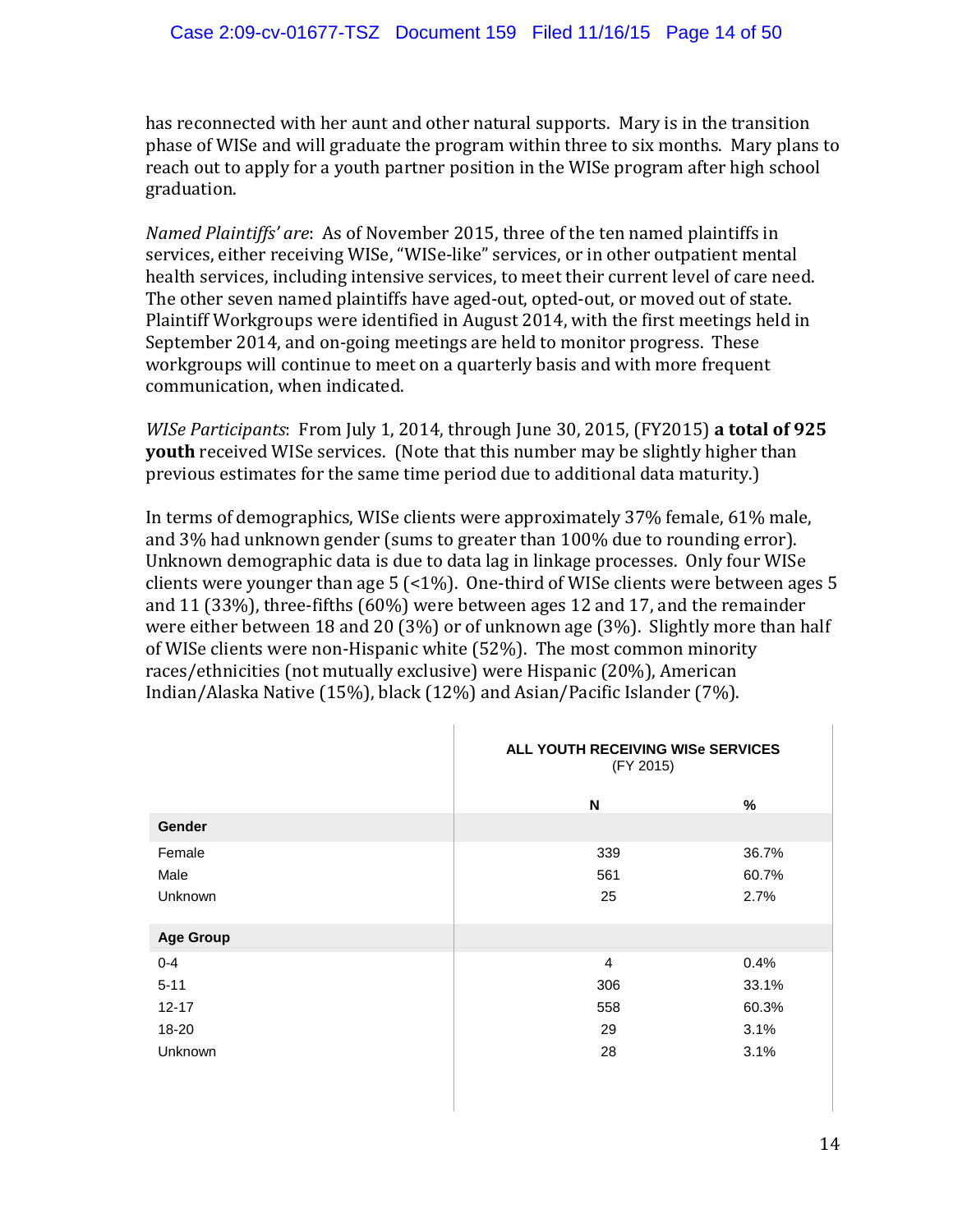#### Case 2:09-cv-01677-TSZ Document 159 Filed 11/16/15 Page 15 of 50

| <b>Race/Ethnicity</b>                                                                                                                                         |                         |                                 |
|---------------------------------------------------------------------------------------------------------------------------------------------------------------|-------------------------|---------------------------------|
| Non-Hispanic White                                                                                                                                            | 482                     | 52.1%                           |
| Minority                                                                                                                                                      | 416                     | 45.0%                           |
| Unknown                                                                                                                                                       | 27                      | 2.9%                            |
| Minority Category (not mutually exclusive / do<br>not sum to 100%)<br>Hispanic<br><b>Black</b><br>American Indian / Alaska Native<br>Asian / Pacific Islander | 180<br>115<br>141<br>60 | 19.5%<br>12.4%<br>15.2%<br>6.5% |
| <b>TOTAL POPULATION</b>                                                                                                                                       | 925                     |                                 |

**NOTE:** Unknown demographic data due to data lag in linkage processes. **SOURCE:** RDA Integrated Client Database.

*WISe Program Model*: The 925 youth in WISe in FY 2015 received a total of **68,811 hours of outpatient care** under the WISe program. On average, a youth enrolled in WISe in a given month received 14 hours of services during that month.

The table below presents statistics on the types of providers, service locations, and treatment modalities for WISe services. The most frequent provider types, by hours of service, were below master's level (43%) and MA/PhD (38%). Approximately onesixth of all service hours (17%) were delivered by peer counselors. Service hours were most frequently delivered in the youth's home (40%) and mental health outpatient facilities (27%). Five percent of service hours were also delivered in schools, and a large number in service hours (27%) were delivered in settings other than those listed in the table below. This may reflect providers delivering services in natural community settings like parks, community centers, or other places that youth may spend time. The top five service modalities, by hours of WISe services are: individual treatment services (36%), peer support (17%), child and family team meeting (15%), family treatment (10%), and care coordination services (10%). An average of 14 WISe service hours per month were provided, which include a variety of treatment modalities as identified below.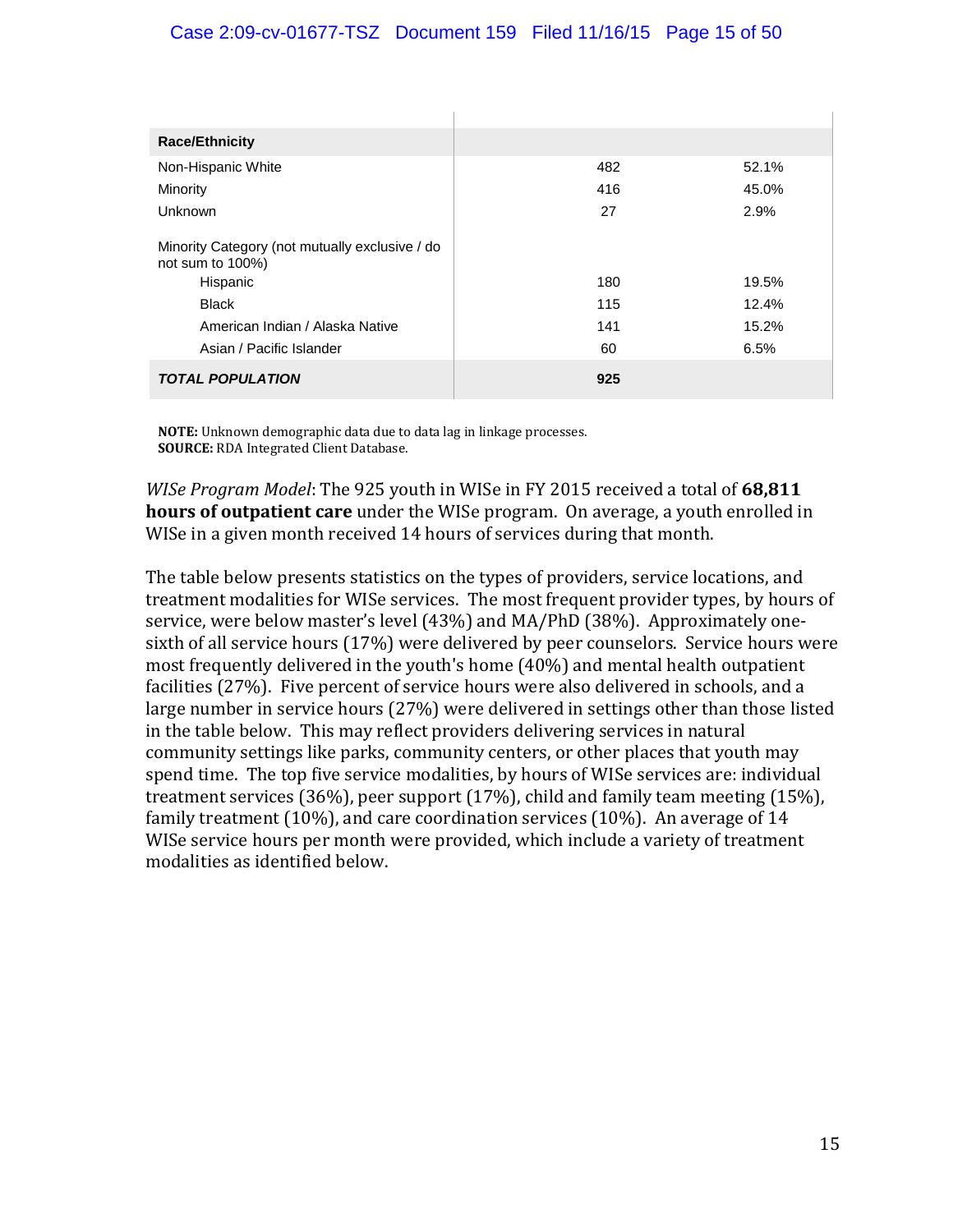# Case 2:09-cv-01677-TSZ Document 159 Filed 11/16/15 Page 16 of 50

|                                                            | <b>ALL WISe SERVICES</b><br>(FY 2015) |       |
|------------------------------------------------------------|---------------------------------------|-------|
|                                                            | N                                     | %     |
| <b>Program Totals</b>                                      |                                       |       |
| Number of WISe Clients (unduplicated within FY)            | 925                                   |       |
| <b>Number of Service Encounters</b>                        | 70,133                                |       |
| Number of Service Hours                                    | 68,811                                |       |
| Number of Service Months                                   | 4,940                                 |       |
| Number of Service Encounters per Month in Program          | 14.2                                  |       |
| Number of Service Hours per Month in Program               | 13.9                                  |       |
| <b>Service Provider Type</b>                               |                                       |       |
| WISe service hours provided by these provider types        |                                       |       |
| <b>Below Masters Level</b>                                 | 29,656                                | 43.1% |
| MA/PhD                                                     | 26,069                                | 37.9% |
| Peer Counselor                                             | 11,602                                | 16.9% |
| Psychiatrist/MD                                            | 998                                   | 1.5%  |
| Other                                                      | 453                                   | 0.7%  |
| Designated Mental Health Professional                      | 33                                    | 0.0%  |
| <b>Service Location</b>                                    |                                       |       |
| WISe service hours provided in these settings              |                                       |       |
| Home                                                       | 27,215                                | 39.6% |
| Other                                                      | 18,707                                | 27.2% |
| Mental Health Outpatient Facility                          | 18,485                                | 26.9% |
| School                                                     | 3,297                                 | 4.8%  |
| Emergency Room - Hospital                                  | 663                                   | 1.0%  |
| Prison - Correctional Facility                             | 224                                   | 0.3%  |
| <b>Residential Care Setting</b>                            | 220                                   | 0.3%  |
| <b>Treatment Modality</b>                                  |                                       |       |
| WISe service hours provided under these service modalities |                                       |       |
| <b>Individual Treatment Services</b>                       | 24,447                                | 35.5% |
| Peer Support                                               | 11,706                                | 17.0% |
| Child and Family Team Meeting                              | 10,197                                | 14.8% |
| <b>Family Treatment</b>                                    | 7,164                                 | 10.4% |
| <b>Care Coordination Services</b>                          | 7,133                                 | 10.4% |
| <b>Crisis Services</b>                                     | 2,126                                 | 3.1%  |
| <b>Group Treatment Services</b>                            | 1,303                                 | 1.9%  |
| <b>High Intensity Treatment</b>                            | 1,253                                 | 1.8%  |
| Intake Evaluation                                          | 1,143                                 | 1.7%  |
| <b>Medication Management</b>                               | 895                                   | 1.3%  |
| <b>Rehabilitation Case Management</b>                      | 642                                   | 0.9%  |
| Involuntary Treatment Investigation                        | 487                                   | 0.7%  |
| <b>Interpreter Services</b>                                | 175                                   | 0.3%  |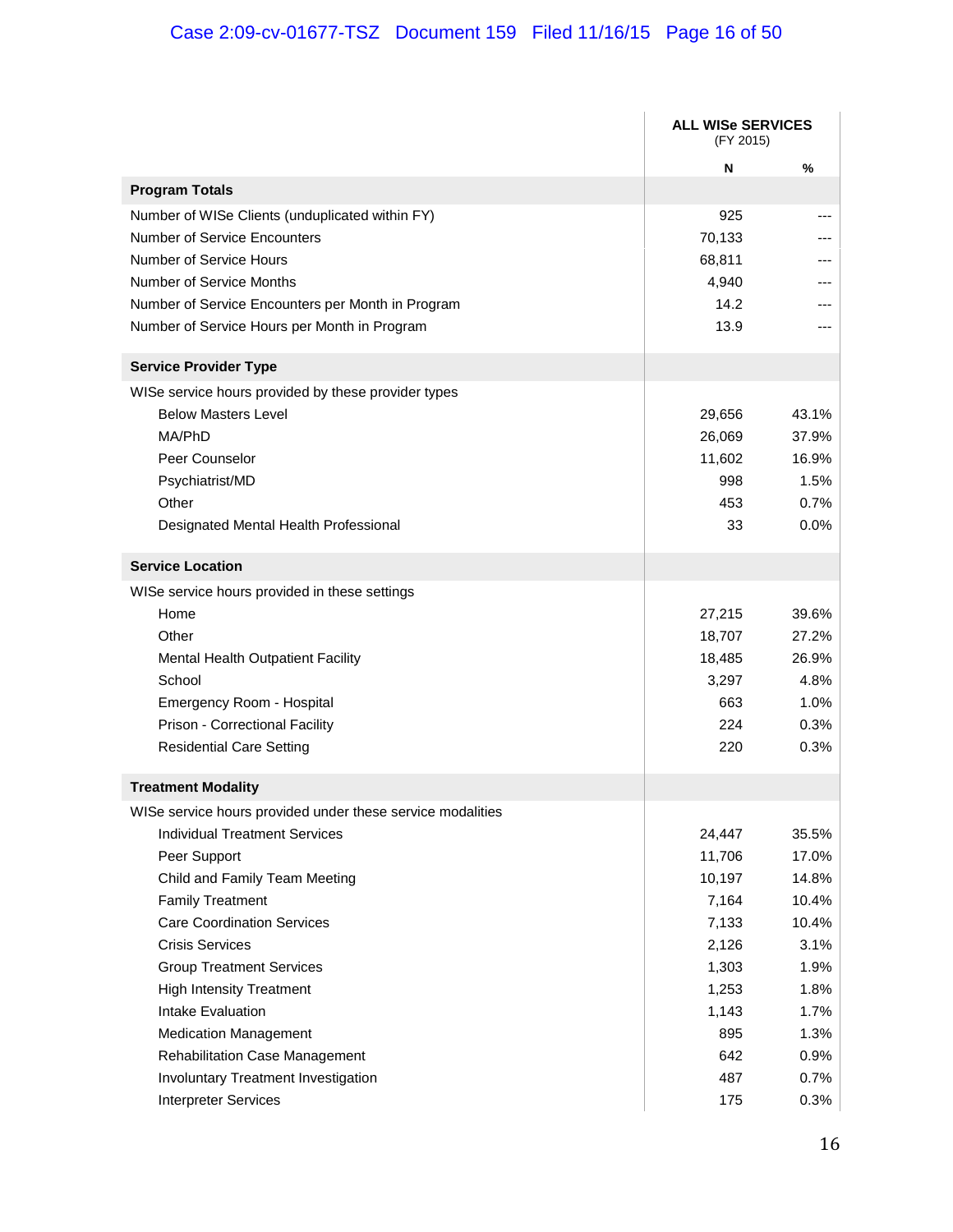#### Case 2:09-cv-01677-TSZ Document 159 Filed 11/16/15 Page 17 of 50

| Therapeutic Psychoeducation              | 104 | $0.2\%$ |
|------------------------------------------|-----|---------|
| <b>Medication Monitoring</b>             | 13  | $0.0\%$ |
| Integrated Substance Abuse MH Screening  | 10  | $0.0\%$ |
| <b>Psychological Assessment</b>          | 9   | $0.0\%$ |
| Integrated Substance Abuse MH Assessment | 4   | $0.0\%$ |

**NOTE:** WISe services include all mental health outpatient service encounters submitted to CIS with WISe "U8" modifier and other WISe-approved outpatient services received in a month with at least one "U8" service. **SOURCE:** RDA Integrated Client Database.

*Transitions*: In total, 12% of the 1,417 WISe screens conducted in FY 2015 resulted in a service recommendation of Behavior Rehabilitation Services (BRS) or Children's Long Term Inpatient Program (CLIP). For nearly all of these screens, the person making the referral for WISe screening had originally recommended BRS or CLIP as the most appropriate service placement for the youth. Many of those youth whose screening resulted in a service recommendation of BRS or CLIP were likely already engaged in BRS or CLIP at the time of screening, and thus the screening represents a recommendation to continue in the current setting. The BHAS data system is currently undergoing modifications to more clearly track this.

The BHAS data does show, however, that some youth are successfully transitioning from BRS and CLIP into WISe services. Out of 32 screens conducted for youth who had been in CLIP within the 30 days prior to screening, 88% were screened into the WISe program. Out of 173 screens conducted for youth who had been in BRS within the 30 days prior to screening, 22% were screened into the WISe program.

*WISe Initial Outcomes:* From quarterly reports, data were gathered to provide initial outcomes for clinical improvements over time. The following chart shows change over time in **behavioral and emotional needs** for children who entered WISe and completed an initial CANS assessment in FY 2015, and subsequently completed a six-month CANS follow-up assessment (youth in WISe are assessed every 90 days).

The chart below reflects the changes experienced over the first six months of WISe treatment for the 147 children and youth ages 5-20 who had received an initial and follow-up CANS assessment. The top five behavioral and emotional needs, by proportion at intake/initial assessment, are shown. A decline at the time of the sixmonth reassessment represents improvement for these measures, i.e., a decrease in the proportion of children and youth with clinically significant treatment needs in these areas.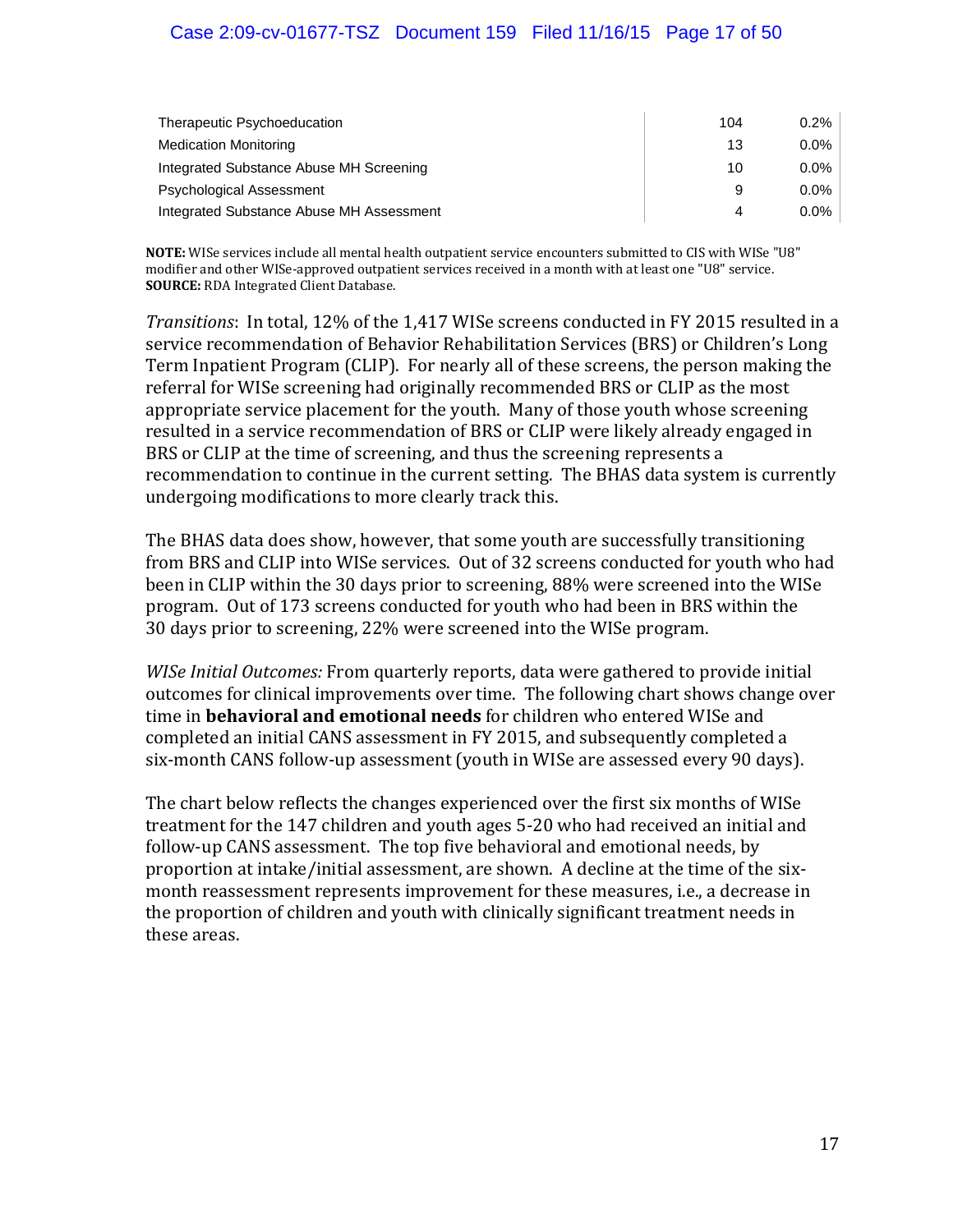# **CLINICALLY SIGNIFICANT IMPROVEMENTS OVER TIME Behavioral and Emotional Needs**



Definitions of top five needs:

- Emotional Control Problems: Youth's inability to manage his/her emotions, lack of frustration tolerance.
- Attention/Impulse Problems: Behavioral symptoms associated with hyperactivity and/or impulsiveness, e.g., a loss of control of behaviors, ADHD, and disorders of impulse control.
- Mood Disturbance: Includes symptoms of depressed mood, hypermania, or mania.
- Oppositional Behavior: Non-compliance with authority. (Different than conduct disorder, where emphasis is seriously breaking social rules, norms, and laws).
- Anxiety: Symptoms of worry, dread, or panic attacks.
- Other youth behavioral needs on CANS assessment that are not in the top five at intake (and not shown here): Psychosis; Conduct; Substance Abuse; Adjustment to Trauma.

The other youth behavioral needs on the full CANS assessment that are not in the top five at intake show either positive change or remain relatively steady between intake and six-month follow up. Specifically, we observed a decrease in problems over the first six months in WISe related to: Conduct, Adjustment to Trauma, and Psychosis. For Substance Abuse, numbers are relatively low at intake (fewer than 20% have actionable treatment needs), and remain relatively steady at six-month follow-up (small and likely statistically insignificant increase observed). These analyses are only for youth with a first full CANS assessment in FY 2015. DBHR will continue to monitor as the program grows and matures.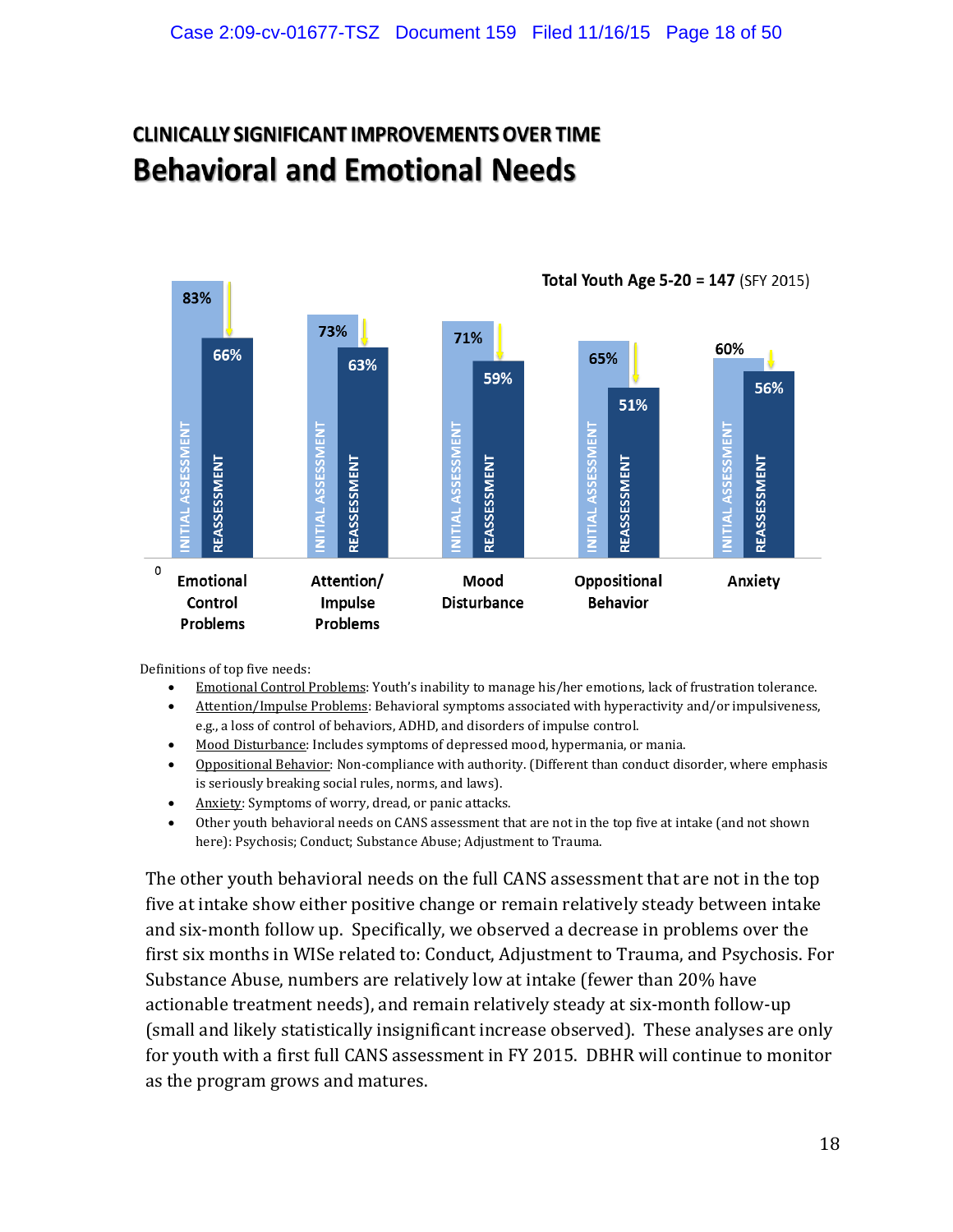Risk Factors, Clinical Improvement Over Time, is a chart that show the top five **risk factors** for children who entered WISe and completed an initial CANS assessment in FY 2015, and subsequently completed a six-month CANS follow-up assessment. The following chart reflects the changes experienced over the first six months of WISe treatment for 147 children and youth ages 5-20.

## **CLINICALLY SIGNIFICANT IMPROVEMENTS OVER TIME Risk Factors**



Definitions of top five risk factors:

- Decision Making Problems: Youth's difficulty anticipating the consequences of choices, and lack of use of developmentally appropriate judgment in decision making.
- Danger to Others: Youth's violent or aggressive behavior, the intention of which is to cause significant bodily harm to others.
- Intended Misbehavior: Problematic social behaviors that a youth engages in to intentionally force adults to sanction him or her (e.g., getting in trouble, suspension/expulsion from school, loss of foster home).
- Suicide Risk: Presence of thoughts or behaviors aimed at taking one's life.
- Non-Suicidal Self-Injury: Repetitive behavior that results in physical injury to the youth (e.g., cutting, head banging).

The following chart shows growth in **child and youth strengths** for children who entered WISe and completed an initial CANS assessment in FY 2015, and subsequently completed a six-month CANS follow-up assessment (youth in WISe are assessed every 90 days). The chart reflects the changes experienced over the first six months of WISe treatment for 147 children and youth ages 5-20. The five strengths that grew the most over the first six months in WISe services are shown.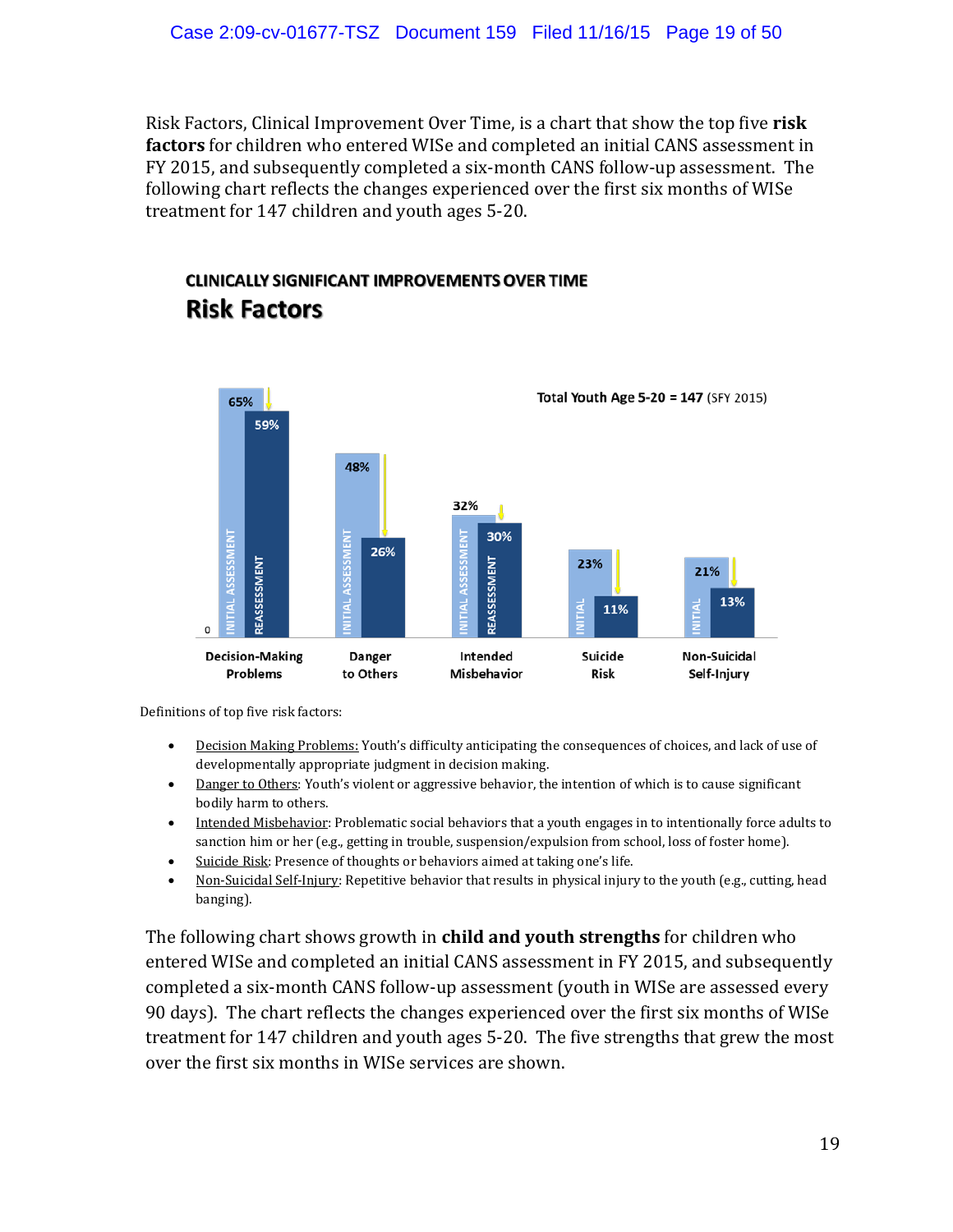An increase at the time of the six-month reassessment represents improvement for these measures; i.e., an increase in the proportion of children and youth with noted strengths.

# **STRENGTHS DEVELOPMENT OVER TIME Child and Youth Strengths**



Definitions of top five strengths shown:

- Resiliency: Ability of youth to recognize his or her own strengths and use them in times of need or to support his or her own healthy development.
- Educational System Strengths: School works with and/or advocates on behalf of the youth and family to identify and address the youth's educational needs, or the youth is performing adequately in school.
- Vocational Strengths: Youth has vocational or pre-vocational skills; may or may not be currently working.
- Resourcefulness: Youth's ability to identify and use external/environmental strengths in managing their lives and achieving a healthy lifestyle.
- Relationship Permanence: Youth has some or significant stability in relationships with family members and/or other individuals. Other strengths on CANS assessment that are not in the top five in terms of growth over time (and not shown here): Family; Optimism, Spiritual/religious, Talents/interests, Recreation, Natural supports, Community connections, and Primary care physician relationship.

*WISe Statewide Rollout*: For the planned statewide phase-in of WISe services, DSHS developed an initial WISe rollout model. The model is currently being updated and is expected to be posted to the DBHR website in January 2016. The model needs to adjust for growth, needed capacity, and provider readiness with the end point being full statewide capacity by June 30, 2018. In addition, WISe implementation plans are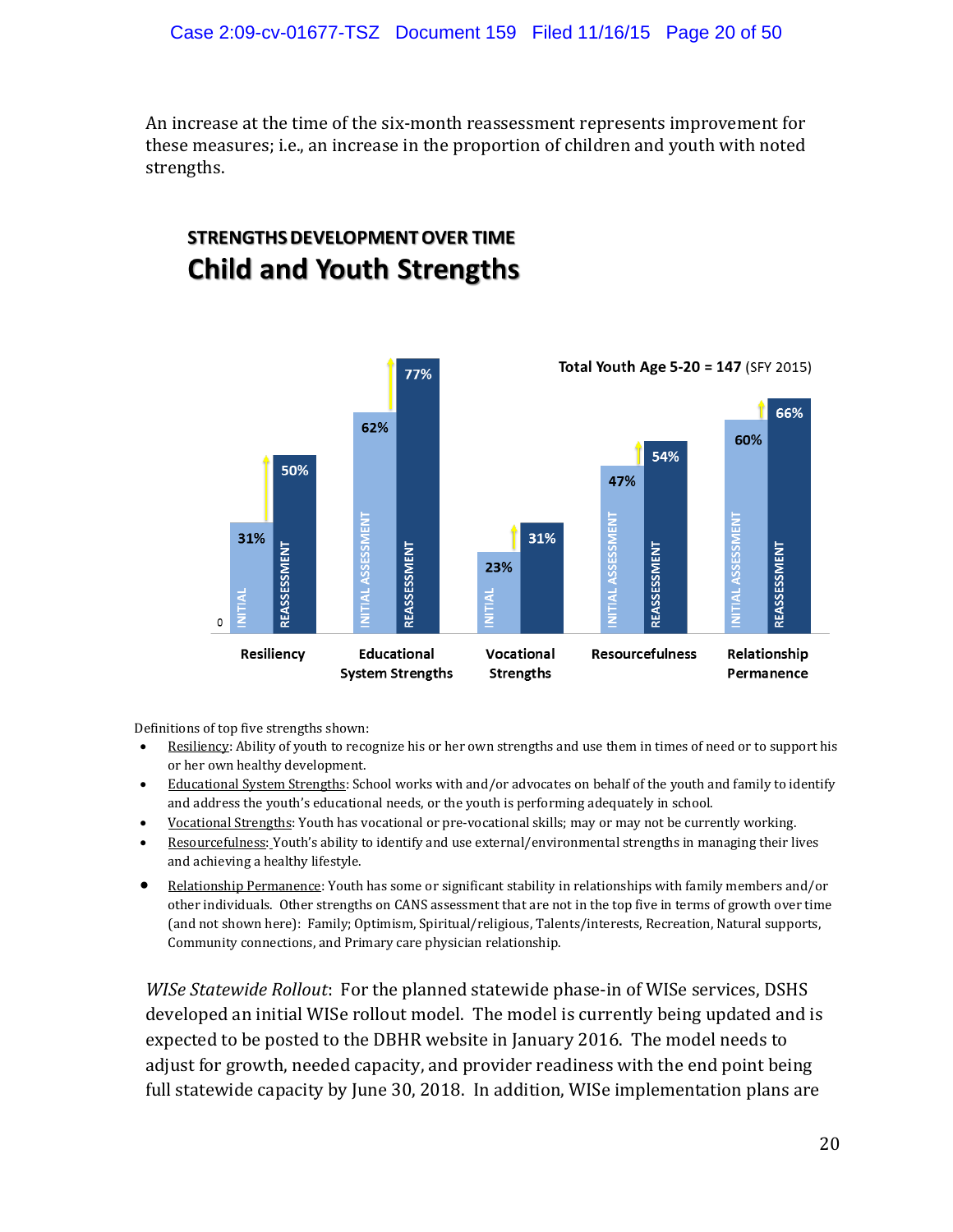being addressed in the detailed plan submission required for the new Behavioral Health Organization (BHOs). A list of current qualified WISe providers is available on the DBHR website and will be updated throughout the implementation process.

Nineteen of Washington's 39 counties, representing four million of the state's seven million residents, are currently implementing WISe with a statewide monthly caseload capacity of 760 youth and their families receiving services each month.

As of November 2015, the counties currently offering WISe are shaded in the map below.



The following information identifies which regions have implemented WISe and their progress towards the initial full capacity estimates for June 2018.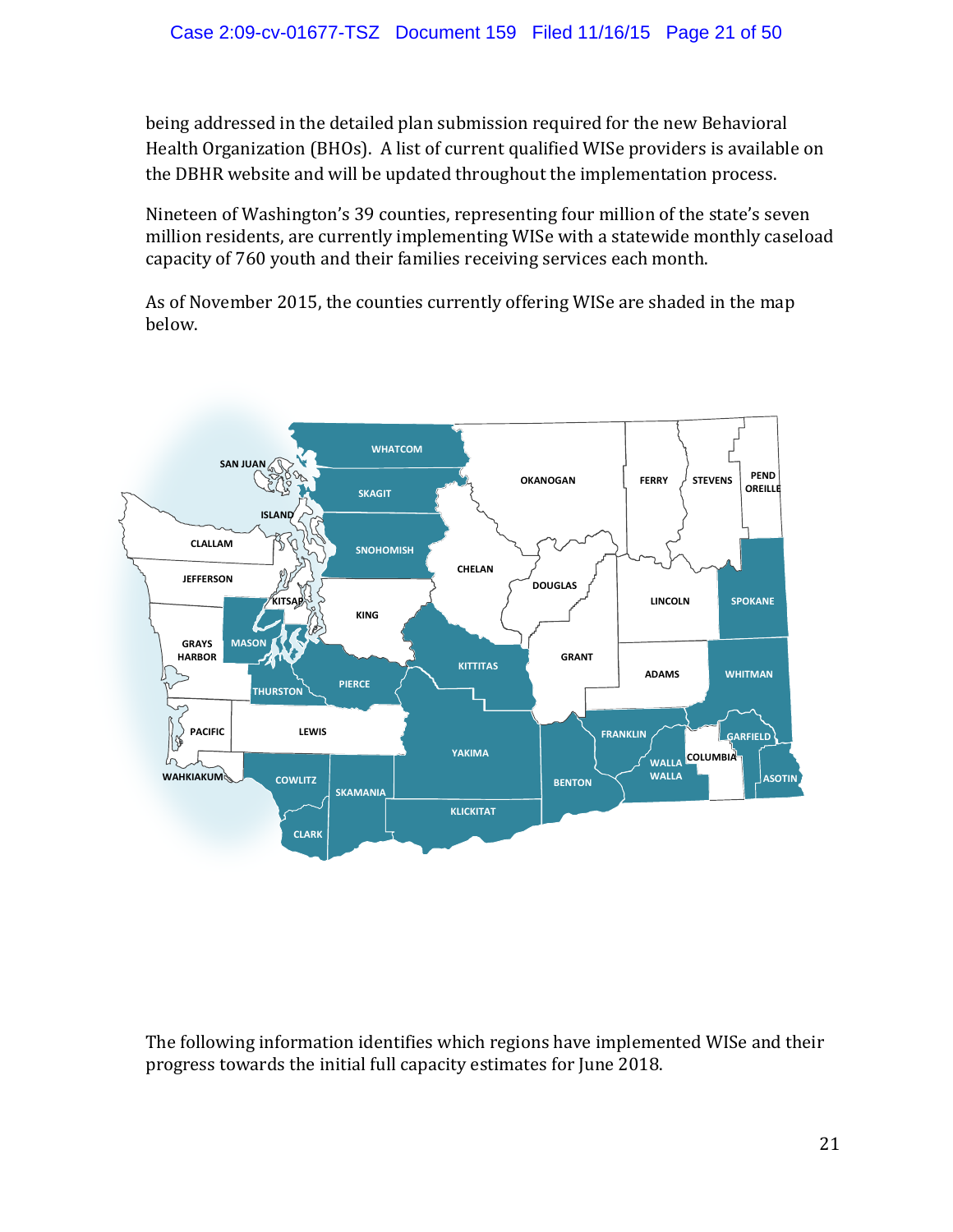| <b>Regions</b><br>September 2015 |                                                                                                                | <b>HIGHEST MONTHLY</b><br>CASELOAD | MID LEVEL<br>MONTHLY SERVICE<br><b>TARGET</b> | <b>PROGRESS</b><br>T <sub>0</sub><br><b>TARGET</b> |
|----------------------------------|----------------------------------------------------------------------------------------------------------------|------------------------------------|-----------------------------------------------|----------------------------------------------------|
| ALL REGIONS (by June 2018)       |                                                                                                                | 542                                | 2,985                                         | 18%                                                |
| <b>Chelan-Douglas</b>            | Chelan<br>Douglas                                                                                              | $\boldsymbol{0}$                   | 50                                            | 0%                                                 |
| <b>Grays Harbor-</b><br>Cowlitz  | Cowlitz<br>Grays Harbor                                                                                        | 18                                 | 133                                           | 14%                                                |
| <b>Greater Columbia</b>          | Asotin<br>Benton<br>Columbia<br>Franklin<br>Garfield<br>Kittitas<br>Klickitat<br>Walla Walla Whitman<br>Yakima | 132                                | 418                                           | 32%                                                |
| <b>King</b>                      | King                                                                                                           | $\theta$                           | 527                                           | 0%                                                 |
| <b>North Sound</b>               | Island<br>San Juan<br>Skagit<br>Snohomish<br>Whatcom                                                           | 91                                 | 460                                           | 20%                                                |
| Peninsula                        | Clallam<br>Jefferson<br>Kitsap                                                                                 | $\boldsymbol{0}$                   | 189                                           | 0%                                                 |
| Pierce                           | Pierce                                                                                                         | 114                                | 345                                           | 33%                                                |
| <b>Southwest</b>                 | Clark<br>Skamania                                                                                              | 76                                 | 201                                           | 38%                                                |
| Spokane                          | Adams<br>Ferry<br>Grant<br>Lincoln<br>Okanogan<br>Pend Oreille<br>Spokane<br>Stevens                           | 11                                 | 450                                           | 2%                                                 |
| <b>Thurston-Mason</b>            | Mason<br>Thurston                                                                                              | 139                                | 142                                           | 98%                                                |
| <b>Timberlands</b>               | Lewis<br>Pacific<br>Wahkiakum                                                                                  | $\boldsymbol{0}$                   | 70                                            | 0%                                                 |

#### **WISe Progress to Full Implementation Target by Region as of September 2015**

**NOTES**: Table displays the highest monthly WISe caseload recorded as of September 2015, based on the number of children residing in each region receiving WISe services. Due to data lag, progress shown reflects highest WISe caseload as of May 2015. Note that the agency providing WISe services may not be located in the same region as the child's residence. RDA's Client Services Database (CSDB) obtains client addresses from multiple data systems across DSHS, and performs processes to standardize and geocode these addresses each quarter using industry standard software to maintain consistency and accuracy. Mid-level monthly service targets reflect mid-level estimates of WISe youth projected to be served each month at full implementation (please refer to the RDA document, "Addendum to 'Initial Estimates of WISe Utilization at Full Implementation,'" dated February 26, 2015).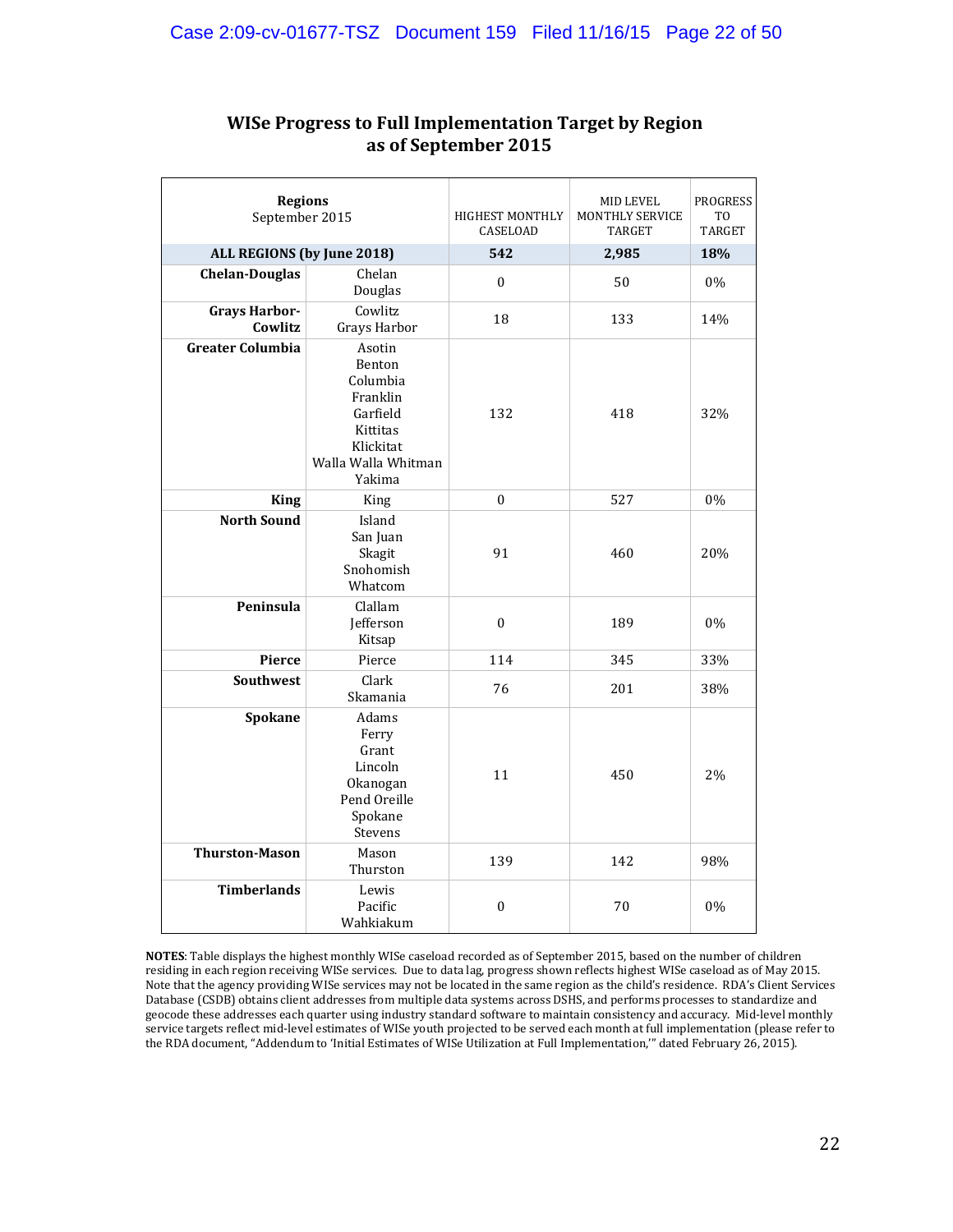Based on the table above, RSNs who started implementation in July 2014 range from 20% to 38% with one RSN at 98% of meeting its June 2018 WISe capacity goals. DBHR believes the first year was foundational for ongoing WISe implementation and views these efforts as a success.

During a TRIAGe meeting in December 2014, there was a discussion and an agreement among the parties not to bring on new RSNs during the first year of implementation. This consideration came directly from RSNs implementing WISe with the rationale to allow for more time to identify successes and address barriers related to implementation efforts.

By April 2016, all RSNs will begin WISe implementation in at least one county in their region. To stay on target to meet June 2018 goals, by June 2016, capacity needs to double statewide. DBHR recognizes this as a challenge during a year when RSNs will be transitioning to BHOs. DBHR will review submitted BHO Detailed Plans during November 2015. These plans require BHOs to address WISe capacity building and the plans also present an opportunity to identify technical assistance for new or on-going implementation efforts.

RSNs are concerned that the mid-level monthly capacity targets identified in the "Initial Estimates of WISe Utilization at Full Implementation" document produced by RDA are greater than the actual need for intensive mental health services for children and youth in their local areas. This concern is reportedly based on their local service data. As identified in the Implementation Plan, review of WISe capacity should happen annually and should direct adjustments as needed. DBHR has asked that RDA review capacity targets for any needed adjustments. This review is anticipated to be completed in late December 2015.

#### *WISe Budget*

For the 2015-2017 biennium, the following chart describes the Department of Social and Health Services budget for intensive mental health services for high needs youth to continue implementing the commitments set forth in the T.R. Settlement Agreement.

| WISe Budget                                           | FY2016     | FY2017     |
|-------------------------------------------------------|------------|------------|
| State                                                 | 16,094,161 | 24,069,838 |
| Federal                                               | 15,558,861 | 23,456,889 |
| Total WISe Budget<br>(includes Salaries & Encounters) | 31,653,022 | 47,526,727 |

*WISe Case Rate Payment:* In accord with the Settlement Agreement, WISe will be implemented incrementally with the intention that the delivery model be statewide in 2018. At implementation, DBHR established a reimbursement method for WISe providers. DBHR worked with Mercer, its actuary, to develop and implement actuarially sound rates, including a case rate for WISe. The case rate payment is in addition to capitation revenues paid through existing eligibility in one of the RSN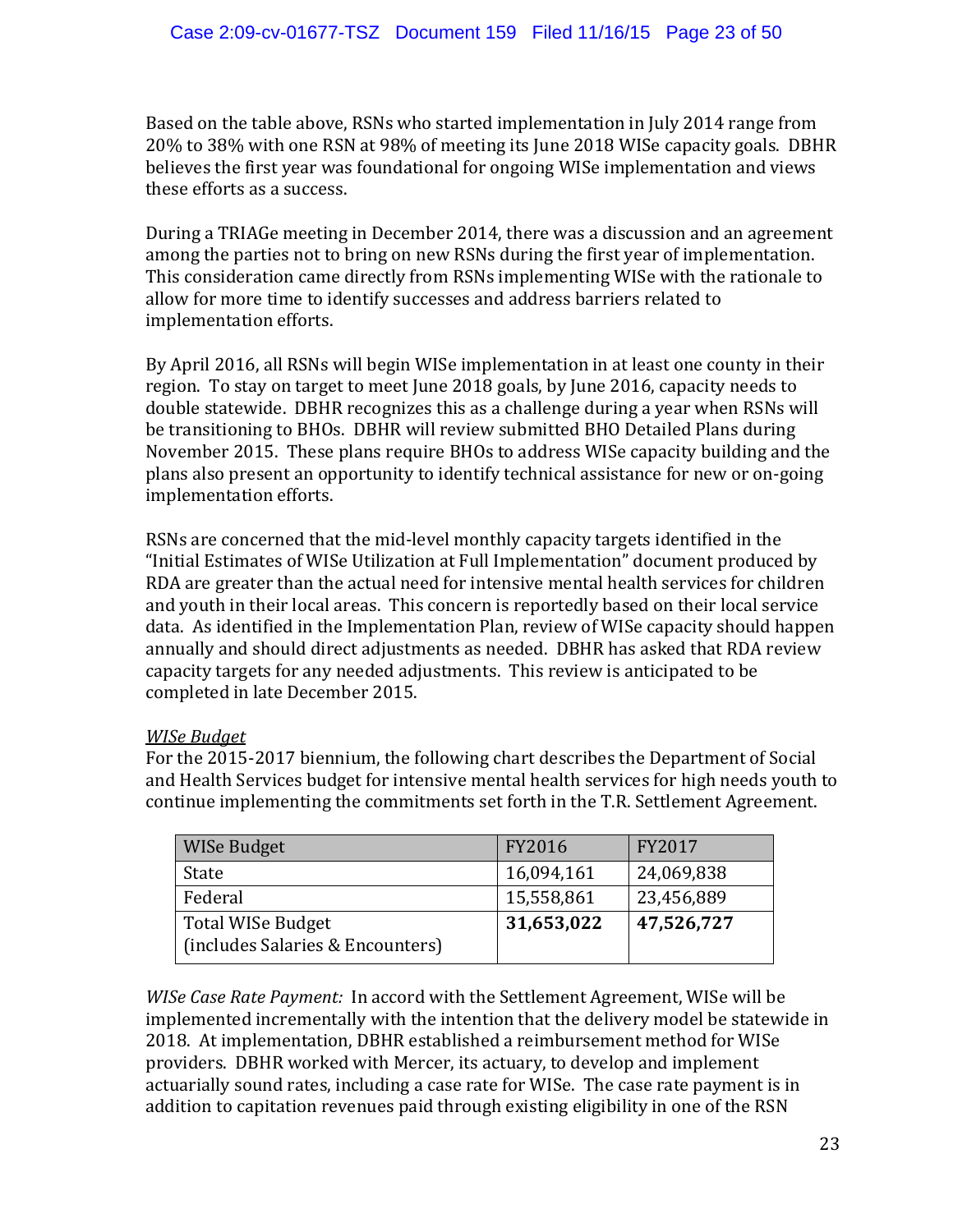rating groups. The rate was initially established through June 30, 2015. For FY 2015, the WISe case rate was established at \$2,070.12 per WISe eligible person per month.

For FY 2016, Mercer evaluated the impact of trend inflation to project the WISe case rate. As the WISe program was effective July 1, 2014, actual encounter data was not available for use in updating the case rate. The WISe case rate for FY 2016 was calculated by applying an additional year of the 2.2% trend to the previously certified FY 2015 WISe case rate. The resulting FY 2016 WISe case rate is \$2,115.67 per WISe eligible person per month.

Encounter data is monitored on a monthly basis by DBHR's budget unit and reviewed by subject matter experts for quality and completeness. In 2016, Mercer will review more recent financial Revenue and Expenditure reports to determine whether a financial experience adjustment is warranted. However, with WISe still in the early stages of implementation, DBHR does not anticipate having adequate statewide encounter data to support WISe case rate development until 2017.

Objective 3 - Remaining Tasks:

- Continue Quarterly Named Plaintiff Workgroups with Plaintiffs' Counsel, DBHR staff, and the named plaintiffs' home RSN staff.
- Annually, review WISe Manual for updates. Next review to be completed by June 30, 2016.
- Annually review with system partners, protocols related to: referral to WISe; participation in Child and Family Teams; and transitions out of WISe. Next review to be completed by December 31, 2016.
- Continue to review implementation of CANS for care planning at Children's Long Term Inpatient Placement (CLIP) facilities.
- Continue to build sufficient provider capacity to meet the statewide need for WISe services by June 30, 2018. (See Section 2, Implementation Challenges, WISe Roll Out)
- Review WISe capacity needs annually and make adjustments as needed.
- Continue to monitor utilization of WISe services to assist with state rollout strategies.
- Continue to work with RSNs to establish local training schedules and post training dates.
- Continue to post on the DBHR website, a list of qualified WISe providers by county.
- Continue to work with the actuary to establish a reimbursement method.
- Continue to develop Decision Packages bi-annually.
- Continue to modify ProviderOne, the Medicaid payment system. (See Section 2, Challenges, ProviderOne).
- Continue to monitor capacity/utilization through fiscal reports and the new RSN bi-monthly monitoring reports (to start in January 2016).
- Continue to update the QMP, when indicated, for the provision of improvement of WISe services and supports.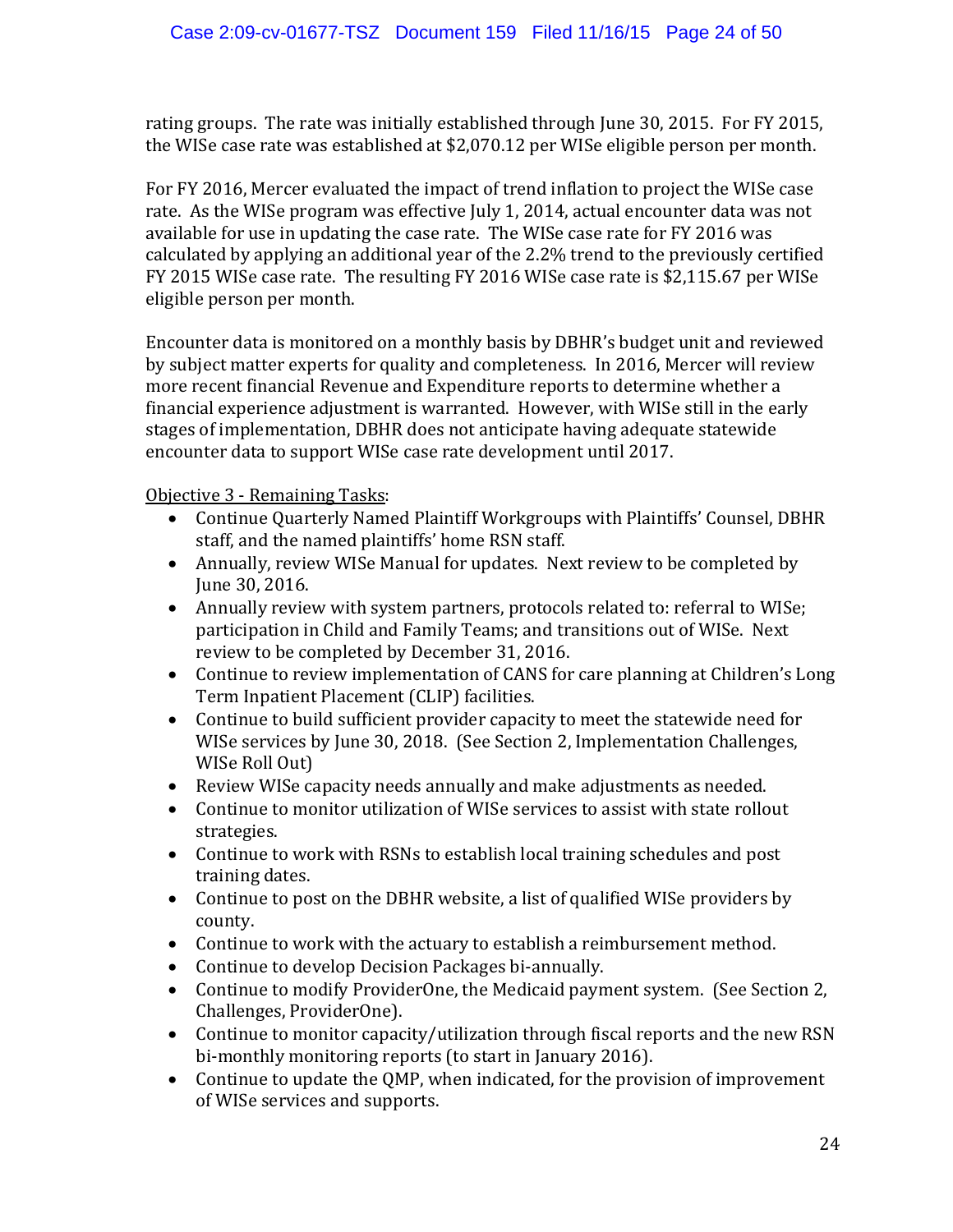#### **Objective 4: Coordinating Delivery of WISe across Child-serving Agencies**

#### *Coordinate delivery of WISe services across child-serving agencies and providers*

#### Progress and Accomplishments:

In April 2013, an initial financing plan that coordinates resources to strengthen interand intra-agency collaboration, sustain WISe, and improve long-term outcomes was adopted. Per the WISe Implementation Plan, this finance plan was to be reviewed for updates beginning in July 2015 and completed by December 2015. DBHR anticipates an updated finance plan produced by Mercer for Behavioral Health Organizations and service integration by the mentioned deadline. The on-going actuarial rate study for WISe will continue through 2018.

*Cross-System Partner Activities:* DBHR has worked closely with representatives from other administrations within the department and with representatives from Health Care Authority. Below are highlighted WISe related activities as reported from our state system partners.

Juvenile Rehabilitation (JR) reports the following:

- JR Mental Health Program Administrator and Executive Leadership designees have been working with HCA and have developed a Memorandum of Understanding (MOU) to allow Health Care Authority (HCA) staff, in collaboration with JR youth and JR residential counselors, to apply for Medicaid benefits for the eligible youth 30 days prior to release from JR incarceration. When the obstacles of funding, administrative precedence, and authorization are surmounted, the approved MOU will grant permission to the youth and staff and/or HCA designee to obtain Medicaid coverage for the youth while still incarcerated. This would allow WISe Child Family Team (CFT) Coordinators and Reentry Team Meeting (RTM) Coordinators to work together to begin WISe service planning.
- JR Mental Health Program Administrator, Institution, and Regional Mental Health Coordinators are developing a statewide WISe (JR) youth eligible (identifier) checklist and WISe serving agency/RSN/BHO referral document.
- The WISe criteria identifier-checklist automation in JR's Automated Client Tracking (ACT) system is in development. The module will allow essential JR staff to generate *WISe eligible youth* roster report lists that can be distributed to residential program staff to begin the RTM and CFT coordination to operationalize WISe service implementation in JR.
- As a System Partner, JR has worked closely with Behavioral Health and System Integration Administration (BHSIA)/ DBHR, Children's Administration (CA), Developmental Disabilities Administration (DDA), the Department of Health (DOH), and the Office of the Superintendent for Public Instruction (OSPI), the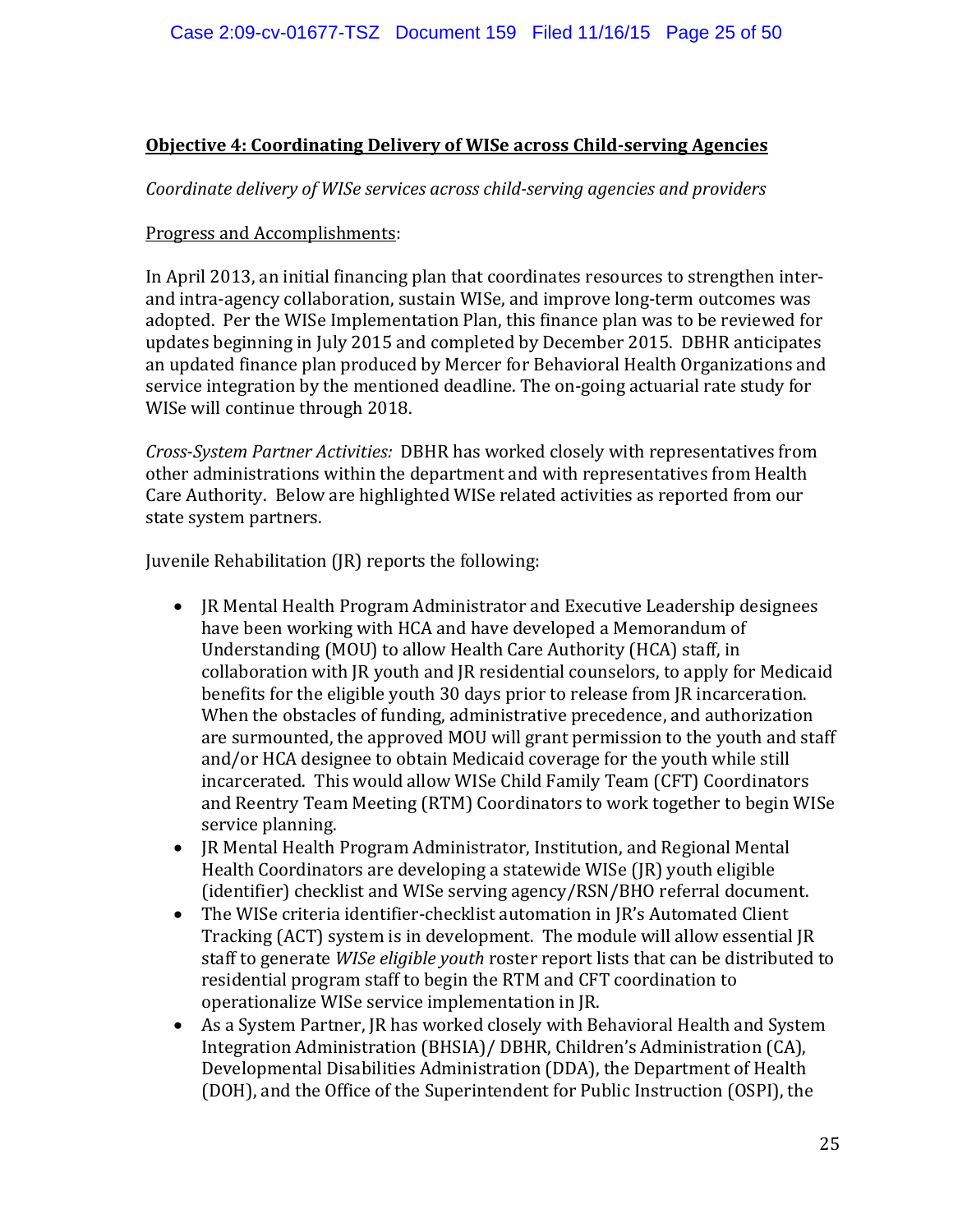HCA, as well as RSNs, family and youth, and community providers to build System of Care (SOC) Expansion focused state and regional governance structure called Family Youth System Partner Round Tables (FYSPRTs). The regional and statewide FYSPRTs were developed as a key component for ensuring behavioral health and other public child, youth, and family serving systems in Washington State are coordinated and informed by input from multiple stakeholders, especially youth and families.

Children's Administration reports the following WISe highlights:

- Mental Health: In-Depth Applications for Child Welfare training was enhanced to include a WISe module. From December 2014 through September 2015, trainings were offered at Centralia, Lynnwood, Spokane, and Seattle. An average around 15 people (new and ongoing social workers, foster parents, Court Appointed Special Advocates, and local service providers) attended each training; more than 60 total attended the trainings.
- CA also enhanced the training required for all new social workers, Regional Core Training (RCT), to include information regarding the WISe. During the same period, December 2014 through September 2015, RCT was offered at Centralia, Everett, Lynnwood, Seattle, West Seattle, Smokey Point, Spokane, Tacoma, Toppenish, Tumwater, and Centralia, with a minimum of 180 new social workers participating.
- In May 2015, Passion to Action, a statewide, youth-led advisory board to CA, was consulted and helped develop a WISe information sheet for youth and youth organizations that was published on DSHS WISe Implementation website in August 2015.
- Children's Administration, in conjunction with DBHR, finalized a WISe information sheet specifically for CA Social Service Specialists in August 2015. The information sheet has been published on DSHS WISe implementation web site. This information sheet will be distributed to all CA offices progressively, targeting the offices in the counties where WISe has already implemented or is being implemented.
- In July 2015, the BRS contract handbook was updated to include the detailed information for managing WISe screens, which is required every six months and upon discharge.
- In September 2015, CA provided communication via email to BRS contractors and Regional CA staff regarding the WISe informational sheet and WISe referral contact list.
- CA continues to support and actively participate in activities related to WISe program coordination, communication, implementation planning, and dissemination. These meetings and trainings including but are not limited to, statewide FYSPRT meeting, WISe Manual Advisory Group meeting, Children's Behavioral Health Data and Quality Team meeting, TRIAGe meeting, WISe Advisory Work Group meeting, WISe Communication meeting, System of Care Leadership meeting, TCOM/CANS training, and WISe Community Training.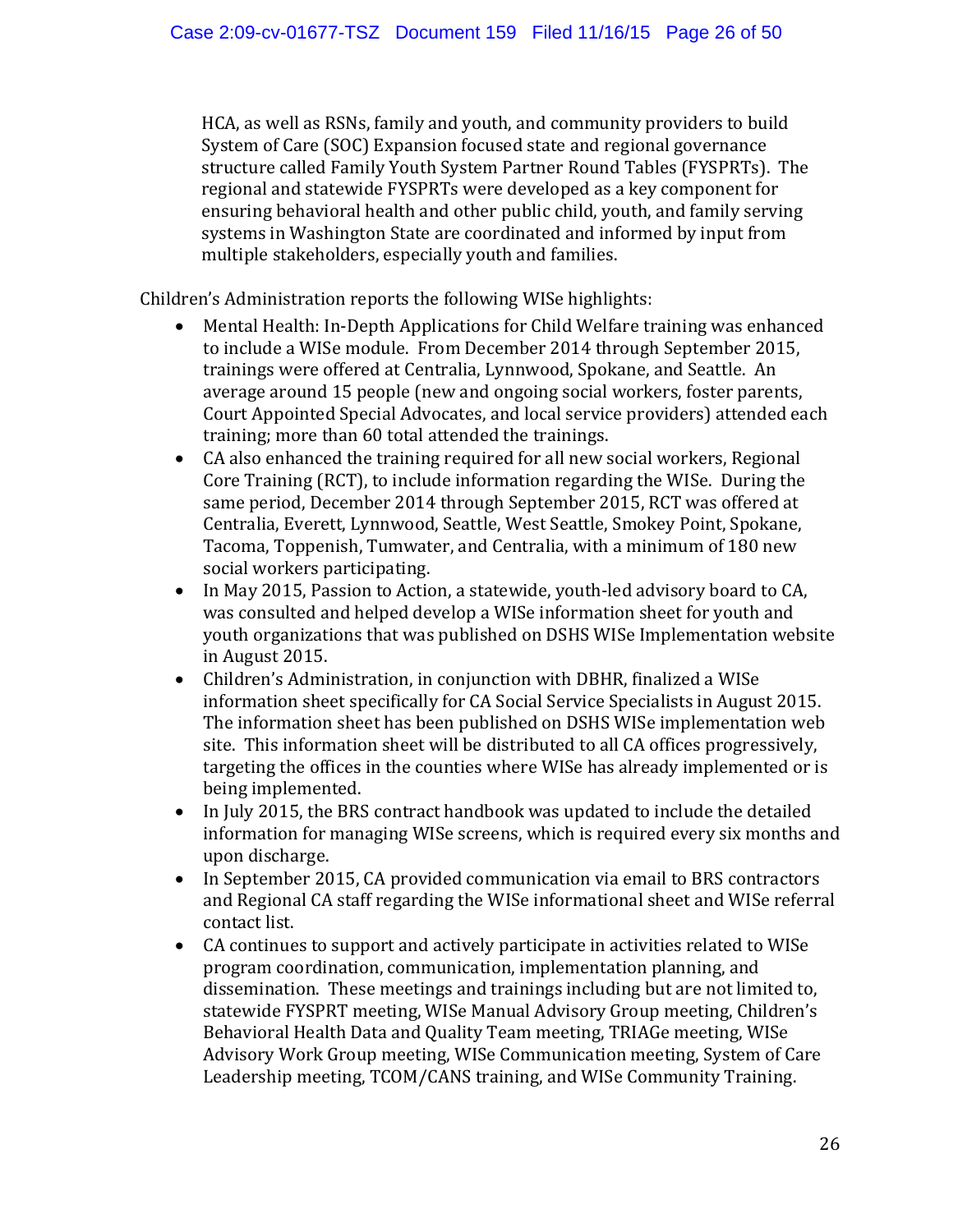Developmental Disabilities Administration (DDA) representatives participate on the statewide FYSPRT. DDA has also expressed an interest in collaborating on an advanced training on wraparound with DBHR.

Health Care Authority (HCA) reports the following WISe highlights:

- HCA continues to be involved in supporting WISe implementation.
- HCA participates actively in the FYSPRTs.
- HCA is working closely with DHBR regarding contract language for its Managed Care Organizations (MCOs).
- HCA is working to align WISe and the MCOs and has been instrumental in collaborating with our plans.
- HCA continues to participate in system of care and encourages contracted providers to use EBPs when appropriate.
- HCA continues to communicate with our providers to educate about WISe services.

RSN staff and their contracted WISe agency staff have been essential system partners during the first year of implementation. The RSN contributions in early implementation, and sharing lessons learned has been essential to our early successes.

*Children's Behavioral Health Principles*: From June 2014 through November 2014, an External Quality Review Organization (EQRO) was contracted to review RSNs for the implementation of the Children's Behavioral Health Principles.

Key components of the principles are included in Wraparound with Intensive Services (WISe), the Child and Adolescent Needs and Strengths (CANS) assessment, and the Child and Family Team (CFT) meeting. A copy of the principles can be found on the DBHR website at: [https://www.dshs.wa.gov/sites/default/files/BHSIA/dbh/Mental](https://www.dshs.wa.gov/sites/default/files/BHSIA/dbh/Mental%20Health/WA%20State%20Children%27s%20BH%20Principles.pdf) [%20Health/WA%20State%20Children%27s%20BH%20Principles.pdf](https://www.dshs.wa.gov/sites/default/files/BHSIA/dbh/Mental%20Health/WA%20State%20Children%27s%20BH%20Principles.pdf)

For RSNs who were early implementers of WISe, a review of clinical records for Cross System Care Plans and required elements of CFT meetings was conducted. The review covered cases for which the RSN submitted service codes for CFT services, High Intensity Treatment services, and Wraparound services. The report was completed and submitted to DBHR in December 2014.

Challenges identified in the 2014 EQRO Report focused on three areas: Implementation of WISe and Grievance systems, specifically:

- Many RSNs said they found it difficult to retool their mental health delivery systems in an environment of constant change with regard to the WISe Manual and turnover of State staff in the children's program.
- RSNs found it difficult to maintain and recruit adequate numbers of qualified staff to meet the contractual timelines for both intakes and follow-up appointments.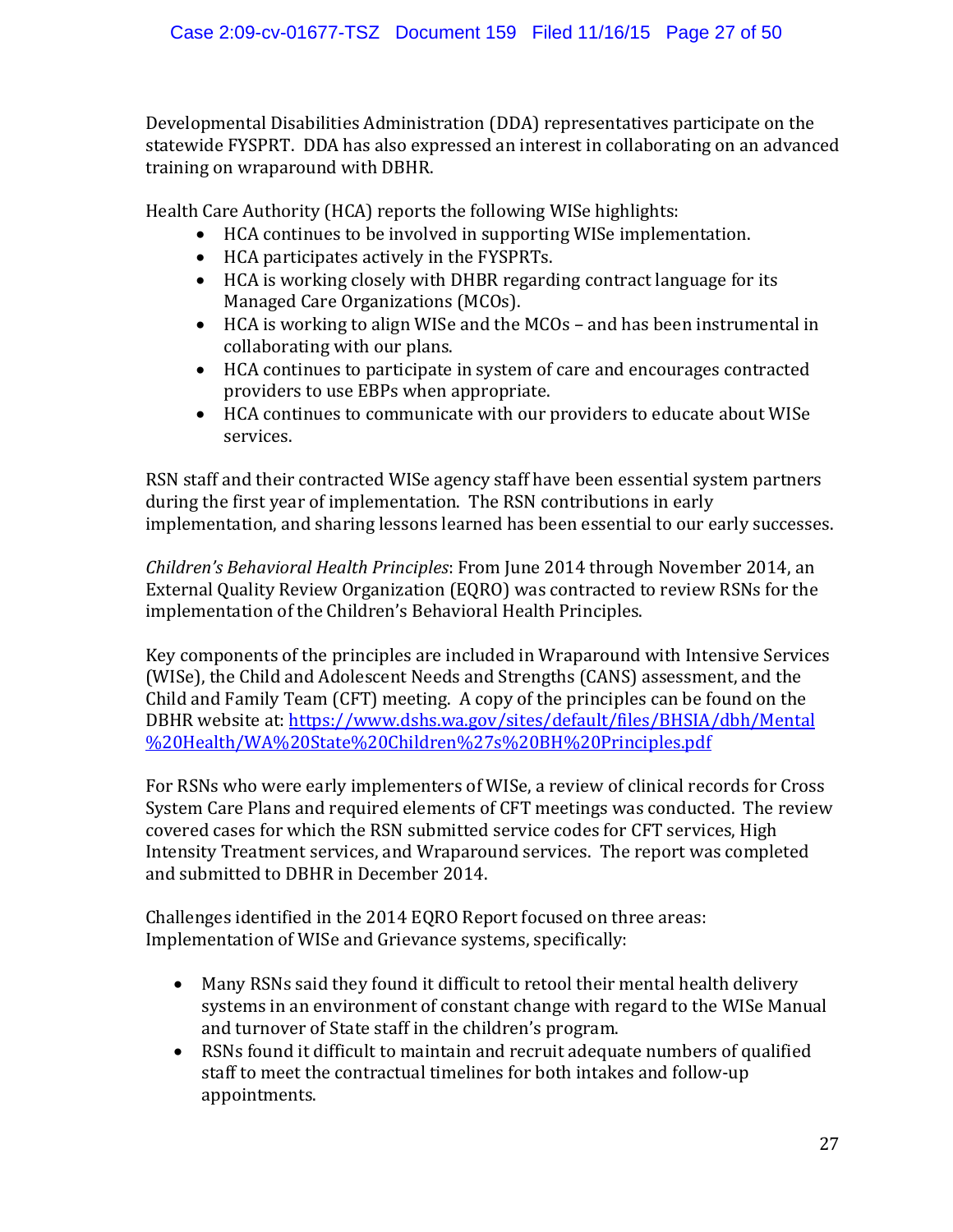- Most RSNs expressed concern that youth in Behavior Rehabilitative Services must receive a CANS screening by the RSN, even though those children are not eligible to receive WISe services.
- All RSNs expressed concern that the direct service staff of community partners (e.g., DSHS, juvenile justice, schools) knew little about the Children's Behavioral Health Principles and WISe. Most RSNs said it will take time to change the local culture of using out-of-home placement for youth with serious emotional disturbances.
- Clinical chart reviews showed that many of the cross-system care plans did not specify objective and measurable treatment service goals and the supports designed to achieve these service goals. The cross-system care plans consistently lacked an evaluation of progress and a statement of the family/youth needs and goals in the youth's and family's own voice. Crisis plans were present in only 54% of the CFT cross-system care plans.
- The EQRO found that tracking and monitoring of grievances vary among RSNs.

In response to the issues identified in the 2014 EQRO Report, the following steps were taken:

- Quarterly updates to the WISe Manual were required under the Implementation Plan during first year of implementation with annual updates starting in July 2015. During the first year of WISe implementation, DBHR incorporated RSN feedback in the WISe Manual. Through review by the WISe Manual Advisory Workgroup, the WISe Manual was further clarified to meet practice realities without altering the requirement to provide services based on Children's Behavioral Health principles.
- Development of a Workforce Collaborative to provide ongoing training and assist with developing a five-year strategic plan to include strategies to address workforce development.
- DBHR shared with RSNs that the Settlement Agreement requires that youth referred to BRS receive a WISe screen.
- RSNs are to develop and implement policies and procedures specific to the WISe program and articulated in the detailed plans required for conversion to Behavioral Health Organizations (BHOs), due October 31, 2015*.*
- WISe information sheets are being distributed to system partners, and family, youth organizations. Communication dissemination and training is on-going.
- DBHR engaged RSNs directly to identify strategies to strengthen participation by system partners (as well as family and youth) in implementing the WISe program.
- DBHR reiterated to RSNs the need for on-going training with provider agencies to create and document cross-system care plans that address all required elements, as well as all required elements of CFT meetings, including all team members.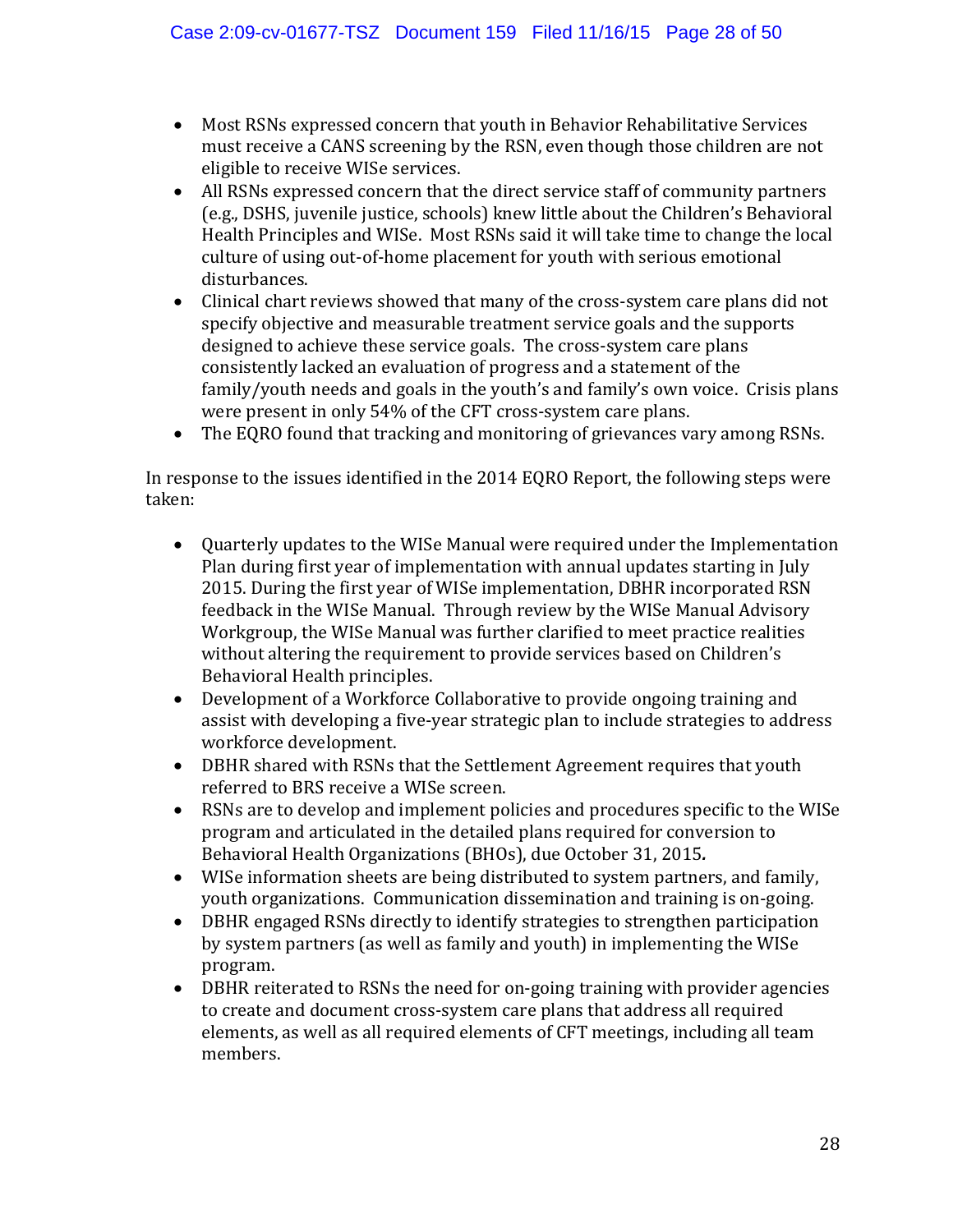- DBHR has added language to RSN contracts requiring them to incorporate the results of Grievances, Appeals, and Fair Hearings into their Quality Management Plans and to address any trends in a QI Plan.
- Reporting requirements have been clarified and will be monitored on a quarterly basis. Reporting of client-level information for Notices of Action has been implemented for those in the WISe program. This is a pilot and lessons learned will be incorporated into specific reporting requirements for BHOs

In addition, DBHR began approving the children's Performance Improvement Plans (PIPs) in 2014 and has made many changes to the process to make these more meaningful including requiring that:

- All PIPs are justified on the basis of clearly identified needs and are relevant to the Medicaid population, includes enrollee input into prioritization and selection of the topic, and focuses on a high-volume or high-risk population.
- RSNs develop PIPs with the intention of completing the second re-measurement within three to four years and then choosing a different topic; DBHR approves all PIP topics prior to RSN implementation.
- RSNs to demonstrate that their PIP interventions address barriers identified by means of a thorough root cause analysis or other recognized quality improvement process.

In 2016, the EQRO Children's Focus will be on Quality Service Reviews (QSRs). A Chapin Hall consultant and DBHR staff reviewed existing QSR protocols for effectiveness and utility, incorporating elements which meet the needs of children and youth, state and federal audit and quality requirements, and the Settlement Agreement. A draft QSR Protocol was developed in August, reviewed with the DBHR Children's Behavioral Health Unit, RSN Quality Leads and Children's Care Coordinators, statewide FYSPRT, Children's Behavioral Health Data, and Quality Team. Suggested modifications were made and pilot tested at one agency in October. The QSR is currently being modified based on the results of the pilot testing. Training on its use and use at three providers will occur in 2016. The QSR will help us identify the essential requirements to implement WISe successfully and lead to improved outcomes for children and youth.

The QSR will also assist with reviewing cross-system coordination in several ways. First, with a review of CANS items, a rating is made of functional and treatment needs. This indicates formal and informal linkages and supports, and whether a net gain in supports has occurred. Improvements or gaps in certain areas, such as educational systems, religious participation, and community connection, are identified. Second, an assessment of goal-related stakeholder participation across Child Family Team meetings is made to determine whether system partners are participating in meetings. Third, updates in the crisis plan will be reviewed to see if input from cross-system providers and natural supports are included. Fourth,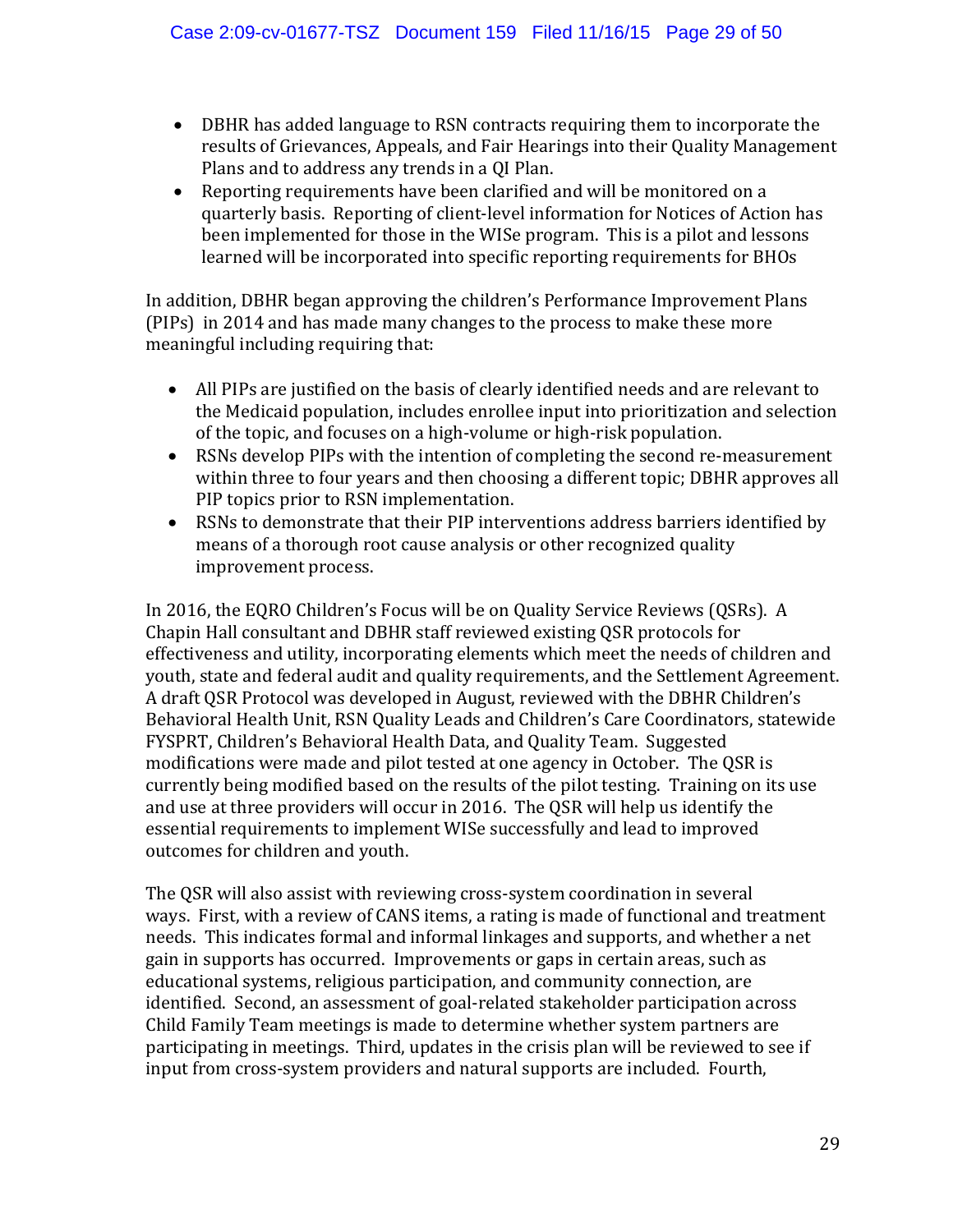completed transition plans will be assessed to identify how input from cross-system partners and natural supports was incorporated.

#### Objective 4 - Remaining Tasks:

- Review the initial finance plan and work towards completion by December 2015.
- By July 2016, review and reestablish of the Memorandum of Understanding between DSHS and HCA regarding collaboration and coordination, cross system participation on Child and Family Teams, and the use of a single plan of care to direct services.
- In partnership with the Washington State University Workforce Collaborative, DBHR will continue to refine training curricula for RSNs, providers, systems partners, and community organizations that participate on Child and Family Teams. These materials will be reviewed annually beginning in December 2015.
- Continue to promote Washington State Children's Behavioral Health Principles in service delivery and policy development through the governance structure.
- DBHR and CA to continue to review BRS and WISe materials annually.
- Conduct the QSR for low, middle, and high performing providers.
- Continue to review the QMP process for improvement, including the effectiveness of transitions from out-of-home placements. The next QMP annual report is due on December 19, 2015, and is on target to meet the deadline.

#### **Objective 5: Workforce Development and Infrastructure**

*Support workforce development and infrastructure necessary for education, training, coaching, supervision, and mentoring of providers, youth and families.*

#### Progress and accomplishments:

*WISe trainings*: From March 1, 2014, through September 30, 2015, a total of **27 WISe training sessions** were offered statewide by the DBHR contracted WISe training team. These training opportunities included four-day, in-person trainings, webinars, and community meetings, with a total of **768 participants**. Participants included prospective direct WISe service providers such as care coordinators; family partners; youth partners; therapists; and RSN Administrators, Clinical Directors, and Supervisors, as well as, child serving system partners and community partners. In June 2015, DBHR provided a four-day WISe training to Tribal Behavioral Health agencies hosted by Yakama Nation Behavioral Health in Toppenish, Washington.

DBHR worked closely with Rehabilitation Administration (RA), Juvenile Rehabilitation (JR) to inform JR staff on the WISe program model. The following trainings were offered to JR staff:

• June 23, 2015: two-hour WISe Webinar for all JR staff; 53 attendees. The WISe webinar was made available to all JR staff via a link on the JR home (web) page; 950 potential JR staff viewers.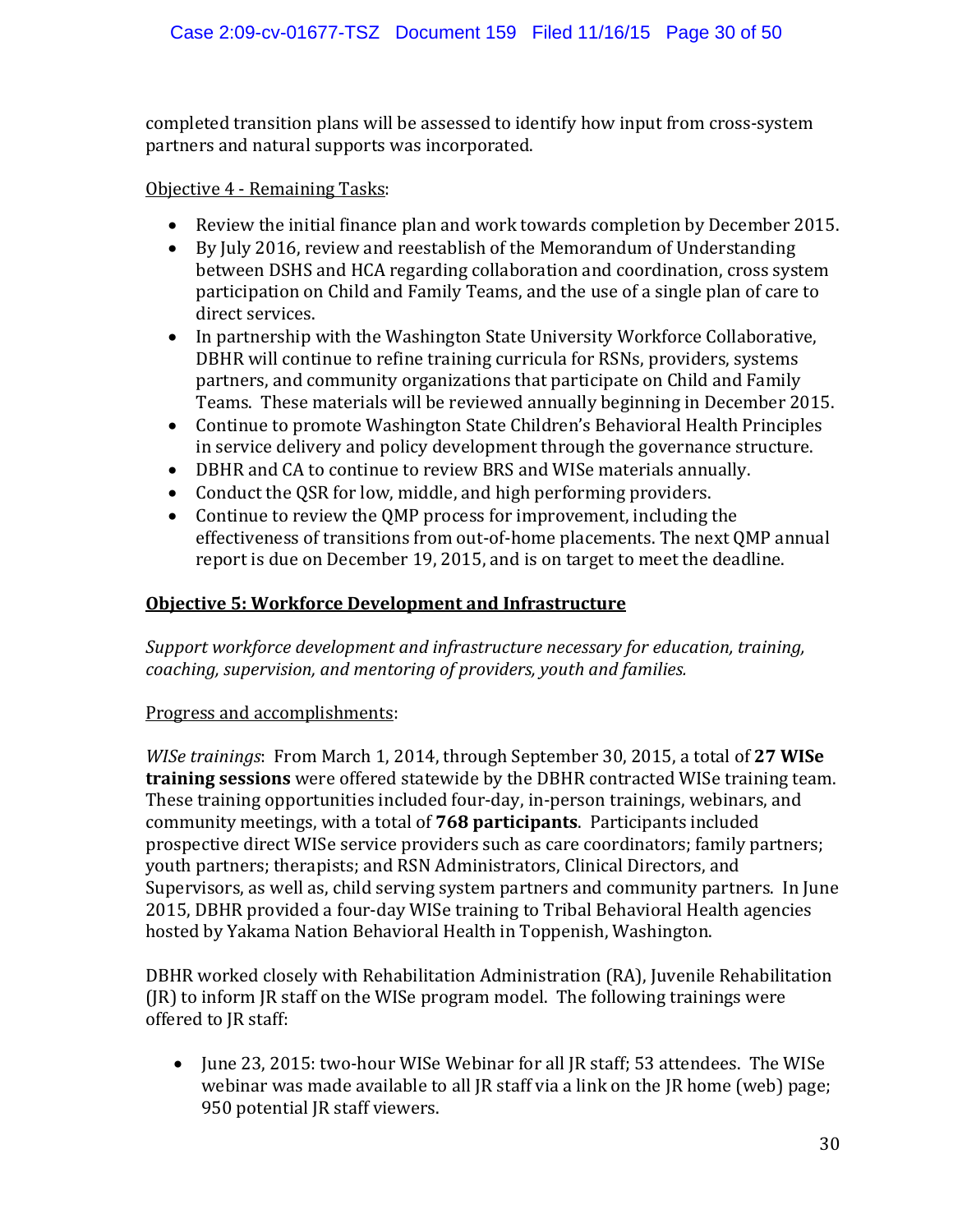- June 24, 2015: five-hour WISe In-Person Regional Training for Western Washington JR staff; 49 attendees.
- June 26, 2015: five-hour WISe In-Person Regional Training for Eastern Washington JR staff; 40 attendees.

The WISe webinar and in-person training participants included Mental Health Coordinators, Community Mental Health Coordinators, Mental Health Unit Supervisors and Program Managers, Residential Counselors/Case Managers, Psychiatrists, Psychologists, Juvenile Parole Program Managers, Residential Treatment Coordinators, and Community Counselors.

Childrens' Administration (CA) enhanced an existing mental health training to include a module on the WISe access model. The training is provided through the Alliance for Child Welfare Excellence and is offered six times during a fiscal year in an in-service format. Participants in these trainings are new and ongoing social workers, foster parents, Court Appointed Special Advocates (CASAs), attorneys, and local service providers. From December 2014 through September 2015, trainings were offered at Centralia, Lynnwood, Spokane, and Seattle. CA also enhanced the training required for all new social workers, Regional Core Training (RCT), to include information regarding the WISe. During the same period, December 2014 through September 2015, RCT was offered at Centralia, Everett, Lynnwood, Seattle, West Seattle, Smokey Point, Spokane, Tacoma, Toppenish, Tumwater, and Centralia, with a minimum of 180 new social workers participating.

In addition to WISe trainings, during this last year WISe presentations were offered at the Behavioral Health Conference in Vancouver, the System of Care Institute in Everett, the Student Support Conference in Wenatchee, the National Alliance of Mentally Ill Conference, in Vancouver, and the Washington Association of School Social Workers in Federal Way.

*WISe Training Evaluation*: In order to evaluate the quality and impact of trainings for the WISe initiative, the University of Washington Wraparound Evaluation and Research Team administered the Impact of Training and Technical Assistance (IOTTA) survey to all training attendees since the first trainings were held in early 2014.

The IOTTA is collected twice. First, a baseline administration is completed in person at the end of a training event. The baseline survey focuses on trainee perceptions of quality, organization, trainer competence, and the importance of the training subject matter. The survey also asks the trainee to rate his or her perceived mastery over the material before the training as well as after.

Then, two months later, a follow-up version of the survey is emailed to participants to complete online. The online survey asks respondents similar questions to the baseline survey: about their perceived mastery over the material presented in the training, their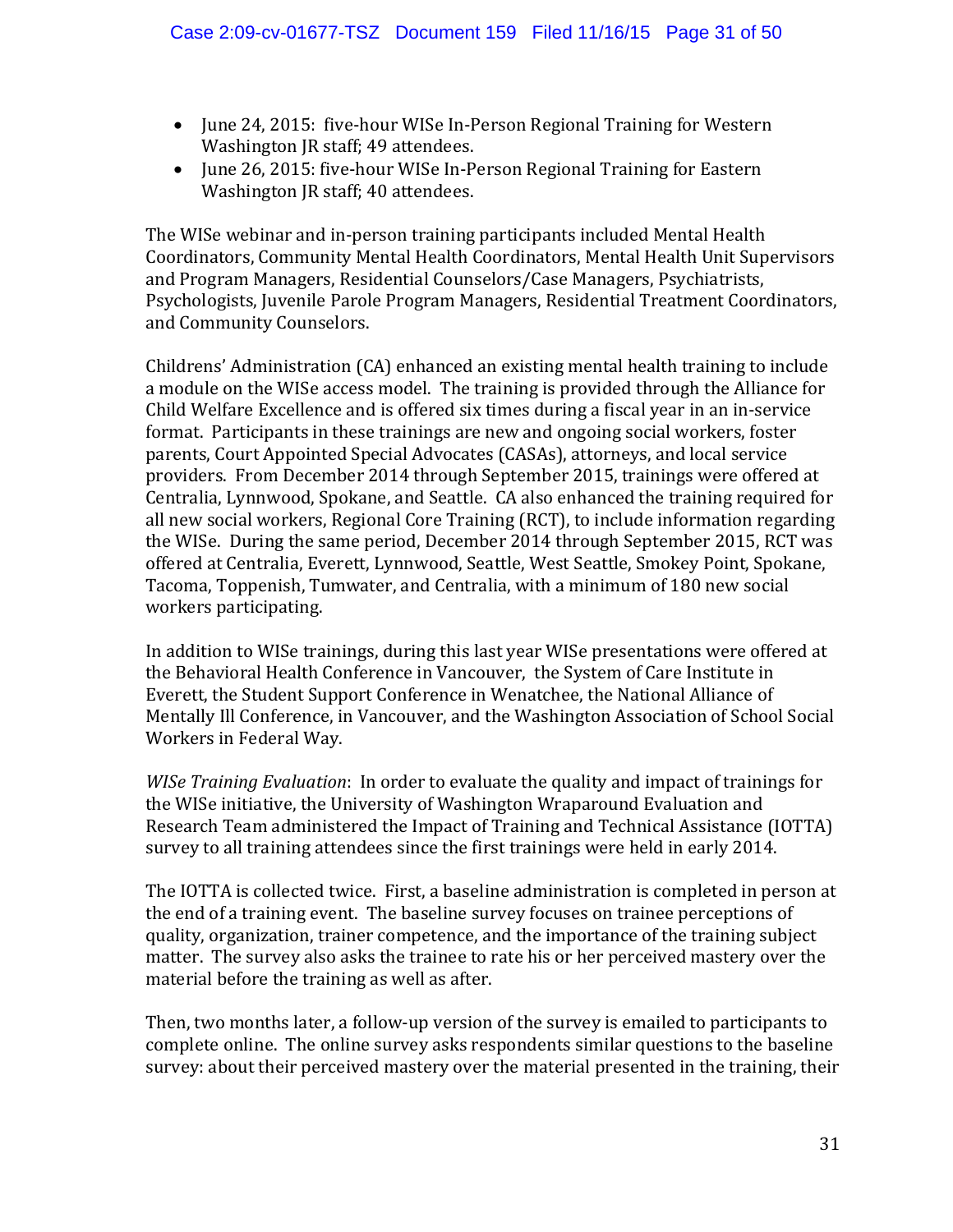perception of the quality of the training, and the impact of the training on their work in the two months since the training occurred.

To date, IOTTA data have been collected from trainees who attended 16 WISe trainings in Washington State from the period of March 2014 to July 2015. In 2014, ten four-day, in-person trainings were held and 227 trainees completed baseline surveys at the end of the trainings. In 2015, six four-day, in-person trainings were held, with 106 trainees completing baseline IOTTA surveys. The follow-up response rates in 2014 was 69% (156/227 across ten trainings) and in 2015, to date has been 47% (43/92 respondents across five trainings). The 6th training of 2015 was conducted in late July, too recently for follow-up surveys to have been completed and analyzed for this report.

Outcome highlights from the IOTTA results included:<br>• On average, throughout the 2014 trainings, exis

- On average, throughout the 2014 trainings, existing mastery (prior to the training) was rated at a mean score of 4.30 and post-training mastery was rated at a mean of 6.92 (national mean = 7.08); the average mastery change within trainings was 2.62 (national mean = 1.95).
- For the six trainings in 2015, the mean score for existing mastery was 2.67 with the post-training mastery mean of 6.09. The mastery change within trainings was 3.42 (national mean = 1.95); an increase from the 2014 scores.

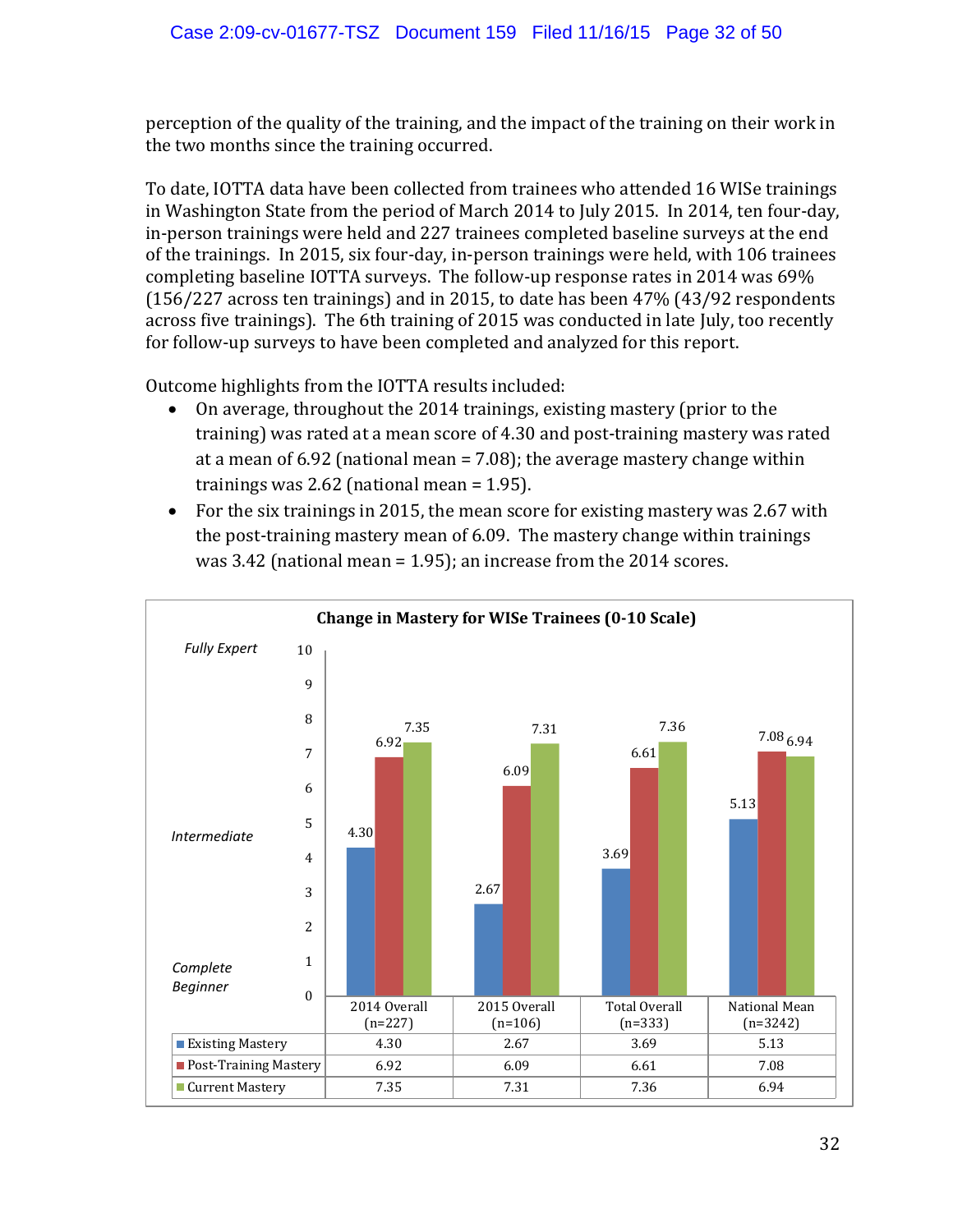The above results suggest that, despite lower baseline mastery, the Washington WISe trainings are promoting greater improvement in self-reported mastery of the subject matter than national trainings, to the extent that post-training ratings are similar to post-training ratings for the national comparison sample.

From the IOTTA, direct feedback from trainees about the WISe trainings strengths, needs for improvement, and recommendations included**:**

- Strengths (n=762 comments)
	- o Learned new information that was taught in different training styles and was detailed, helpful, and applicable. *(n=173)*
	- o Presenters were enthusiastic, passionate, knowledgeable, and maintained interest with humor and self-disclosure. *(n=170)*
	- o The group components helped clarify and solidify concepts, while allowing for further discussion of ideas. *(n=128)*
	- o Information was thorough and presented in an organized, interesting way with a variety of visual aids and handouts. *(n=124)*
	- o The training was engaging with a variety of videos, hands-on activities, and role plays that promoted audience participation. *(n=107)*
	- o There was a good background and review of main topics (e.g., Wraparound, Systems of Care, the overall WISe process, etc.). *(n=36)*
	- o Appreciated the application of techniques and input from family and youth (e.g., understanding the CANS and how to rate it, etc.). *(n=24)*
- Need for Improvement (n=256 comments)
	- o More specific information and techniques (e.g., more on Intensive Services, a better distinction of roles, and WISe practice models). *(n=55)*
	- o More practical examples, activities, and scenarios of case examples that would be applicable for trainees. *(n=52)*
	- o Better attention to time-keeping and atmosphere, suggest allowing for fewer audience questions, activities, off-topic discussions, inappropriate comments, biases, and personal side stories. *(n=43)*
	- $\circ$  The training was too long, too fast, and too much information all at once try to add more breaks in between sections or have shorter but more training days. *(n=42)*
	- o Better organization, as well as structure of the presentation (e.g., need clearer or written instructions for group activity, less slide reading, and more clarity on handouts). *(n=35)*
	- o Trainees have different backgrounds, so some information tended to be repetitive, confusing, or hard to understand. *(n=21)*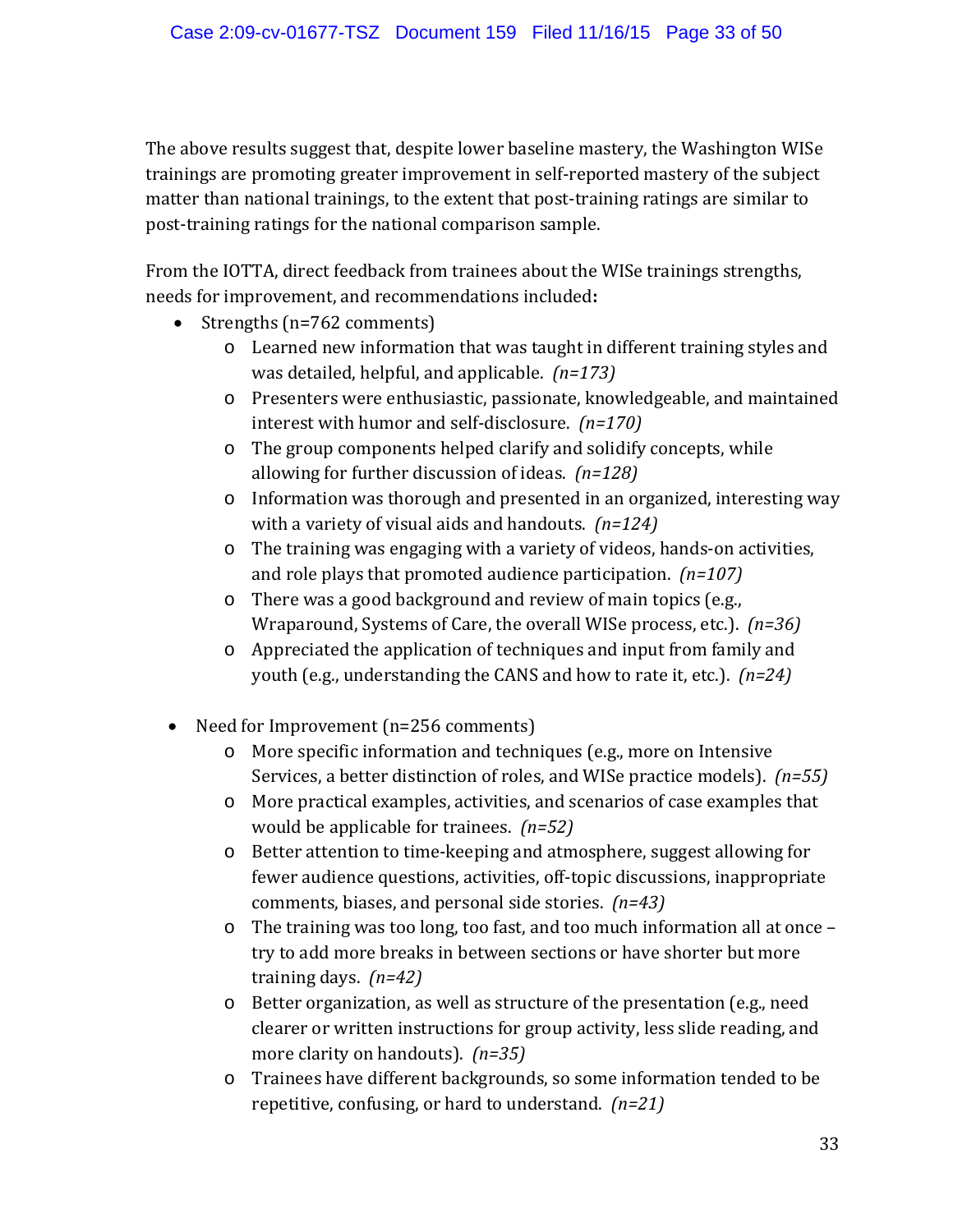- o The role of the therapist seemed to be minimized and was not really represented or explained. *(n=8)*
- Recommendations (n=182 comments)
	- o Shorten the training, have less group work and activities, have more notice of the schedule ahead of time, follow-up with teams, and offer more breaks and snacks between sections. *(n=44)*
	- o Provide more specific information and case examples to learn from concepts (e.g., completing a plan of care, crisis plan, etc.) and provide completed examples for trainee reference. *(n=40)*
	- o More applicable and interactive activities and movement to keep it engaging (such as a role plays) as well as post-discussion to supplement learning. *(n=32)*
	- o Provide a more thorough definition of roles (e.g., therapist, peer support partner, etc.) as well as more information on Intensive Services. *(n=26)*
	- o Limit the overview of CANS and phases/principles, but perhaps provide a sample CANS to better demonstrate application of use. *(n=18)*
	- o Try to assess the background knowledge of audience and tailor training in that respect, as well as fully listen to trainees' questions before responding. *(n=8)*
	- o More diversity of youth voice, maybe have a youth co-presentor or add information to the training. *(n=5)*

Overall, in terms of training-specific issues, data suggest that certain improvements could be made in the trainings' ability to:

- Facilitate understanding of expectations and skills of all WISe roles (not just facilitators).
- Include more specific information on WISe.
- Provide more WISe examples and less generic information around wraparound and system of care.
- Provide better understanding of what is meant by "Intensive Services" and how these integrate with wraparound facilitation.
- Promote greater understanding of how to use CANS in a WISe context, and less general information on the CANS.

On-going training improvements will be addressed through the Tri-Lead Workforce Collaborative, the WISe training team, and additional workgroups as needed.

*Workforce Collaborative*: DBHR staff and members of the statewide FYSPRT worked with Washington State University (WSU) to design an organizationally independent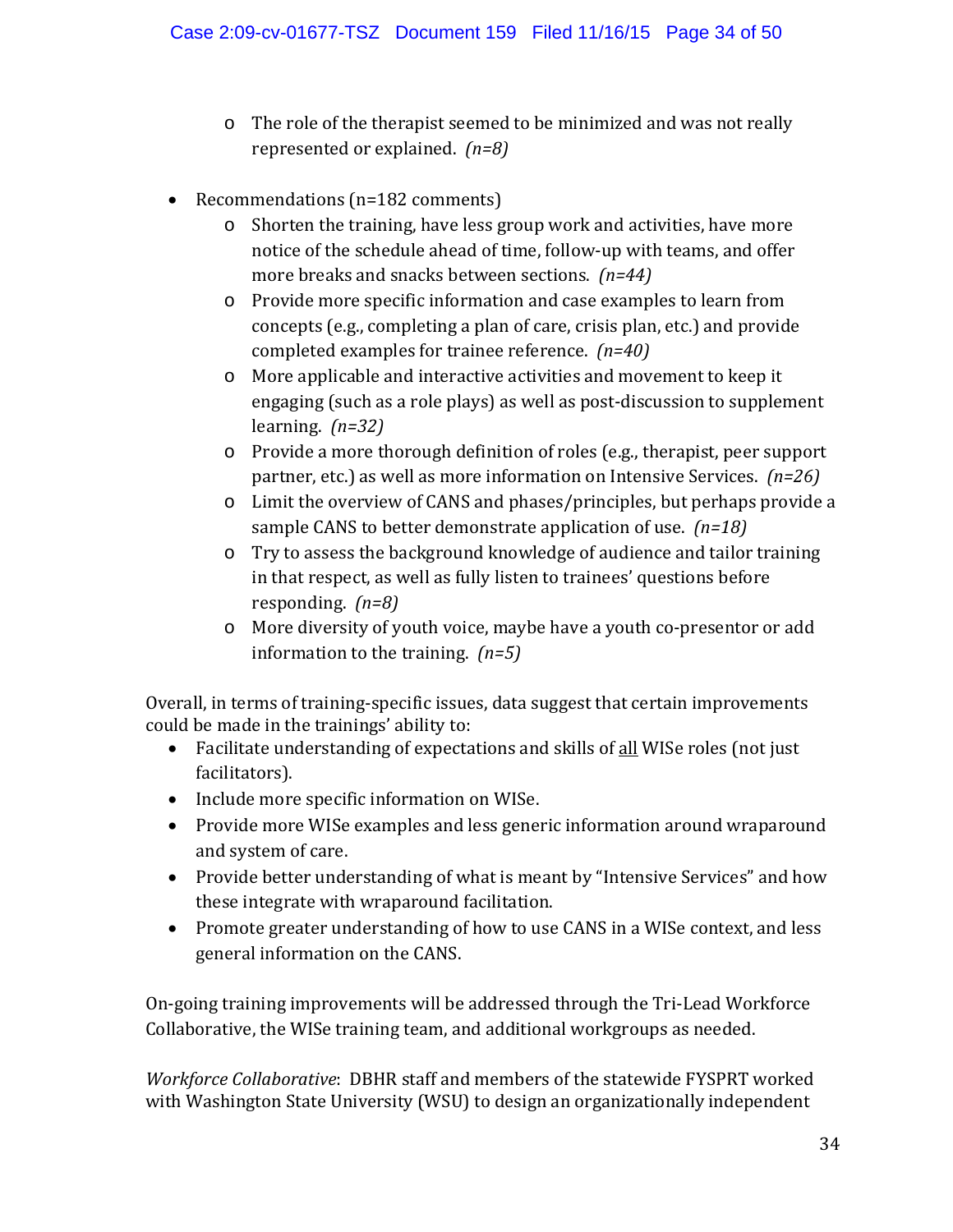WISe Workforce Collaborative. A contract between DBHR and WSU establishes the staffing infrastructure for the Workforce Collaborative. The collaborative operates independently and is tri-led by youth and family, state systems, and partner universities. This tri-led model was originally supported by Washington's System of Care Grant in 2013. Building a strong workforce is an essential component of an effective system of care.

The immediate purpose of the Workforce Collaborative is to develop sustainable local and statewide education, training, coaching, mentoring and technical assistance to support agencies in providing WISe with consistency across the state. The long-term goal is that the collaborative, in partnership, will provide comprehensive professional development services and supports to behavioral health providers and other stakeholders to build a highly-skilled workforce and support system-wide implementation of evidence and research-based practices to meet the behavioral health needs of youth, families, and adults in Washington.

As of October 1, 2015, the collaborative is responsible for coordination of WISe training efforts and will work directly with RSNs to establish training plans that meet the needs of their unique regions. The training plan will be updated every six months by and through the Workforce Collaborative.

The Workforce Collaborative will also be responsible for assessing ongoing training needs, completing a framework for statewide WISe trainings, and for completing a strategic plan. A group of stakeholders including RSNs, system partners, youth, and families met on September 21, 2015, and began the strategic planning process. The strategic plan will be adaptable to meet the needs of local implementation as more RSNs roll out WISe and current sites increase capacity. The plan will also address increasing training capacity for youth peers, family peers, and system partners. It will offer the following trainings: WISe half-day community orientation, WISe trainings, WISe clinical supervisor trainings. DBHR will also coordinate the state-certified Family and Youth Peer Counseling Training through the Workforce Collaborative as well as other training initiatives for youth, families, and system partners.

#### Objective 5 - Remaining Tasks:

- Continue to support a WISe Workforce Collaborative.
- Continue to refine training curriculum with WISe training partners. As of October 2015, the Workforce Collaborative will oversee and convene workgroups to address this on-going work.
- Continue to work with RSNs and system partners to develop training plans. As of October 2015, the Workforce Collaborative will coordinate trainings.
- Continue to evaluate training curriculum. As of October 2015, Workforce Collaborative will oversee contracting for training evaluation.
- WISe e-learning modules are being developed for ongoing training; six training modules are scheduled to be completed by December 2015.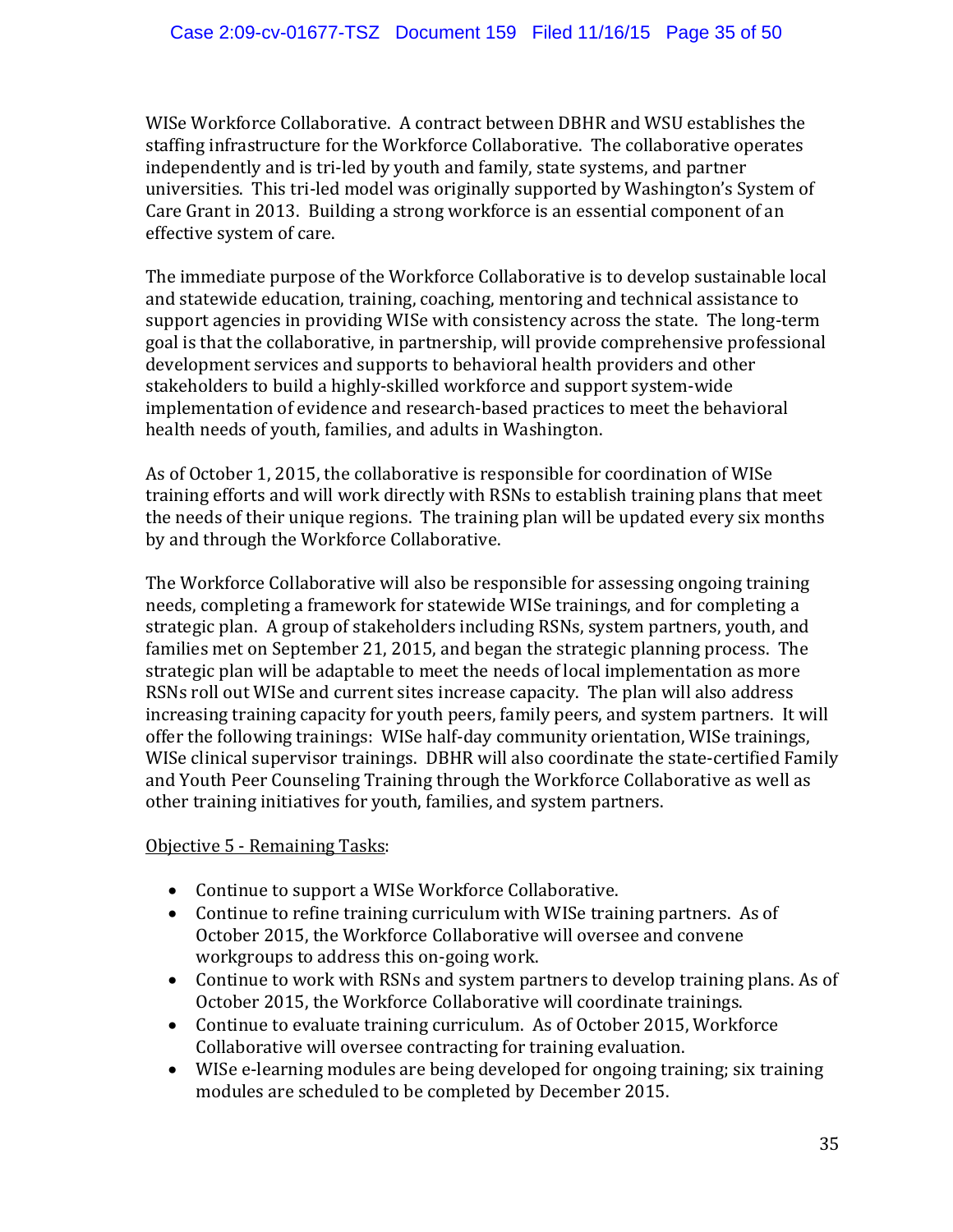- Continue to work collaboratively with system partners to develop a "Train the Trainer" model with the goal that all trainings are provided by WISe providers by 2018. The development of the training model is behind schedule based on the Implementation Plan deadline of June 2015. Anticipated completion date is March 2016.
- On-going collaboration with system partners to include WISe modules in their trainings, manuals, and other workforce development efforts.
- Workforce Collaborative to develop a five-year strategic plan with youth, family, and system partners.
- Workforce development will be an on-going agenda item at FYSPRT meetings.

#### **Objective 6: Maintaining Collaborative Governance Structure**

*Maintain a collaborative governance structure to achieve the goals of the Settlement Agreement.*

#### Progress and accomplishments:

The Governance Structure consists of inter-agency members on an Executive Leadership Team of state administrators, the statewide, regional, and local Family, Youth, System Partner Round Tables (FYSPRTs), an advisory team, and various policy workgroups who inform and provide oversight for high-level, policy-making program planning and decision making in the design, development, and oversight of behavioral health care services and for the implementation of the T.R. v. Quigley and Teeter Settlement Agreement.

FYSPRTs were developed under the Department of Social and Health Services' (DSHS) Washington State System of Care (SOC) Expansion Project as a key component for ensuring behavioral health and other public child, youth, and family-serving systems in Washington are coordinated and informed by input from multiple stakeholders.

FYSPRTs are designed to influence the functioning of local and state child-serving systems, and to promote proactive changes that will improve access to, and the quality of, services for families and youth with complex behavioral health challenges, and the outcomes they experience. FYSPRTs are grounded in the Children's Behavioral Health Principles and provide a forum for local information exchange and problem solving, as well as an opportunity for identifying and addressing barriers to providing comprehensive behavioral health services and supports to children and youth.

Plaintiffs' Counsel stress that the following activities are essential for FYSPRTs to play their intended role within the Governance Structure: 1) Robust stakeholder engagement, recruitment, and community-building efforts; 2) Family and youth-driven leadership development; 3) The ability to identify – and act on - issues of local and regional concern; 4) Transparent and action-oriented communications; 5) Continuous quality improvement and accountability, and 6) Sufficient resources.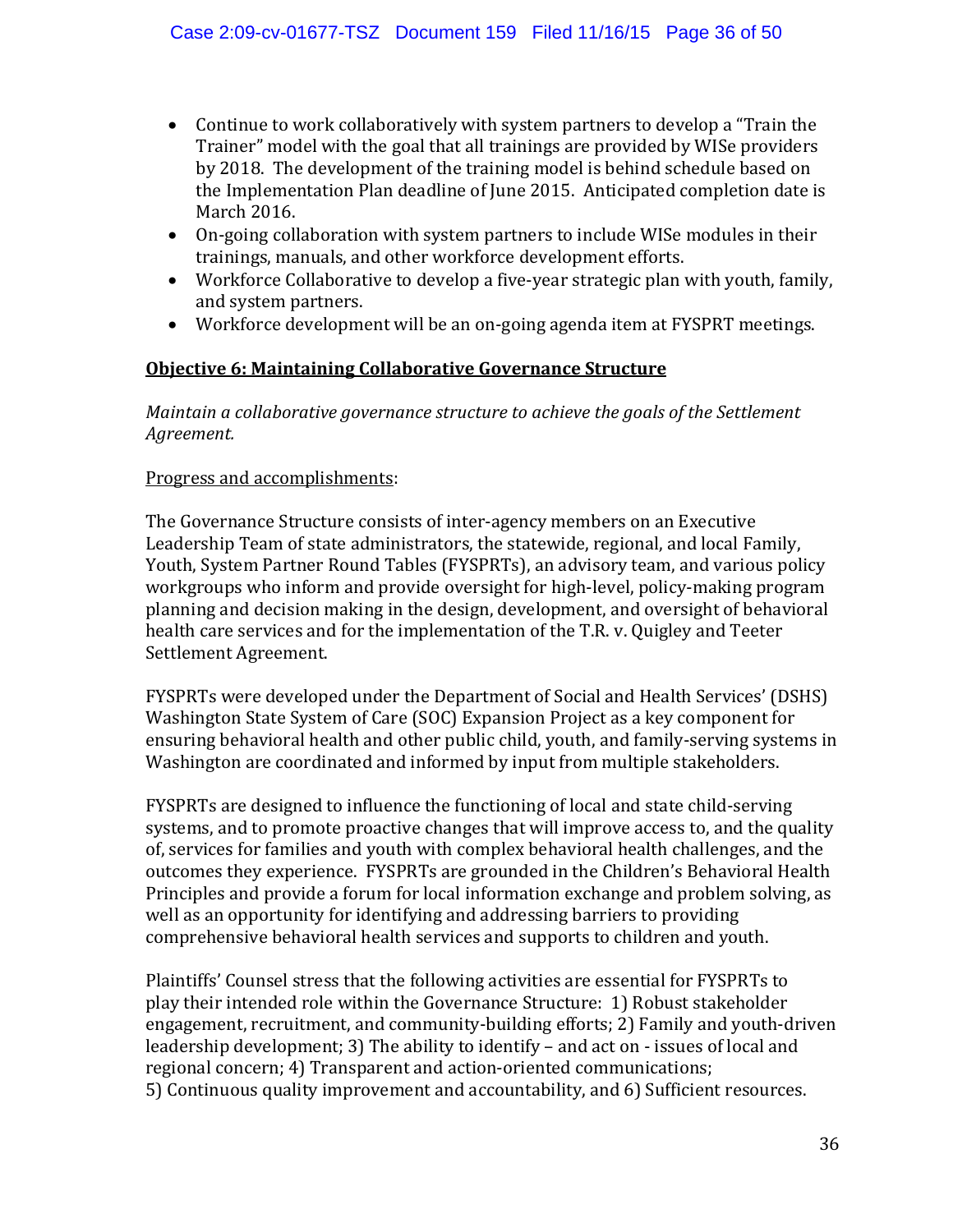To assist with ensuring that all members of the statewide FYSPRT are engaged as full partners within the work of the FYSPRT and are included in all aspects of the development, implementation, and evaluation of WISe, DBHR developed an evaluation tool. FYSPRT evaluation tools are available on the DBHR website at:

[https://www.dshs.wa.gov/bhsia/division-behavioral-health-and](https://www.dshs.wa.gov/bhsia/division-behavioral-health-and-recovery/family-youth-and-system-partner-round-tables-fysprts)[recovery/family-youth-and-system-partner-round-tables-fysprts](https://www.dshs.wa.gov/bhsia/division-behavioral-health-and-recovery/family-youth-and-system-partner-round-tables-fysprts)

In addition to evaluation tool, DBHR collects quarterly reports from regional FYSPRTs, as required under the SOC grant. In the most recent SOC quarterly report, the following comment was noted from a regional FYSPRT Tri-Lead: "As noted by the clinical staff working with the WISe families, the WISe process is quickly changing families' perception of their inherent skills and resources such that they are avoiding crisis and should crisis occur, it is being resolved much more quickly and without accessing extreme resources such as in-patient care."

DBHR is aligning the regional FYSPRTs with the soon to be operational Behavioral Health Organizations (BHOs)/Regional Service Areas (RSA). Laws of 2014, ch. 225, (2SSB 6312) directs DSHS to integrate chemical dependency and mental health purchasing primarily with managed care contracts by April 1, 2016. To match the developing BHO/RSA regions, the number of regional FYSPRTs needs to increase from six to ten.

In late 2014 through early 2015, multiple stakeholder meetings and focus groups with youth and family leaders in the state were conducted by the University of Washington (UW) to gather information to inform the alignment and transition to ten regional FYSPRTs.

Listed below are a few examples of the stakeholder meetings:

- November 20, 2014 Children's Mental Health Committee meeting with RSN Children's Care Coordinators, family leaders, and DBHR representatives. The UW team led an activity around the alignment of the FYSPRTs and the BHOs.
- November 25, 2014 Statewide FYSPRT meeting with system partners and FYSPRT Tri Leads. The UW team led an activity around the alignment of the FYSPRTs and the BHOs.
- January 2015 University of Washington staff sent out a survey titled the "Washington Governance Structure Survey" to 201 stakeholders and received 111 responses.
- January 27, 2015 University of Washington staff presented to the atatewide FYSPRT members information gathered from the 1) statewide FYSPRT meeting evaluations, 2) Tri Lead focus groups, 3) group decision processes with the Children's Mental Health Committee and statewide FYSPRT, 4) Youth N Action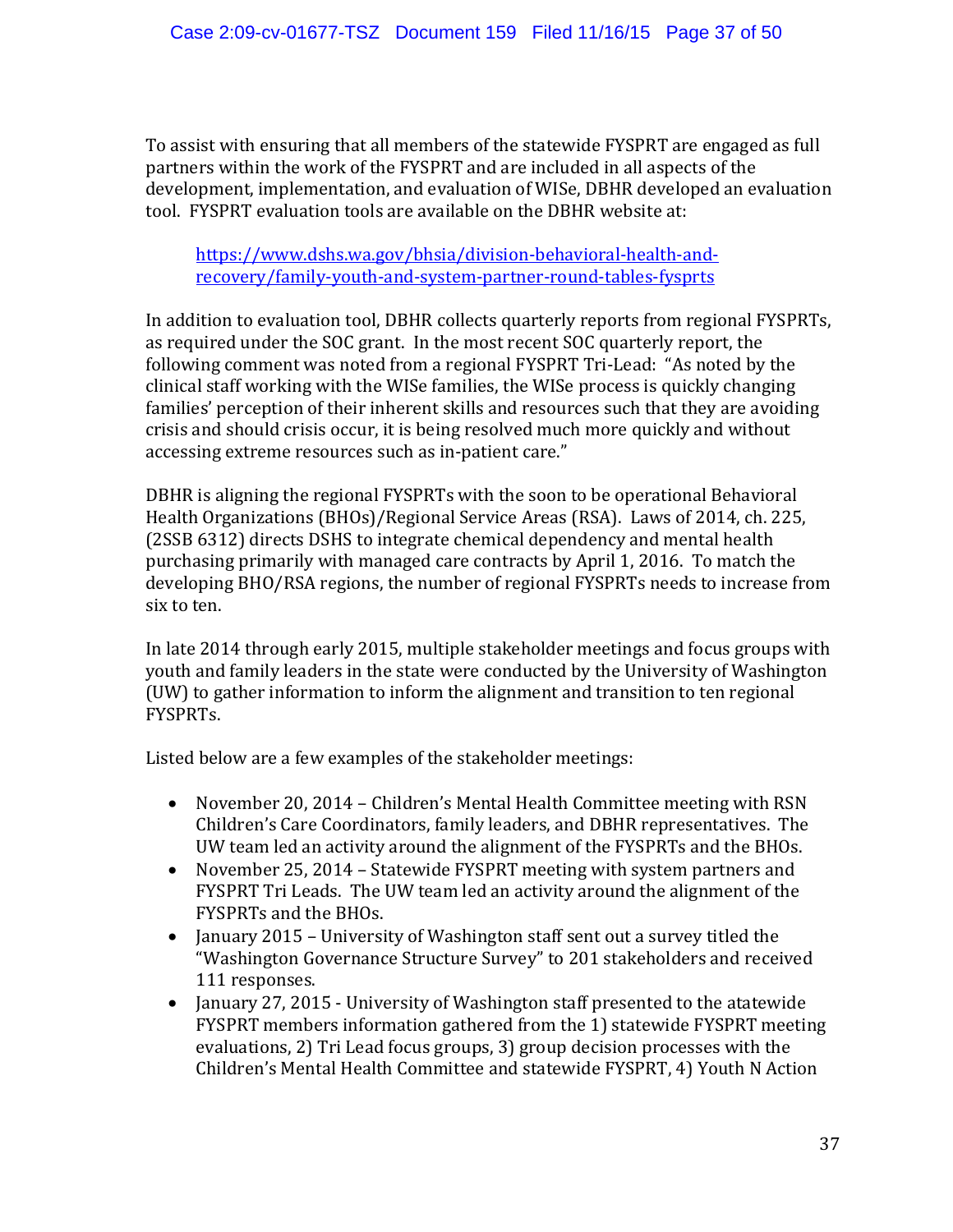BHO Alignment meetings, and 5) the 111 responses received from the Washington Governance Structure Survey.

• February 24, 2015 and March 12, 2015 - DBHR provided updates to the T.R. Implementation Advisory Group (TRIAGe) regarding the FYSPRT review process.

In late May/early June, DBHR shared with statewide FYSPRT members, RSN Administrators, and TRIAGe that to assist with the BHO alignment, future regional FYSPRT contracts would be held with RSNs/BHOs starting October 2015. Additionally, on June 4, 2015, Ellen Kagen, Senior Policy Associate of the Georgetown University Center for Child and Human Development, facilitated a daylong meeting with family leaders, youth leaders, system partners and RSN Children's Care Coordinators titled "*Planning for Meaningful Youth and Family Participation in Policy, Management, and Services in the Context of WISe*". During this meeting, Ms. Kagen also provided a Participant Resource Guide with activities and exercises to facilitate family, youth, and system partner leaders to come together in their region and continue building a plan for collaboration.

DBHR, through the System of Care grant funding, contracted with UW Evidence-Based Practice Institute to include coordination and collaboration with youth, families, and system partners to gather feedback and compile a FYSPRT manual. The manual will assist with structure of the regional FYSPRTs.

FY 2015 contract requirements for regional FYPSRTs include, but are not limited to:

- Development and execution of a written outreach strategy to engage youth, family, and system partners in the planning process, including current/former members.
- Planning meetings with existing regional FYSPRT contractors, current FYSPRT participants, and other interested stakeholders.
- Develop a process for application to provide travel, and other meeting support (e.g., mileage/public transit reimbursement, onsite child care), to FYSPRT members wanting to attend FYSPRT related meetings and activities.
- Conduct a needs assessment, using the region's tool/method of choice to assist in the planning and development of regional and local FYSPRTs.
- Convene regular regional FYSPRT meetings at a minimum of once per month, starting on or before January 2016.
	- o Meeting materials must be made publicly available prior to the meetings.
	- o Meetings must follow the regional FYSPRT meeting protocol, set forth in the FYSPRT Manual.
- Submit a written report on the results of the needs assessment, including but not limited to:
	- o Local/regional strengths and barriers with regard to the development and sustainability of the regional FYSPRT.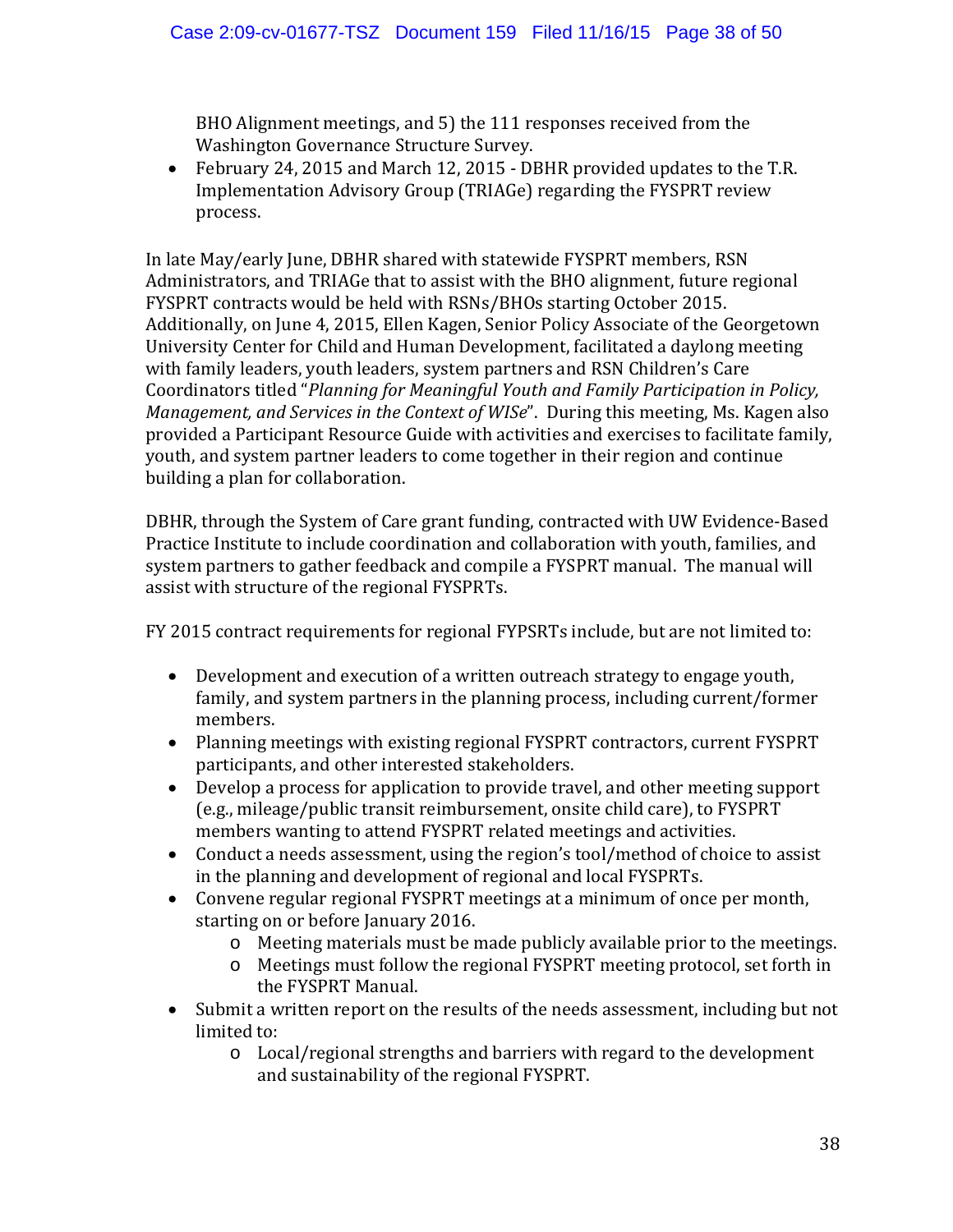o Recommendations regarding the development and operation of the regional FYSPRT.

#### Objective 6 - Remaining Tasks:

- In January 2016, DBHR to review and approve RSN reports summarizing the regional FYPSRT progress on contract requirements through December 2015, including the identification of barriers on FYSPRT Implementation, and plans regarding next steps.
- In April 2016, DBHR to review and approve RSN reports summarizing the regional FYPSRT progress on contract requirements through March 2016, including an updated membership roster and the results of the needs assessment and the strategic plan framework.
- In April 2016, DBHR to review RSN submitted sign-in sheets (with role/organization represented) and meeting minutes from each FYSPRT regional meeting.
- Maintain similar regional FYSPRT contract language in BHO contracts starting in April 2016.
- By July 2016, review and reestablish the Memorandum of Understanding between DSHS and HCA to address coordination, training, and quality assurance.
- Continue to bring issues identified through the regional and statewide FYSPRT to the Executive Leadership Team.
- Continue to review the protocols and procedures in the WISe Manual for Community Collaborative/s to oversee implementation of local WISe programs.

The intent of this objective is to further establish meaningful partnerships between family, youth, and system partners throughout the state at every level of the childserving system. Through the identified strategies, providers will have the opportunity to work together cooperatively and collaboratively to build a delivery system with effective services and supports for their youth and their families.

#### **Objective 7: Affording Due Process to Class Members**

*Afford due process to class members by adopting legally appropriate, federally compliant due process rules and policies; modification of the Washington Administrative Code (WAC) that addresses Medicaid due process requirements for Medicaid enrollees; inform class members of their rights to due process; and monitor compliance with due process requirement and address noncompliance.* 

#### Objective 7 Strategies - Progress and Accomplishments:

In the November 2014 annual report, DSHS reported that it had previously adopted contractual provisions related to the grievance system, informed class members of their due process rights through the Medicaid Mental Health Benefits Booklet, developed a model "Notice of Action" for use by RSNs, and published a section in the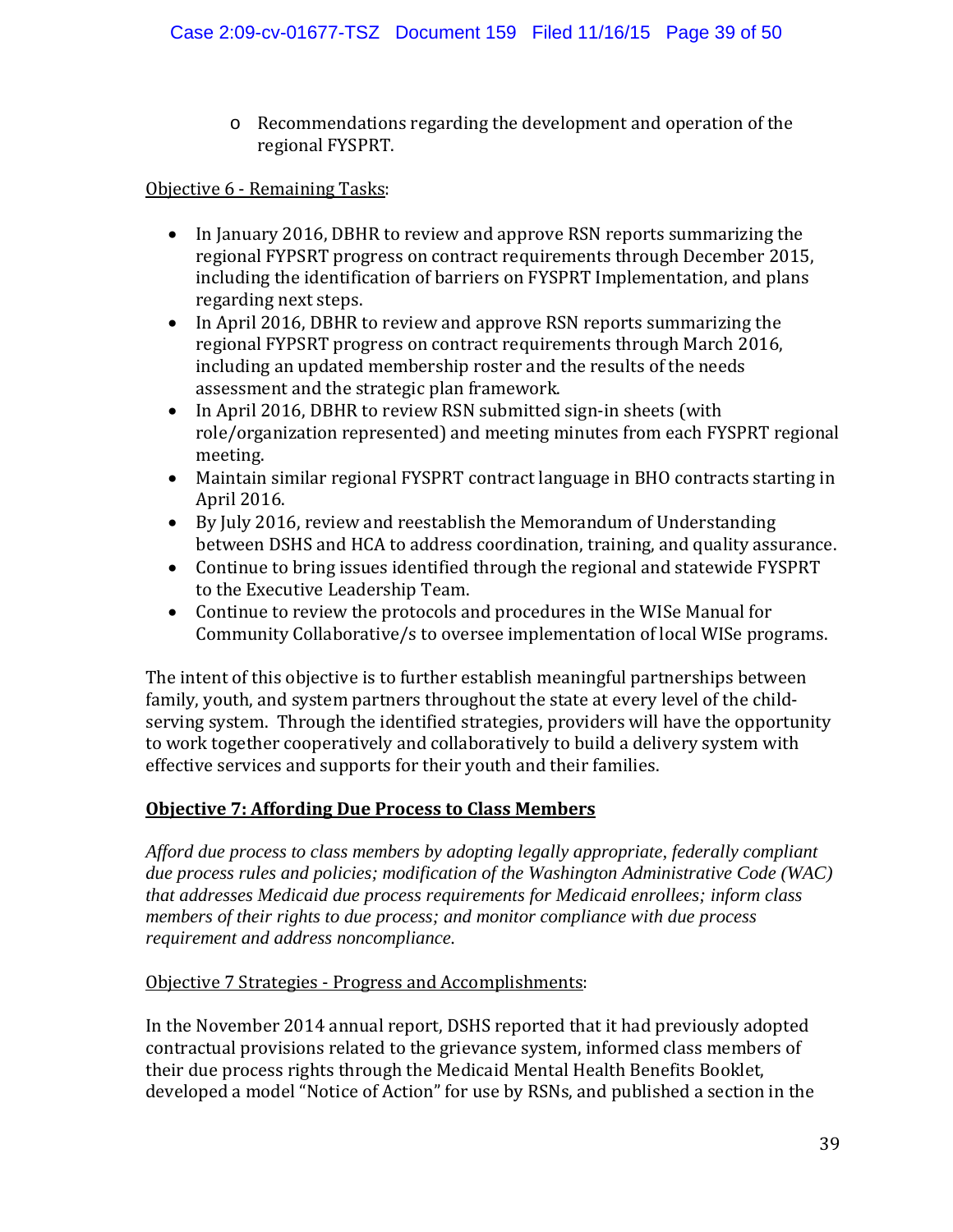WISe Manual that includes a Client Rights section on the right to appeal denials, reductions, or terminations of services.

In regard to due process protections, the major milestone accomplished this year was adoption of new grievance and appeals rules. These rules, which apply to all individuals who apply for, are eligible for, or receive RSN-authorized mental health services, are found at WAC 388-877A-400 to 460. The rules became effective on July 26, 2015. This is a key element of Objective 7 that satisfies the requirements of the Settlement Agreement, Sections 35 and 68(b). The rules generally describe how individuals can express concerns through the various levels of the grievance system, provide definitions, describe the grievance process, the right to receive a notice of action from the RSN, how to appeal that notice of action, the right to continued benefits, and the right to an administrative hearing. Finally, the rules describe rights that are specific to Medicaid recipients, which include all WISe enrollees.

The rules at WAC 388-877A-400 to 460 were drafted to be compliant with federal Centers for Medicare and Medicaid Services (CMS) rules governing Medicaid managed care, grievances and appeals. 42 CFR 438, Subpart F (Sections 438.400 to .424), which took effect in 2002.

Two changes will affect the substance of the new due process rules in Ch. 388-877A and require that the rules be amended in the coming year. First, on June 1, 2015, CMS published a notice of rulemaking proposing extensive amendments to 42 CFR Part 438. 80 FR 31098 (June 1, 2015). These proposed amendments include some significant changes to Part 438, Subpart F, which will in turn drive changes to the new DSHS regulations. The comment period closed on July 27, 2015. It is unknown when CMS will adopt its final rules. CMS has proposed that the term "action" be replaced with "adverse benefit determination." The proposed rule also aligns the Medicaid and CHIP managed care appeals process with Medicare Advantage and private plans, proposes some changes to definitions and timeframes for the resolution of appeals, streamlines levels of internal appeals, and requires that enrollees rely first on the managed care plan's internal process before proceeding to a state fair hearing.

Second, under Laws of 2014, ch. 225 (2SSB 6312), Regional Support Networks become "Behavioral Health Organizations" (BH0s) effective April 1, 2016. This state law change furthers efforts to integrate mental health services and chemical dependency services, and is primarily codified in ch. 71.24 RCW. Implementing this legislative mandate to integrate behavioral health into one system of care will require DSHS to amend many of its regulations, including the new due process provisions in WAC 388-877A-400 to 460 to reflect adoption of BHOs as the new managed care entity and reflect a service array that encompasses both mental health and chemical dependency.

In addition to the rule-making, DSHS has worked with WISe stakeholders to further develop the Client Rights (Section 5) of the WISe Manual.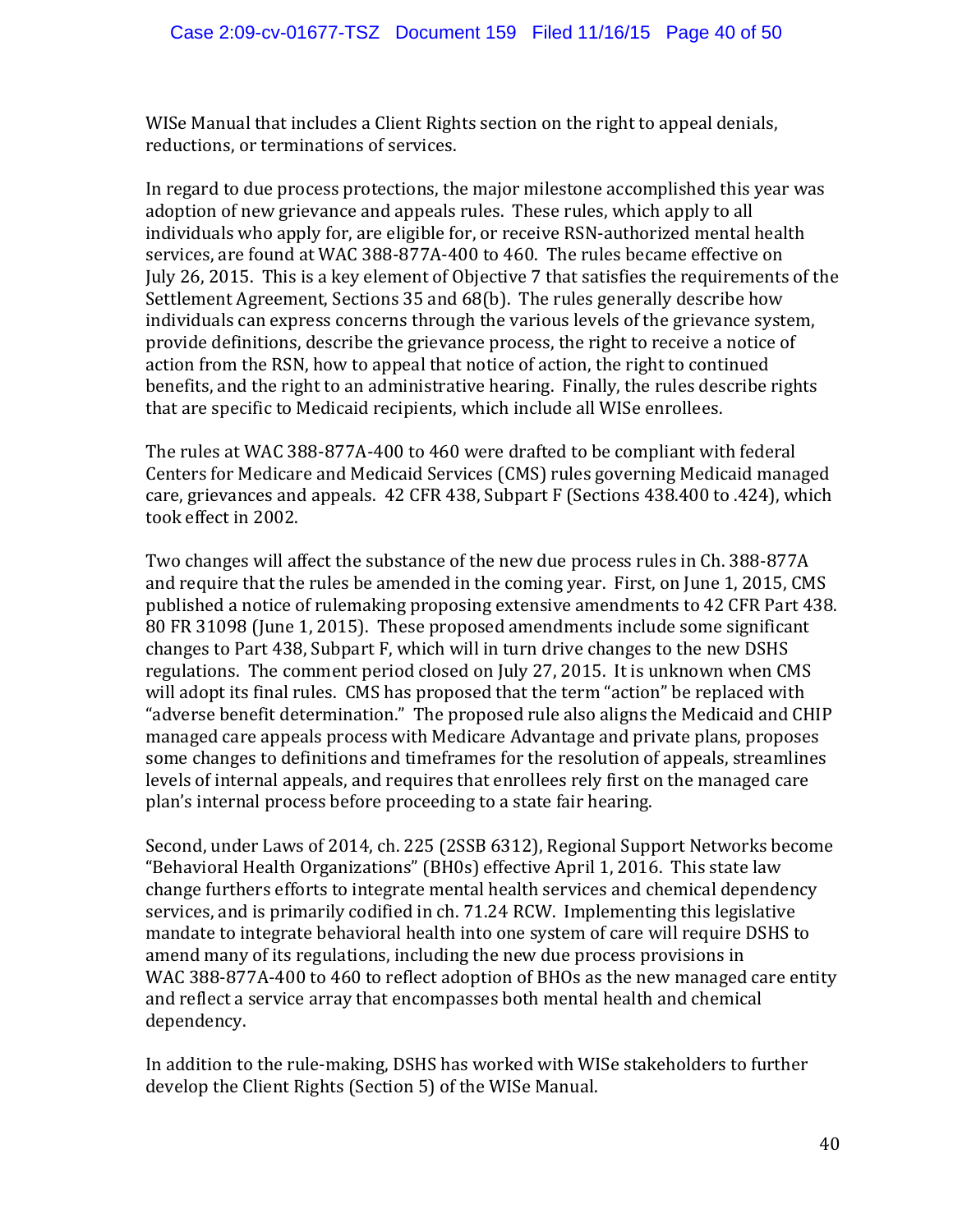DSHS continues to monitor compliance with due process requirements and address noncompliance by requiring RSN/BHO policies to be consistent with due process regulations and policies. It also requires, in contract, that RSNs collect and report data on actions, grievances, and appeals. Reports are analyzed and used by the RSN contract compliance staff members and provide input to audit activity by DBHR staff and EQRO external auditors.

DSHS is analyzing and using grievance and appeal data as part of the WISe quality improvement program. Data being collected by DBHR contract compliance staff is currently being analyzed on a regular basis for adherence to contract requirements. Use of WISe specific data regarding due process rights is in the beginning phases of inclusion into the WISe quality improvement program.

DSHS will work in the coming year to develop a comprehensive oversight plan for compliance with WISe enrollee right requirements. This plan will link with DBHR contract compliance staff, EQRO review staff, Children and Youth Behavioral Health team staff, and DBHR WAC rule development and monitoring staff.

The expected results of this objective are to ensure Medicaid beneficiaries (including class members) are aware of their due process rights; that RSNs and providers are complying with the Medicaid due process rights; and beneficiaries have access to and can exercise their notice, grievance and appeal rights.

#### Objective 7 - Remaining Tasks:

- Amend the new due process provisions in WAC 388-877A-400 to 460 to reflect adoption of BHOs.
- If necessary, once federal regulations are adopted, amend due process provisions to be compliant with federal Centers for Medicare and Medicaid Services (CMS) rules governing Medicaid managed care, grievances and appeals.
- Develop a model notice of action for RSNs. Require RSNs to use the model notice, or complete a checklist and attestation that their notice has all the same elements as the model notice.
- Continue to monitor RSN reports on grievances and appeals related to WISe.
- Continue to monitor RSN compliance with due process requirements related to WISe through EQRO and compliance reviews and data analysis.
- Analyze and use the data as part of the WISe quality improvement program. Use of WISe specific data regarding due process rights is in the beginning phases of inclusion into the WISe quality improvement program.

The expected results of this objective are to ensure Medicaid beneficiaries (including class members) are aware of their due process rights; that RSNs and providers are complying with the Medicaid due process rights; beneficiaries have access to and can exercise their notice, grievance and appeal rights.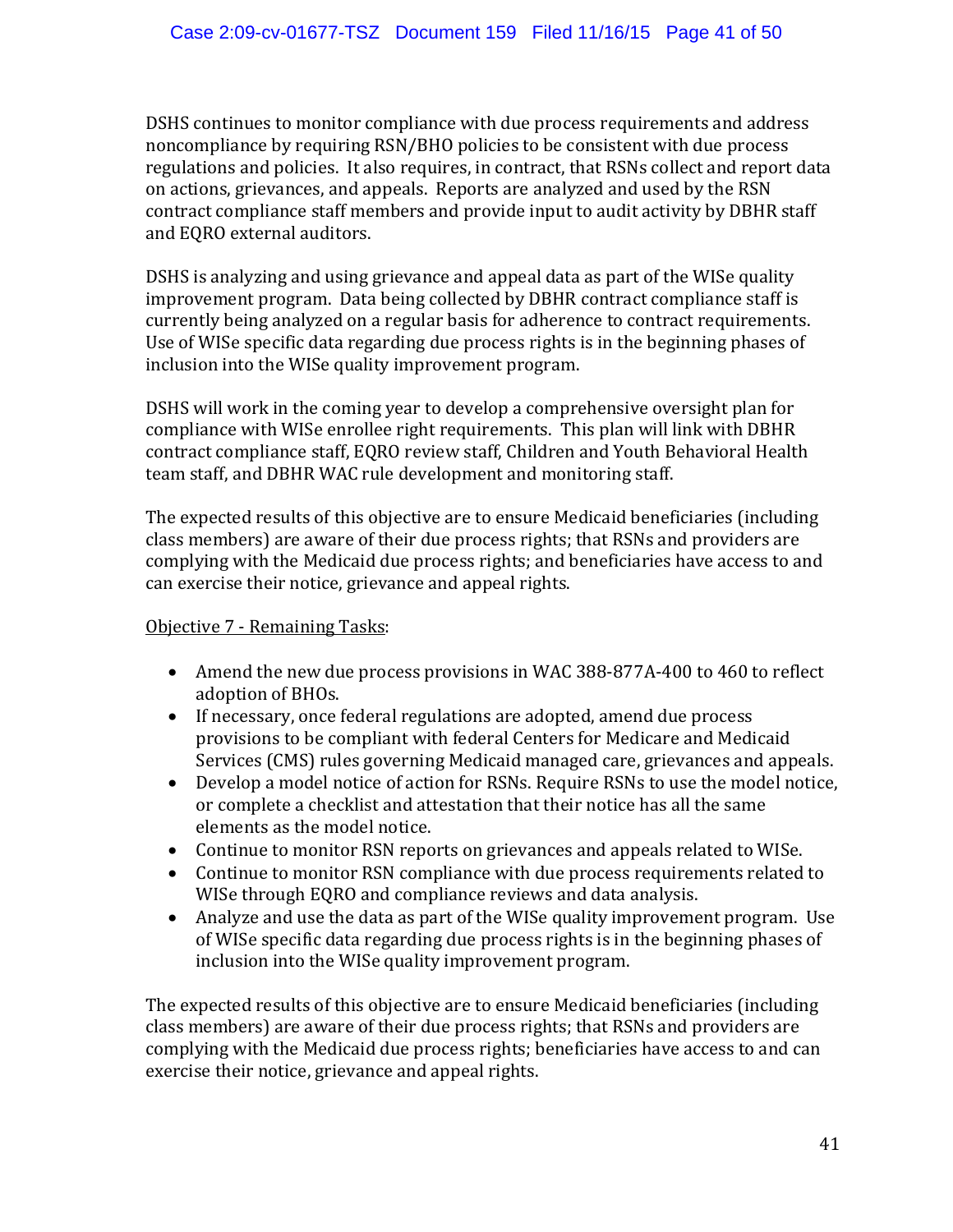#### **2. Implementation Challenges**

DBHR has access to the statewide FYSPRT and the related workgroups (the Children's Behavioral Health Executive Leadership team, the Children's Behavioral Health Data and Quality Team, and T.R. Implementation Advisory Group (TRIAGe)) to assist with identifying and reviewing implementation issues (and successes). These groups are active and meet either on a quarterly or monthly basis. Their participation will be vital in the on-going monitoring and refinement of the service implementation.

Our anticipated challenges for the next year are outlined below according the T.R. Implementation Plan Objectives. The below categories are current areas of focus for WISe implementation:

#### *Rollout of WISe Services* **(Objective 3)**

DBHR is in the process of updating the WISe rollout schedule with RSNs and the upcoming BHOs. The staged rollout of WISe services poses challenges both in terms of geographic availability and capacity until June 2018. During the implementation period, the WISe program will not be available for all youth for whom the services may be appropriate. The new schedule will be posted on the DBHR website as soon as it is completed. The biggest change to the initial rollout plan is that King County RSN has volunteered to implement WISe prior to original date of November 2017; the anticipated start date is early 2016. All RSNs will begin WISe implementation in at least one county in their region by April 2016. RSNs currently implementing WISe, with the exception of Thurston Mason RSN, will need to continue to build capacity in their region. The September 2015 State Mental Health Contract amendment, received by all RSNs, included the projected WISe capacity estimates needed at full implementation. These capacity projections were also included in the BHO's Detailed Plans.

To assist with finalizing the WISe capacity numbers linked to the rollout plan, DBHR has requested an updated review of estimated capacity needs for each county to identify any changes since the initial report generated by the department's Research and Data Analysis Division (RDA) in July 2014. Completion of this work is anticipated in late December 2015.

As noted under Objective 3, DBHR finds success in the WISe capacity development during the first year of implementation. DBHR also recognizes the capacity target for FY2016 is aggressive, particularly when RSNs are transitioning to BHOs. DBHR will continue to monitor utilization through fiscal reports. Per contract requirements starting in December 2015, DBHR will monitor bi-monthly progress reports submitted by the RSNs. The progress reports will identify current WISe capacity in the RSN region, indicate any decreases in capacity, and present an action plan to regain compliance. In this report, RSNs are also required to identify challenges in meeting their service capacity targets and identify strategies to address those challenges. From these reports, DBHR can further support and assist RSNs with their identified strategies to meet implementation challenges.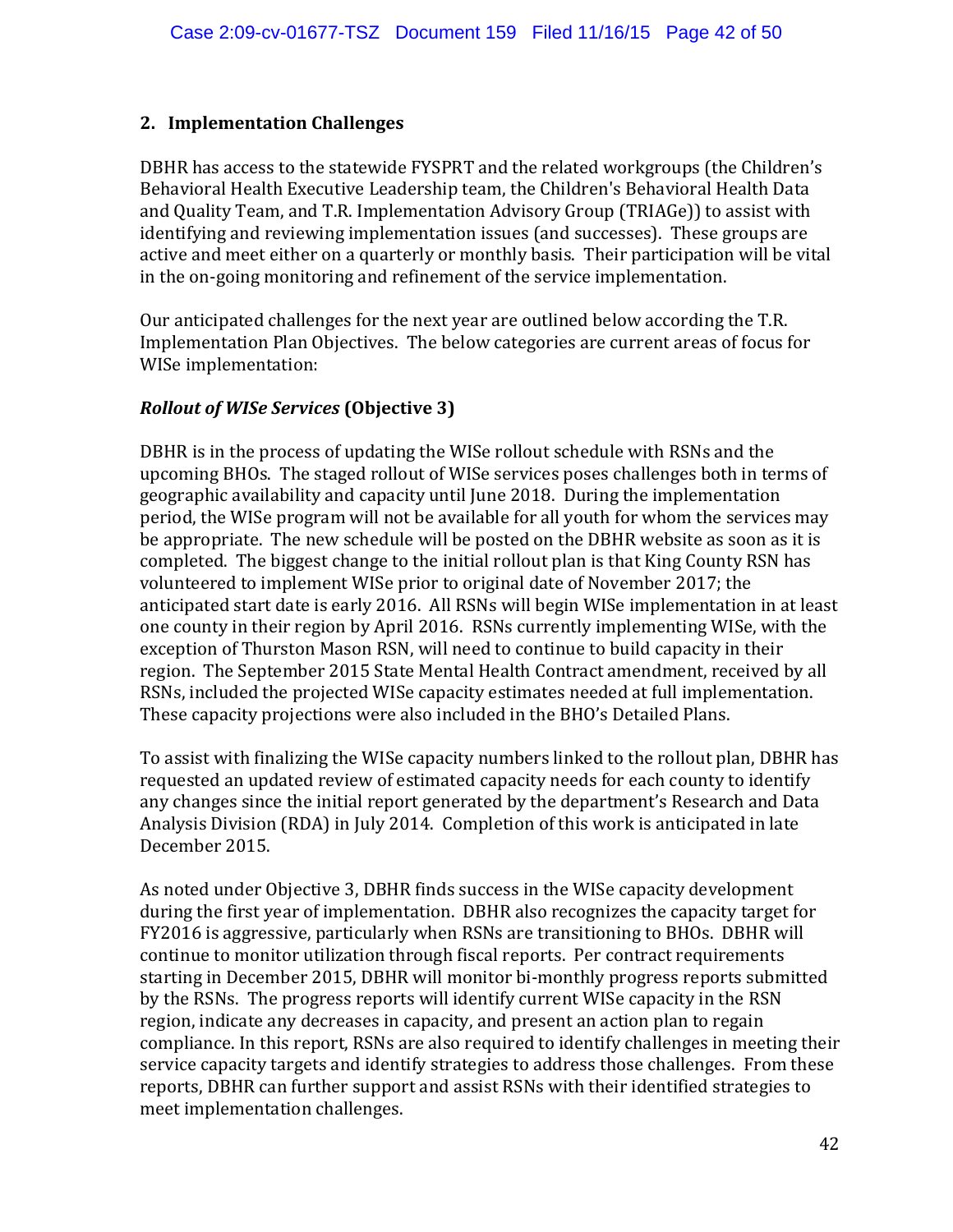As identified in the first annual Implementation Status Report, capacity building for WISe is a big challenge. In addition to funding for capacity, there is also a ramp-up to meet the staffing requirements for WISe teams. RSNs have had to manage capacity and ramp-up for WISe services and will continue to meet unique challenges (e.g. workforce recruitment, workforce shortages, staff turnover, Requests for Proposals). RSNs continue to report difficulty in workforce recruitment and staff turnover on the WISe teams.

There is an overarching interest in identifying technical assistance and supports to bolster the children's behavioral health workforce. In support of this, the WSU Workforce Collaborative will coordinate and collaborate with current initiatives and identify more long-term strategies in a five-year Workforce Development Strategic Plan that is under development. Once completed, DBHR will work to support the strategies identified in the Workforce Development Plan.

The Workforce Collaborative will also align with the efforts under contract with the University of Washington Evidence-Based Practice Institute (EBPI). DBHR has also contracted with the University of Washington EBPI to develop a state implementation plan for Evidence-Based Practices based on the regional needs of RSNs, providers, and stakeholders for children's mental health services.

Workforce shortages, competition for existing skilled staff, and difficulty with recruitment in children's behavioral health services will continue to cause challenges for WISe implementation. There is a need to identify creative and collaborative ways to support RSNs and WISe providers. DBHR believes the noted workforce contracts with WSU and U of W will assist with this work.

DBHR will to review workforce issues in TRIAGe, in the statewide FYSPRTs, and with the Workforce Collaborative Steering Committee.

#### *Payment Mechanisms and Reporting (Objective 3)*

ProviderOne (P1)

P1 is the online electronic system that manages Medicaid claims. During the first year of WISe implementation, a number of ongoing issues were encountered for the WISe Service Based Enhancement (SBE) payments due to established coding within P1. At the end of the fiscal year, withheld payments were monitored and processed directly by fiscal staff. To mitigate this ongoing problem, DBHR will dedicate fiscal staff to review and generate WISe SBE payments for RSNs/BHOs. DBHR reviewed the proposed new SBE process with RSNs in late September 2015. The new process will be tested, phased in, and fully implemented by January 2016.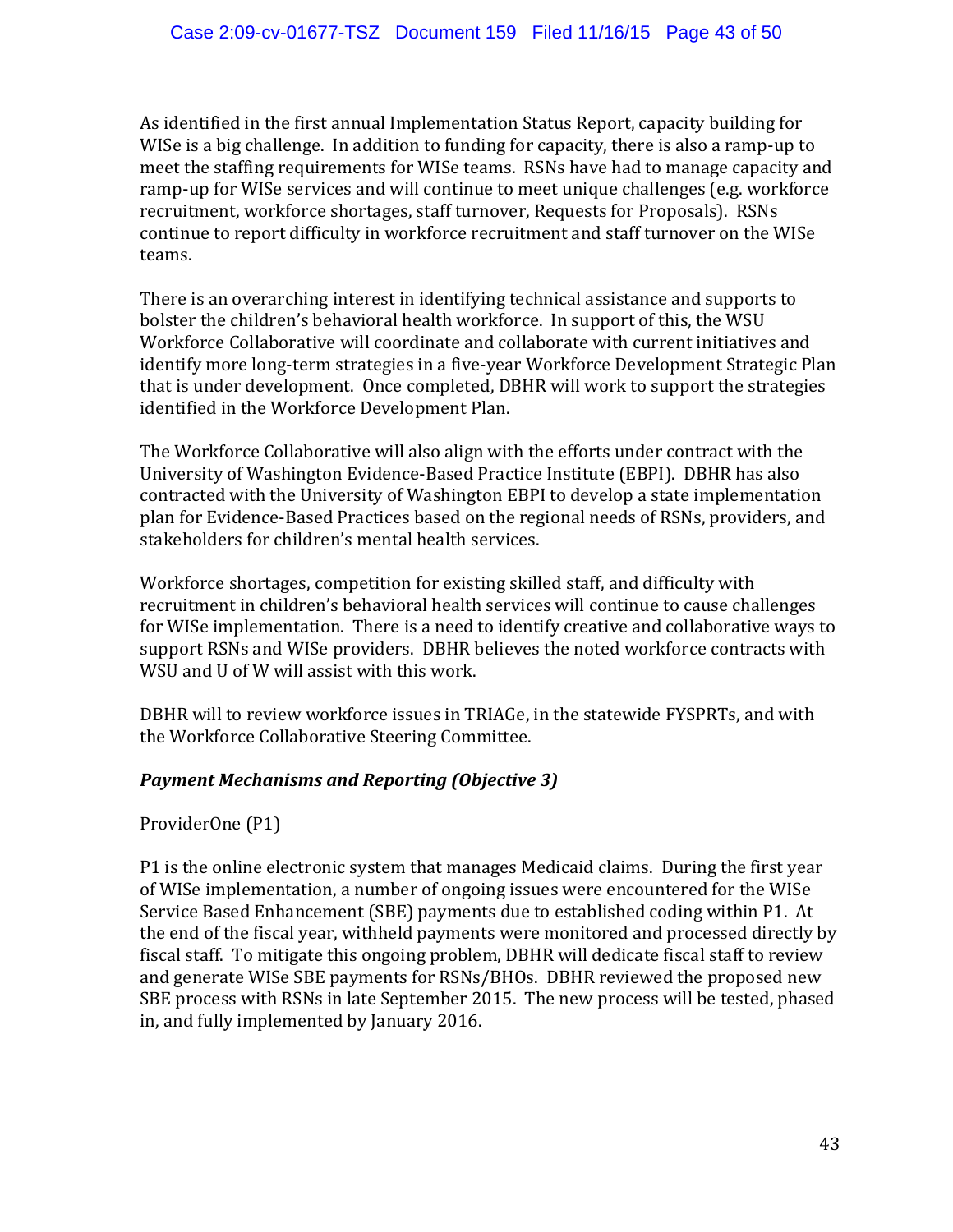Behavioral Health Assessment System (BHAS)

The BHAS system launched in July 2014 with five Regional Support Networks and their contract WISe agencies inputting CANS screening and assessment data. To bring on a system and users in such a quick turnaround time was an accomplishment. However, these accomplishments also came with some challenges; some expected and some unexpected.

When implementing such a system, in users will experience problems that need to be addressed. Additional staff were needed to address technical fixes and continue building the Washington State report structure. The process of fixing system issues and creating BHAS reports began September 2014 and is ongoing. At first, the technical ability to create the reports did not exist and no project management staff were available to create, modify, adjust, and validate these reports. Since such time, a project manager has been hired by the vendor and more developers and programmers have been brought on board.

The system challenges have been prioritized and are being addressed by the vendor, DSHS, and DSHS' contractor, Dr. Nate Israel, in systematically working through each report. This work entails looking at requirements, logic patterns, outputs, and validation against extract data run through the same logic parameters. This process will ensure that the reports produced by BHAS come with only the highest form of accuracy.

Upcoming work on the BHAS system consists of the following:

- Functionality to bring greater detail to the screening referral outcome.
- Algorithmic functionality to allow Washington to create, test, and employ new algorithms to the CANS screen.
- Transfer capability added to the RSN and agency levels that will allow clients to change locations.
- Functionality that will allow users according to permission to discharge, delete, and suppress CANS to allow for more accurate records and data.
- Adding additional reports, e.g. a CANS 90-day timeliness report.

## *WISe Training (Objective 5)*

Training needs for WISe exists on a variety of levels, with our system partners, with youth and family members, and with RSNs and their WISe affiliated agencies. DBHR is meeting with a workgroup of representatives from RSNs, WISe agencies, WSU, UW EBPI, and PSU to develop a WISe Train the Trainer Model (TtT). This model will assist with increasing local training expertise and provide trainings in a timely manner that best meets the needs of the local RSN/BHO. The goal was to have the WISe TtT completed this past summer but has fallen behind schedule. Part of the delay for the TtT, was an interest in hiring an executive director for the WSU Workforce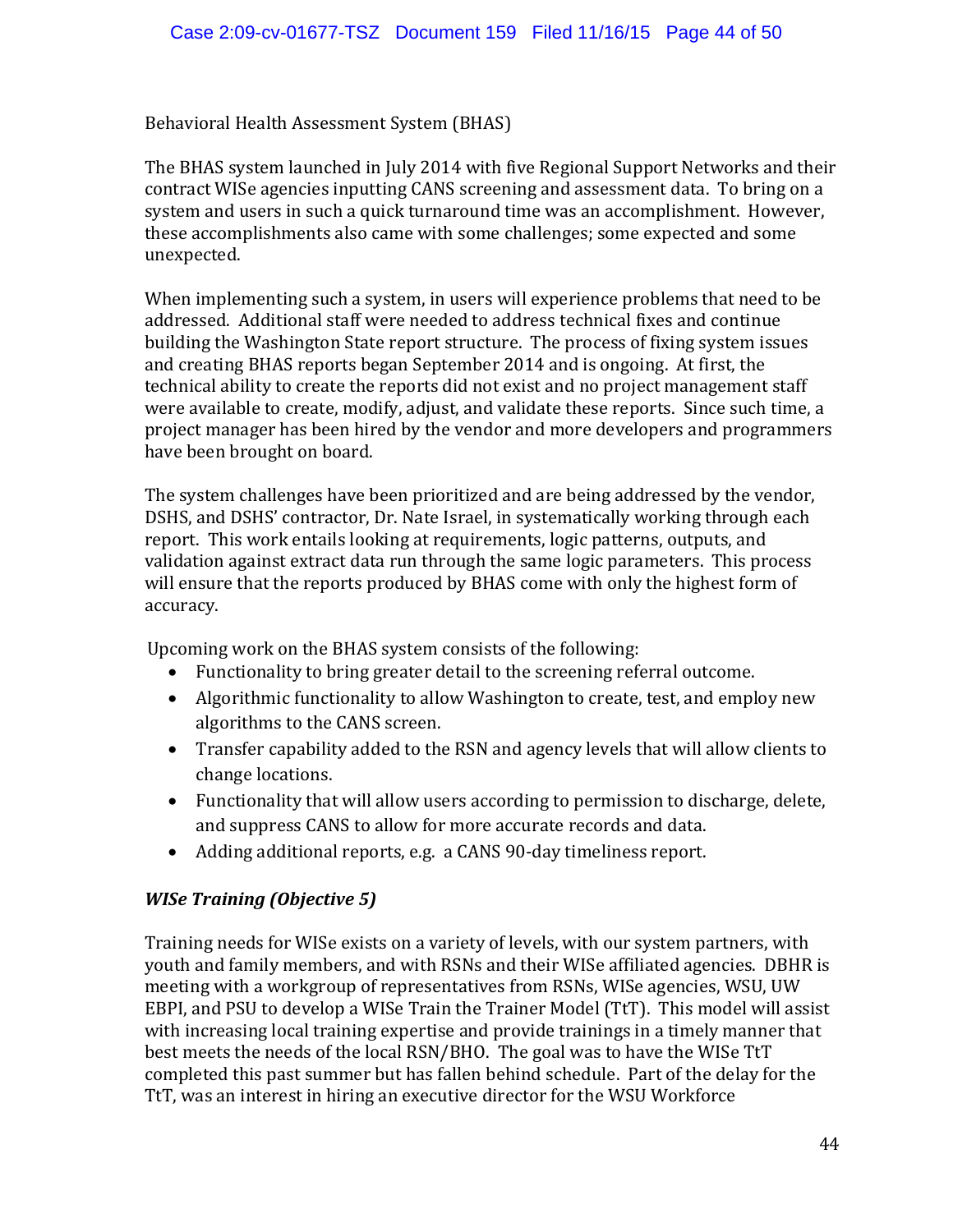Collaborative that took longer than expected. And, DBHR is currently in the process of changing its training platform from a required four-day, in-person training to having online training modules available and an experiential two-day, in-person training. The training curricula needs continued refinement and re-design to match the experience of the individual RSNs workforce. This project is moving forward in partnership but needs to be completed so that additional trainers can be available in local communities as WISe services continue to increase statewide.

Also, there is an ongoing interest to work with Cross System partners for a better understanding on how and why a Cross Care Plan benefits youth and families. To that effect, DBHR continues to work with key system partners to identify methods to increase trainings and information to their critical staff. The 2016 EQRO review and Quality Services Reviews (QSRs) will assist with ongoing quality improvement and training needs. Later in 2016, a written report on the lessons learned from the QSRs will also be available to guide quality improvement.

DBHR will continue to work with the Workforce Collaborative under Washington State University, UW EBI, and system partners to identify a plan to establish and sustain WISe provider trainings with sufficient frequency, depth, and scope to address capacity expansion, as well as staff turnover.

#### *Family, Youth, and System Partner Roundtables (Objective 6)*

Establishment and support of the Family, Youth, System Partner Roundtables (FYSPRTs) is derived from the goals, commitments, and exit criteria of the T. R. Settlement Agreement. The agreement stipulates that the Washington State Children's Behavioral Health Delivery System will "maintain a collaborative governance structure that includes child-serving agencies, youth and families, and other stakeholders."

As noted in Objective 6, the statewide, regional, and local FYSPRTs are designed to influence the functioning of local and state child-serving systems, and to promote proactive changes that will improve access to, and the quality of, services for families and youth with complex behavioral health challenges, and the outcomes they experience. FYSPRTs are grounded in the Washington State Children's Behavioral Health Principles and provide a forum for local information exchange and problem solving, as well as an opportunity for identifying and addressing barriers to providing comprehensive behavioral health services and supports to children and youth.

FYSPRTs are to engage family, youth, and local community representatives as "full partners" with the same access to data and equal rights in the decision-making processes as other committee members.

Towards the end of FY 2015, DBHR began the work to align the regional FYSPRTs with the soon to be operational Behavioral Health Organizations (BHOs)/Regional Service Areas (RSA). 2SSB 6312 directs DSHS to integrate chemical dependency and mental health purchasing primarily with managed care contracts by April 1, 2016. To better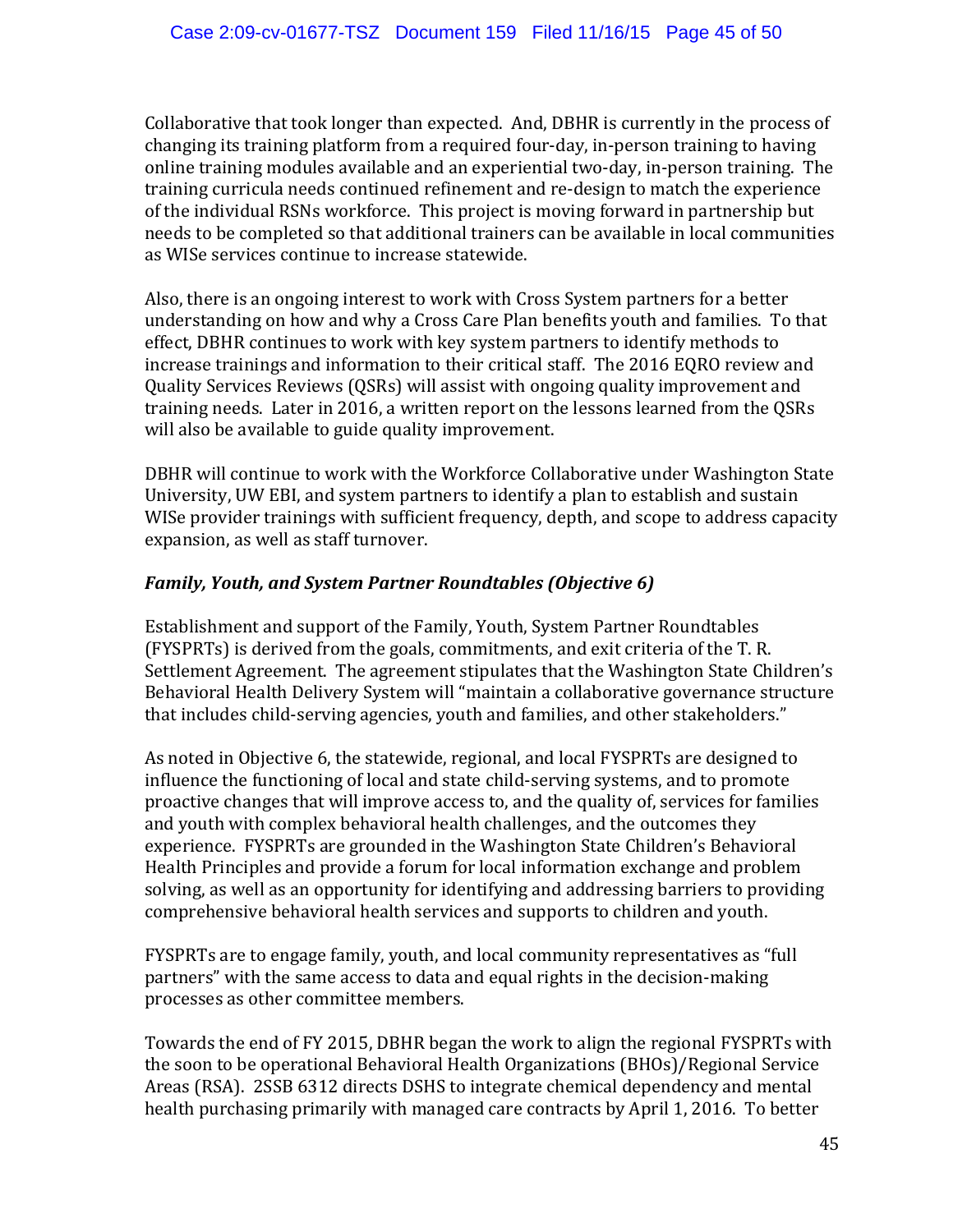match the regional FYSPRT with the developing BHO/RSA regions, the number of regional FYSPRTs needed to increase from six to ten. The start date to increase the number of regional FYSPRT and the transition of RSNs receiving the contracts was October 1, 2015.

The governance structure is intended to:

- Increase family and youth participation in governance activities at all levels of the system.
- Include authentic and substantial family and youth involvement in all aspects of policy making and decision-making for the WISe program.

To assist with meeting this intent, contracts require the national best practice that each regional FYSPRT include a minimum of 51% youth and family stakeholders. As the regional and local FYSPRTs continue to develop in the new BHO/RSA, they may or may not be able to recruit a sufficient number of youth, family and system partner members. RSN reports submitted to DBHR on membership rosters and recruitment strategies will reveal if there are shortages. DBHR is preparing to address this issue, should it prove to be a challenge, by providing sufficient technical assistance for meeting any shortages.

Opportunities for technical assistance and leadership development activities are available through contracts with the Workforce Collaborative, Youth 'N Action, as well as by DBHR staff. DBHR is also in the process of developing an RFP for a Family-led organization that can also provide expertise in leadership development and offer consultation and technical assistance.

DBHR will require regional and local FYSPRTs to use the evaluation tool noted in Objective 6. Also, within the current Regional FYSPRT contract, concrete deliverables are required. Again, some of these contractual requirements are noted under Objective Six and Remaining Tasks.

Throughout the process of transitioning from six to ten FYSPRTs, Plaintiffs' Counsel and stakeholders have expressed ongoing concerns about the transition of the regional FYSPRTs to the RSNs/BHOs. Areas of concern with the RSNs/BHOs receiving the contract include:

- Authentic youth and family representation as full partners.
- The inclusion of historical FYSPRT work, contractors, and members.
- The timelines around the development of local FYSPRTs.

Through stakeholder meetings, discussions, and input into the contract language and FYSPRT Manual, DBHR has attempted to address these concerns. DBHR and Plaintiffs' Counsel have made a mutual commitment to continue to address any ongoing FYSPRT concerns.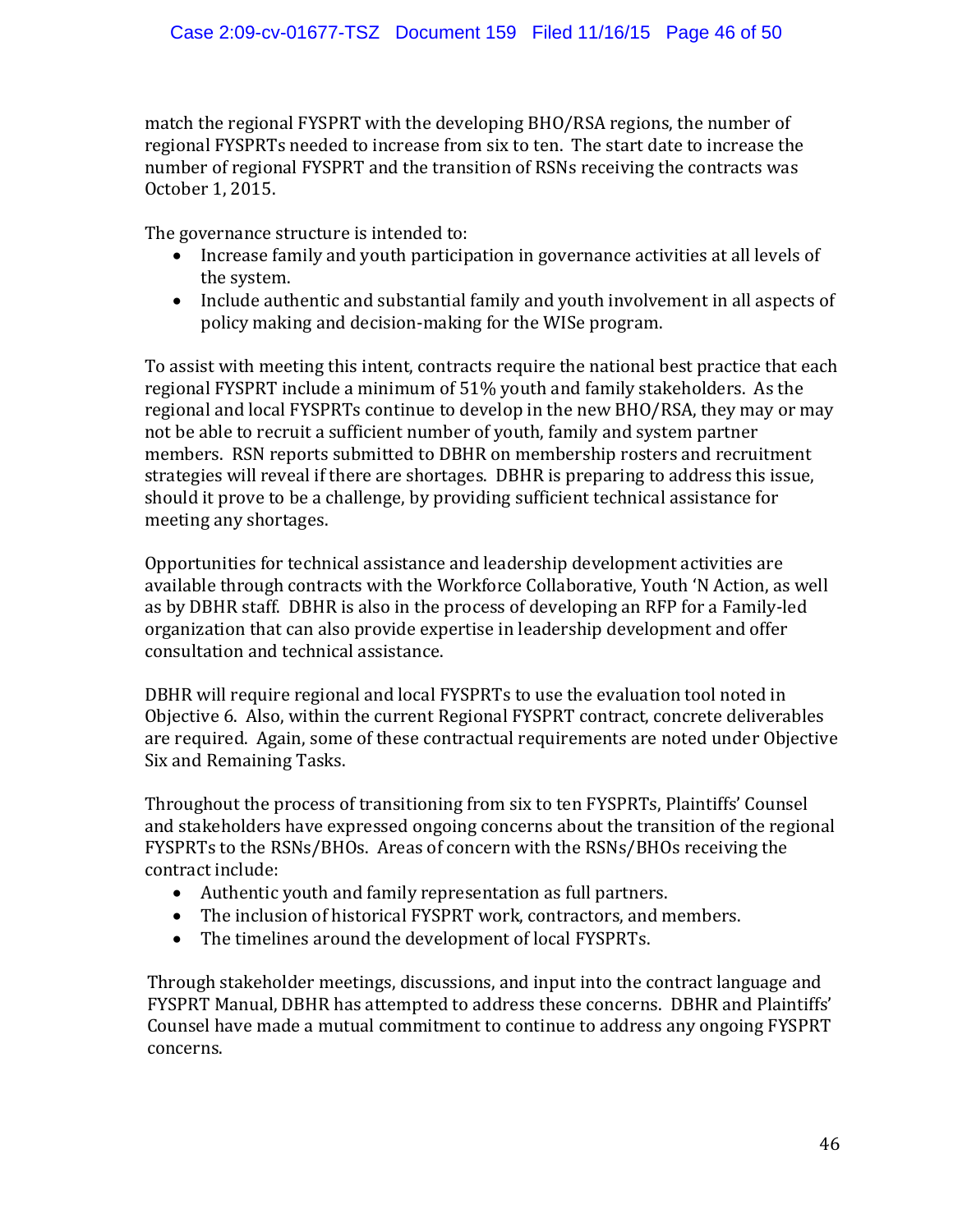Regional FYSPRTs will locally identify barriers on FYSPRT implementation and develop plans regarding next steps. DBHR will review these plans in January 2016. In addition, barriers and best practices will continue to be discussed at the statewide FYSPRT meetings.

The work of developing regional and local FYSPRTs started prior to the Settlement Agreement under the System of Care grant and is an evolving process. The commitment to the intent has been voiced in numerous meetings and collectively from youth, family, and system partners. This work is critical and on-going.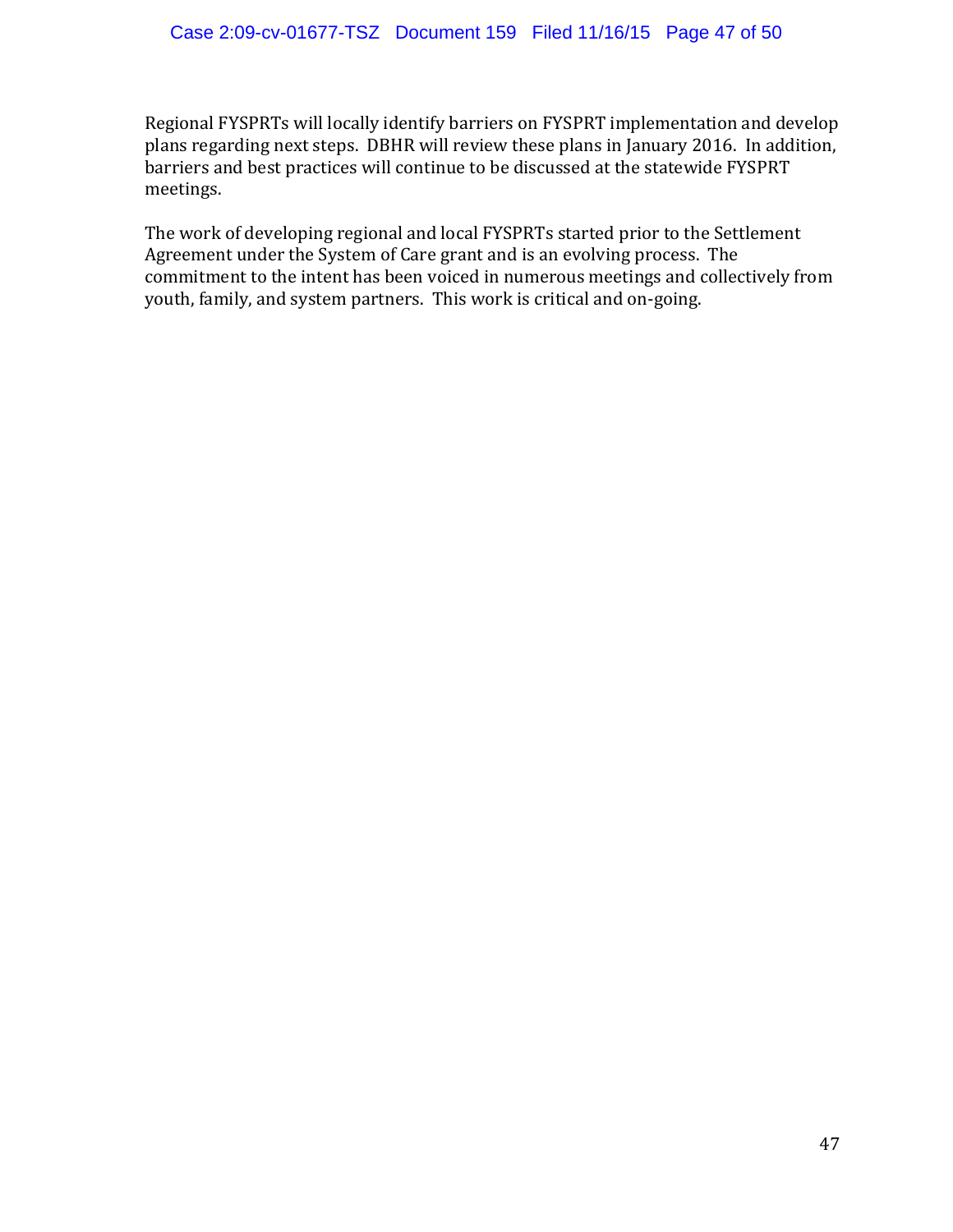### **3. Glossary of Key Terms**

**Definitions**: The words and phrases listed below have the following definitions:

- a. **"Behavioral Health Assessment System" or "BHAS"** is an online data system to store and report on Child and Adolescent Needs and Strengths (CANS) data for Wraparound with Intensive Services (WISe).
- b. **"Behavioral Health Organizations" or "BHOs"** are created by state law to ch. 225, Laws of 2014, purchase and administer public mental health and substance use disorder services under managed care. BHOs are single, local entities that assume responsibility and financial risk for providing substance use disorder treatment, and the mental health services previously overseen by the Regional Support Networks (RSNs).
- c. **"Behavioral Health and Service Integration Administration" or "BHSIA" is** an administration of the Department of Social and Health services and provides prevention, intervention, in-patient treatment, outpatient treatment, and recovery support to people with addiction and mental health needs. In addition, BHSIA operates three state psychiatric hospitals: Eastern State Hospital, Western State Hospital, and the Child Study and Treatment Center.
- d. **"Behavior Rehabilitation Services" or 'BRS"** is a temporary intensive wraparound support and treatment program for youth with high-level service needs. BRS is used to stabilize youth (in-home or out-of-home) and assist in achieving their permanent plan. These services are offered through contracts under the Children's Administration.
- e. **"Children's Administration" or "CA"** is an administration of the Department of Social and Health Services and the public child welfare agency for the state of Washington.
- f. **"Child and Adolescent Needs and Strengths" or "CANS"** is a multi-purpose tool developed for children's services to support decision making, including level of care and service planning, to facilitate quality improvement initiatives, and to allow for the monitoring of outcomes of services.
- g. **"Child and Family Team" or "CFT"** includes the youth, parents/caregivers, relevant family members, and natural and community supports.
- h. **"Children's Long Term Inpatient Program" or "CLIP"** is the most intensive inpatient psychiatric treatment available to all Washington residents, ages 5-18 years of age; offers a medically based treatment approach providing 24-hour psychiatric care staffed by Psychiatrists, Master level Social Workers, RNs and other clinical experts.
- i. "**Culturally and Linguistically Appropriate Services" or "CLAS"** the national standards are intended to advance health equity, improve quality, and help eliminate health care disparities by providing a blueprint for individuals and health and health care organizations to implement culturally and linguistically appropriate services. Adoption of these Standards will help advance better health and health care. <https://www.thinkculturalhealth.hhs.gov/content/clas.asp>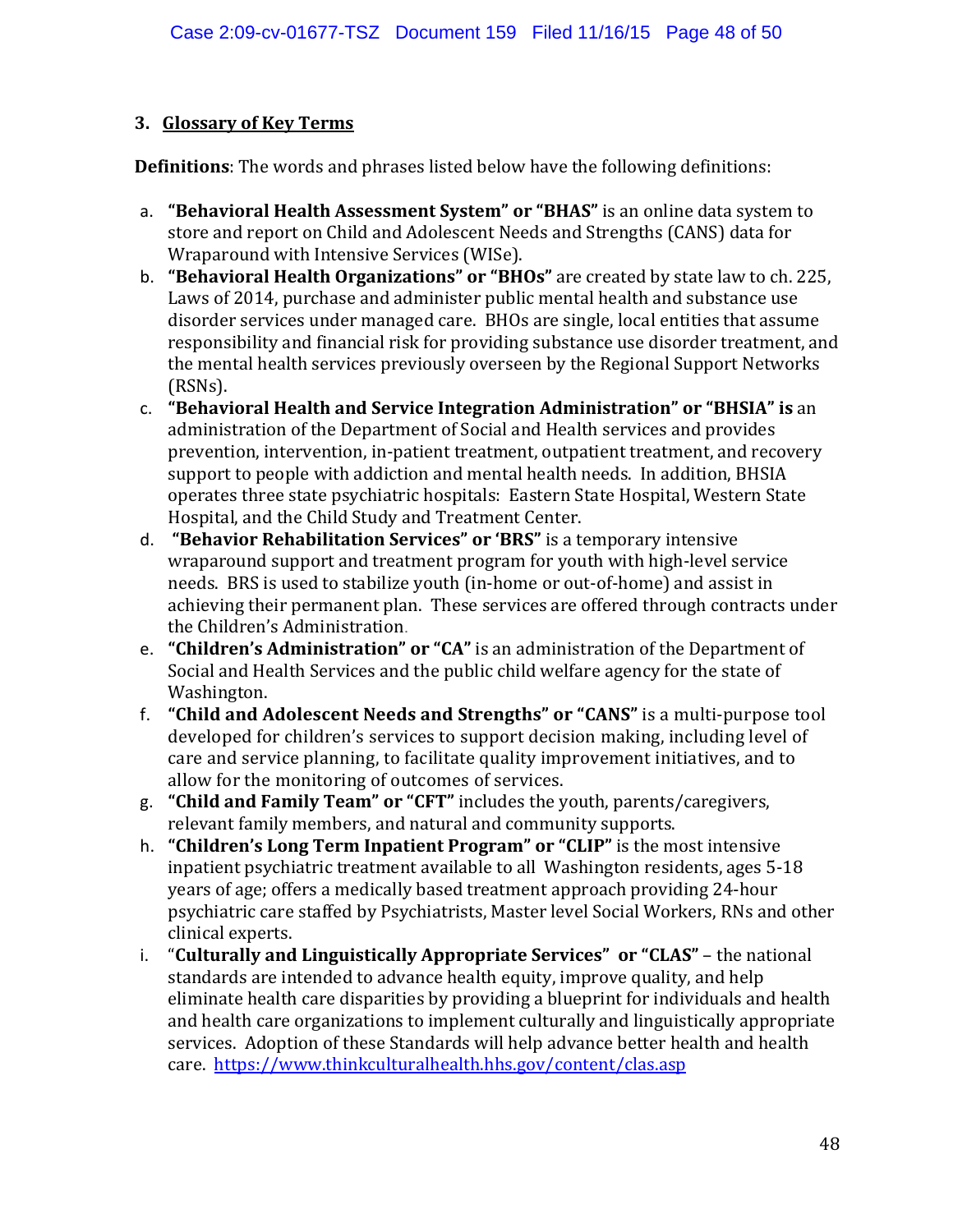- j. **"Developmental Disabilities Administration" or "DDA"** is an administration of the Department of Social and Health Services that provides [programs](https://www.dshs.wa.gov/dda/consumers-and-families/services-and-programs-non-residential) for state residents with developmental disabilities and their families.
- k. **"Division of Behavioral Health and Recovery" or "DBHR"** means the DSHSdesignated state mental health authority to administer the state and Medicaid funded mental health programs authorized by RCW chapters 71.05, 71.24, and 71.34.
- l. **"External Quality Review Organization" or "EQRO"** provides external quality review and supports quality improvement for services provided to Medicaid enrollees in Washington; the work supports the State of Washington Health Care Authority (HCA) and Department of Social and Health Services (DSHS) Division of Behavioral Health and Recovery.
- m. **"Family Youth and System Partner Round Tables" or "FYSPRTs"** provide an equitable forum for families, youth, systems, and communities to strengthen sustainable resources by providing community-based approaches to address the individualized behavioral health needs of children, youth, and families.
- n. **"Fiscal Year 2015" or "FY2015'** is the state fiscal year running from July 1, 2014, through June 30, 2015.
- o. **"Full partners"** are persons or entities who play an active role in the development and implementation of activities under the "T.R. v. Quigley and Teeter" (formerly Dreyfus and Porter) Settlement Agreement. Full partners have the same access to data and equal rights in the decision-making processes as other members of the Governance structure.
- p. The **"Governance Structure"** consists of inter-agency members on an Executive Team of state administrators, the statewide, regional, and local FYSPRTs, an advisory team, and various policy workgroups who inform and provide oversight for high-level policy-making, program planning, and decision-making in the design, development, and oversight of behavioral health care services and for the implementation of the T.R. v. Quigley and Teeter Settlement Agreement.
- q. "**Health Care Authority" or "HCA"** purchases health care for more than 2 million Washingtonians through two programs — Washington Apple Health (Medicaid) and the Public Employees Benefits Board (PEBB) Program.
- r. **"Quality Management Plan" or "QMP"** prescribes the quality management goals, objectives, tools, resources, and processes needed to measure the implementation and success of the commitments set forth in the *T.R. v. Quigley and Teeter* Settlement Agreement.
- s. **"Regional Service Areas" or "RSAs,"** as directed by E2SSB 6312, the Health Care Authority (HCA) and Department of Social and Health Services (DSHS), have jointly decided on common Regional Service Areas (RSAs) for Medicaid purchasing of physical and behavioral health care, beginning in 2016. Map as of June 2015: [http://www.hca.wa.gov/hw/Documents/2016rsa\\_boundaries.pdf](http://www.hca.wa.gov/hw/Documents/2016rsa_boundaries.pdf)
- t. **"Regional Support Network"** or "**RSN**" means a county authority or group of county authorities or other entity recognized by the DSHS Secretary through a DSHS contract for a DSHS-designated region which provides management of behavioral health services.